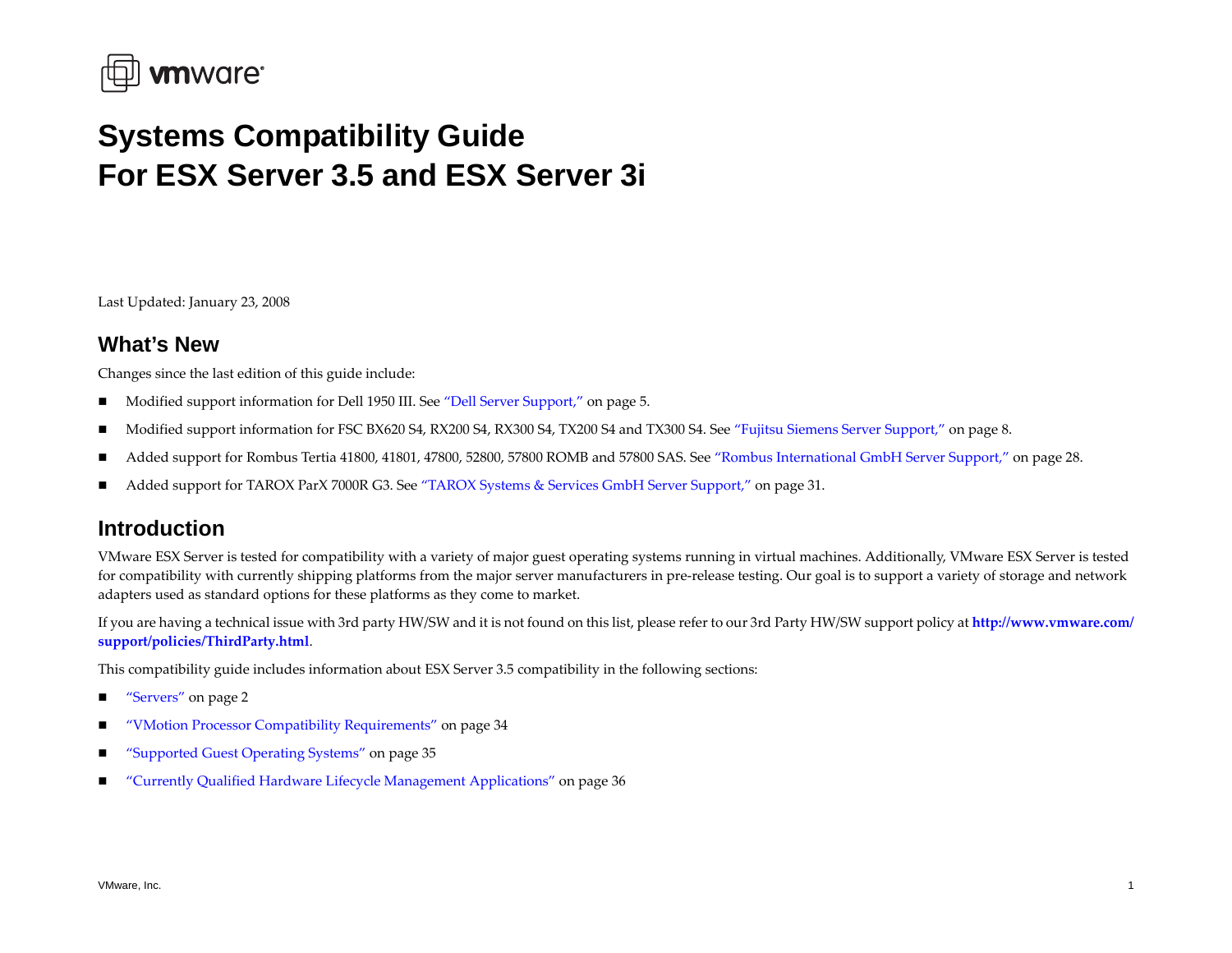

# <span id="page-1-0"></span>**Servers**

**NOTE** The minimum CPU clock speed recommended for ESX Server 3.5 has increased from that recommended for ESX Server 2.x.

#### **Table 1.** Recommended CPU Clock Speed

|                                      | <b>ESX Server 3.5</b> | <b>ESX Server 3i</b><br>Embedded | <b>ESX Server 3i</b><br><b>Installable</b> |
|--------------------------------------|-----------------------|----------------------------------|--------------------------------------------|
| Minimum CPU clock speed              | 1500 MHz              | 1500 MHz                         | 1500 MHz                                   |
| Minimum CPU clock speed, Virtual SMP | 1500 MHz              | 1500 MHz                         | 1500 MHz                                   |

The following servers are listed and supported for ESX Server:

- $\blacksquare$ "Acer Server [Support,"](#page-2-0) on page 3
- п "Bull Server [Support"](#page-3-0) on page <sup>4</sup>
- $\blacksquare$ "Clearcube Server [Support,"](#page-3-1) on page <sup>4</sup>
- п "Dell Server [Support"](#page-4-0) on page <sup>5</sup>
- $\blacksquare$ "Digital Henge Server [Support,"](#page-5-0) on page 6
- $\blacksquare$ "Fujitsu Server [Support"](#page-6-0) on page <sup>7</sup>
- п "Fujitsu Siemens Server [Support"](#page-7-0) on page 8
- $\blacksquare$ "HCL Server [Support,"](#page-8-0) on page 9
- $\blacksquare$ "Hewlett Packard Server [Support"](#page-9-0) on page 10
- п "Hitachi Server [Support"](#page-12-0) on page 13
- ■ "IBM Server [Support"](#page-12-1) on page 13
- "Intel Server [Support"](#page-15-0) on page 16
- п ["Langchao](#page-23-0) Server Support," on page <sup>24</sup>
- $\blacksquare$ "Lenovo Server [Support,"](#page-24-1) on page 25
- п ■ *"*MAXDATA Server Support," on page 25
- $\blacksquare$ "Mitsubishi Server [Support"](#page-24-0) on page 25
- п "NEC Server [Support"](#page-25-0) on page 26
- $\blacksquare$ "Nihon Unisys Ltd. Server [Support,"](#page-26-0) on page <sup>27</sup>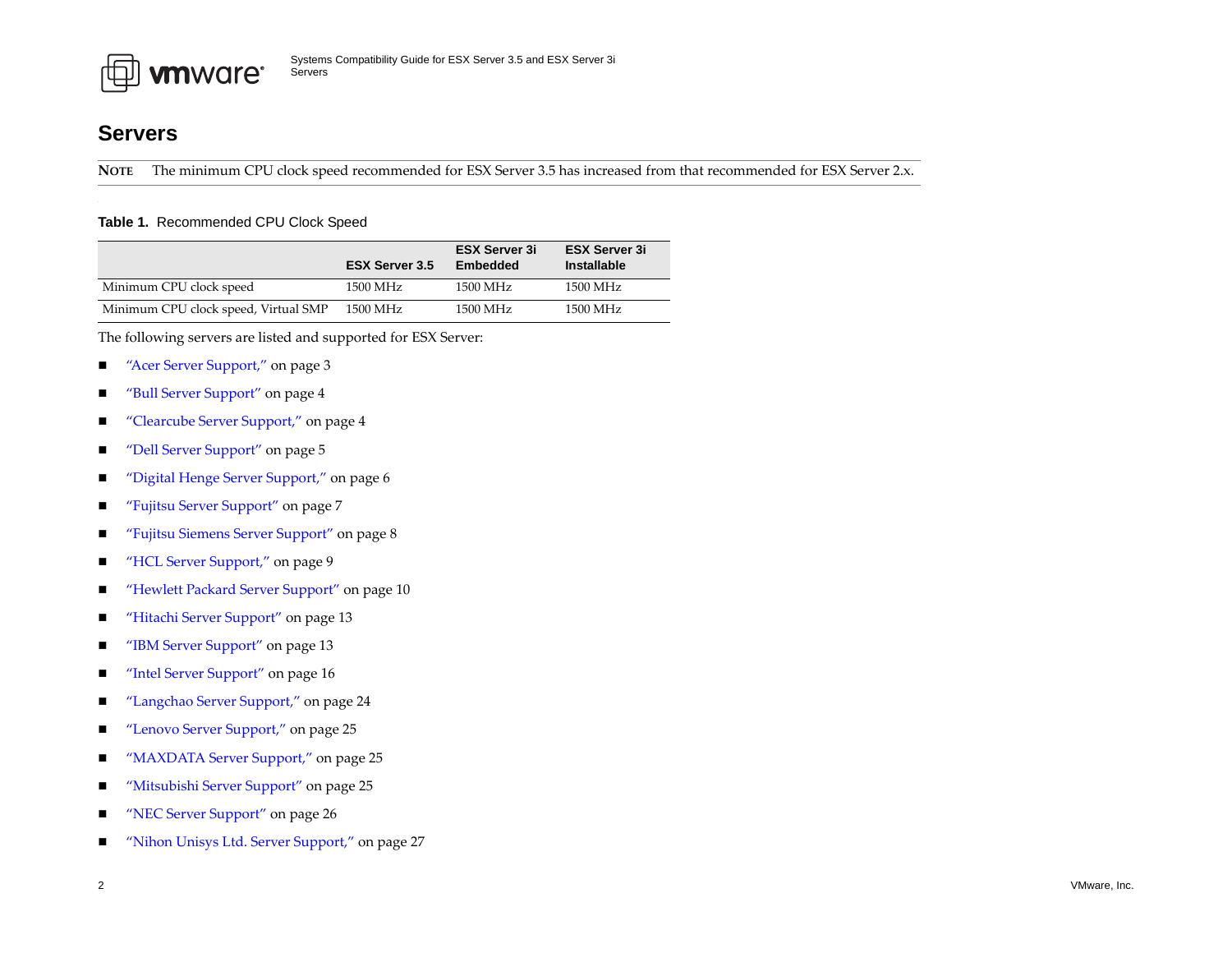

- п ["PowerLeader](#page-26-1) Server Support," on page <sup>27</sup>
- "Rackable Systems Server [Support,"](#page-26-2) on page <sup>27</sup>
- п ■ *"*Rombus [International](#page-27-0) GmbH Server Support," on page 28
- ["Samsung](#page-28-0) Server Support," on page 29
- п "Sun Server [Support"](#page-29-0) on page 30
- п ["Supermicro](#page-30-1) Server Support," on page 31
- "TAROX Systems & Services GmbH Server [Support,"](#page-30-0) on page 31
- "Teratec Server [Support"](#page-30-2) on page 31
- "Unisys Server [Support"](#page-31-0) on page 32
- $\blacksquare$ "Wipro Server [Support"](#page-32-0) on page 33

**NOTE** The Intel Xeon 5100, 5300 and 7100 series of processors, and the AMD 2000/8000 series of processors are not supported with any of the listed servers unless explicitly footnoted.

**NOTE** Many servers that are qualified with ESX Server 2.5 may not appear on the list for ESX Server 3.x. Several of these are still undergoing certification by VMware or its OEM partners. For specific questions regarding when <sup>a</sup> particular server is planned to be supported with ESX Server 3.x, please contact your server vendor.

VMware works closely with each of its OEMs to drive towards mutual suppor<sup>t</sup> of ESX Server at the time of announcement. Due to different product release cycles, levels of testing, and OEM agreements, not all OEM devices will be supported at the general availability date of <sup>a</sup> new version of ESX Server.

#### <span id="page-2-0"></span>**Table 2.** Acer Server Support

<span id="page-2-2"></span><span id="page-2-1"></span>

| <b>Product</b> | <b>Model</b> | <b>ESX Server 3.5</b>                                             | <b>ESX Server 3i</b><br>Embedded | <b>ESX Server 3i</b><br>Installable |
|----------------|--------------|-------------------------------------------------------------------|----------------------------------|-------------------------------------|
| Altos          | R920         | $x^{1,2}$                                                         |                                  |                                     |
|                |              | Quad-core Intel Xeon 7300 series processors.                      |                                  |                                     |
|                |              | <sup>2</sup> With bios version SFC4UR.868.01.00.0010.050420071510 |                                  |                                     |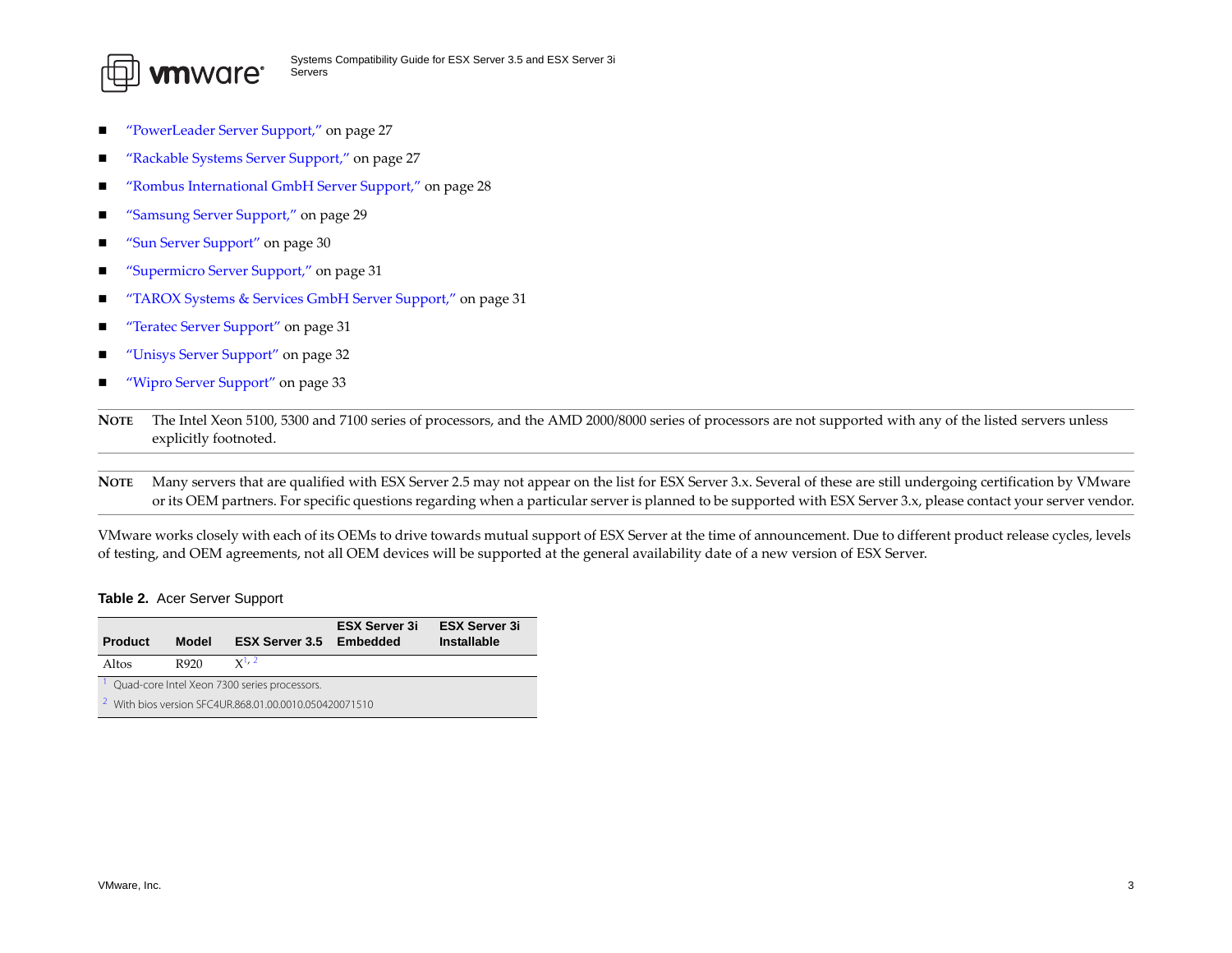

#### <span id="page-3-0"></span>**Table 3.** Bull Server Support

| <b>Product</b> | <b>Model</b>     | <b>ESX Server 3.5</b> | <b>ESX Server 3i</b><br><b>Embedded</b> | <b>ESX Server 3i</b><br><b>Installable</b> |
|----------------|------------------|-----------------------|-----------------------------------------|--------------------------------------------|
| Express5800    | 120Rh-2          | $X^1$                 |                                         |                                            |
|                | 140Rd-4          | $X^2$                 |                                         |                                            |
| NovaScale      | 2021             | $X^1$                 |                                         |                                            |
|                | <b>B260</b>      | $X^2$ , 4, 5          |                                         |                                            |
|                | <b>B280</b>      | $x^2$ , 4, 5          |                                         |                                            |
|                | R440             | $x^{3, 4, 5}$         |                                         |                                            |
|                | R <sub>460</sub> | $X^{3, 4, 5}$         |                                         |                                            |
|                | R480             | $X^6$                 |                                         |                                            |
|                | R480 E1          | $X^7$                 |                                         |                                            |
|                | T860             | $X^3$ , 4, 5          |                                         |                                            |
|                | T880             | $X^6$                 |                                         |                                            |

<span id="page-3-3"></span>Single-core processor support only.

<span id="page-3-2"></span>2Dual-core processor support only.

<span id="page-3-7"></span>3Dual-core Intel Xeon 5000 series processors.

<span id="page-3-4"></span>4Dual-core Intel Xeon 5100 series processors.

<span id="page-3-6"></span>Quad-core Intel Xeon 5300 series processors.

<span id="page-3-8"></span>6Dual-core Intel Xeon 7100 series processors.

<span id="page-3-5"></span>7Quad-core Intel Xeon 7300 series processors.

# <span id="page-3-1"></span>**Table 4.** Clearcube Server Support

<span id="page-3-11"></span><span id="page-3-10"></span><span id="page-3-9"></span>

| <b>Product</b>                                                                      | Model | <b>ESX Server</b><br>3.5 | <b>Embedded</b> | <b>ESX Server 3i ESX Server 3i</b><br><b>Installable</b> |  |
|-------------------------------------------------------------------------------------|-------|--------------------------|-----------------|----------------------------------------------------------|--|
| Clearcube                                                                           | R2200 | $x^1$ , 2, 3             |                 |                                                          |  |
| Dual-core Intel Xeon processor support.                                             |       |                          |                 |                                                          |  |
| <sup>2</sup> CPU SL8P2 support.                                                     |       |                          |                 |                                                          |  |
| <sup>3</sup> Supports booting from SATA Disks. VMFS is not supported on SATA Disks. |       |                          |                 |                                                          |  |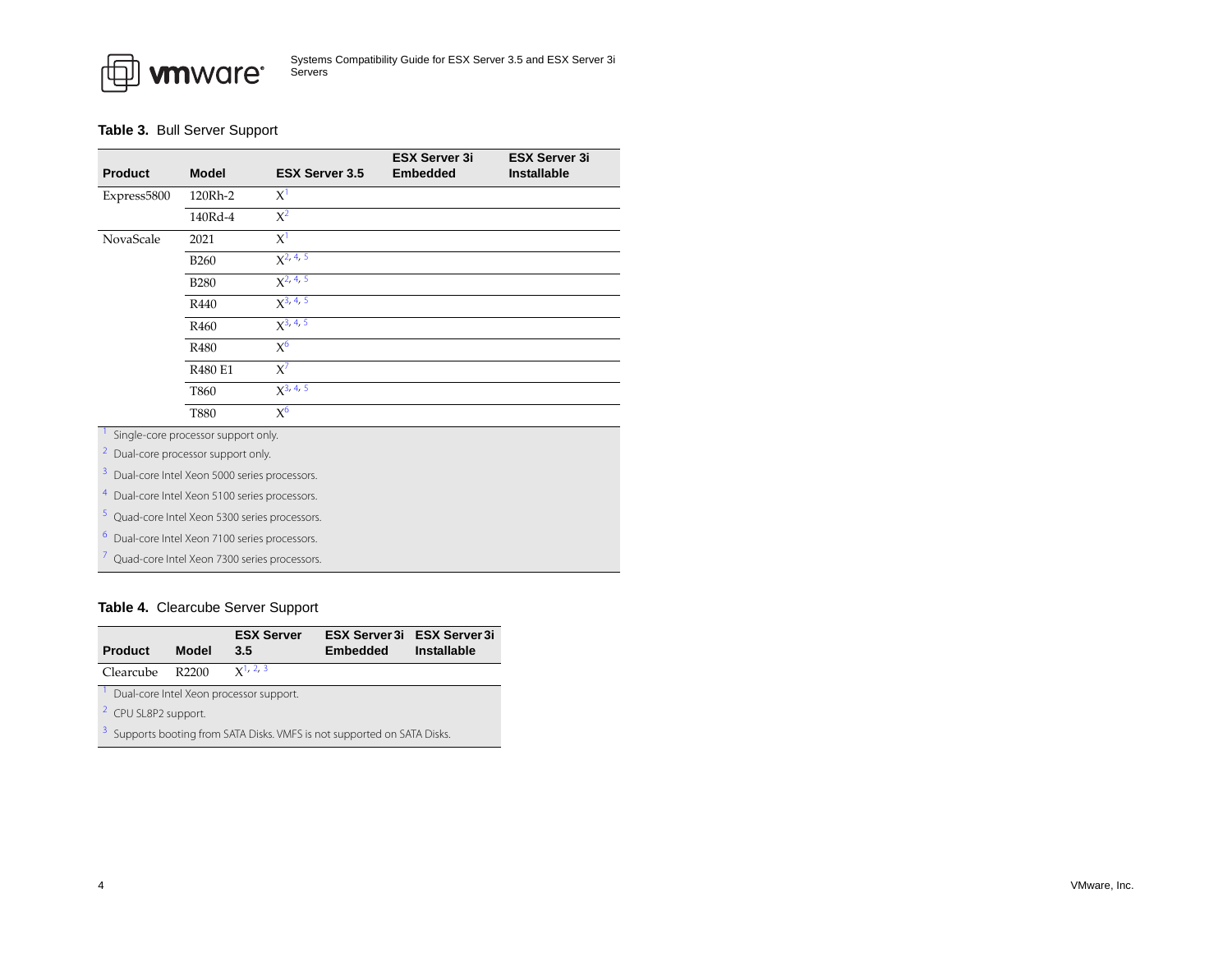

#### <span id="page-4-0"></span>**Table 5.** Dell Server Support

| <b>Product</b> | <b>Model</b> | <b>ESX Server 3.5</b>            | <b>ESX Server 3i</b><br><b>Embedded</b> | <b>ESX Server 3i</b><br>Installable |
|----------------|--------------|----------------------------------|-----------------------------------------|-------------------------------------|
| PowerEdge      | 1850         | $X^1$                            |                                         |                                     |
|                | 1855         | X <sup>1</sup>                   |                                         |                                     |
|                | 1950         | $X$ <sup>4, 5, 6, 7, 8, 13</sup> |                                         |                                     |
|                | 1950 III     | $X^{7, 8, 9}$                    |                                         |                                     |
|                | 1955         | $X$ <sup>4, 5, 6, 7, 8</sup>     |                                         |                                     |
|                | 2600         | X                                |                                         |                                     |
|                | 2650         | X                                |                                         |                                     |
|                | 2800         | $X^1$                            |                                         |                                     |
|                | 2850         | $X^1$                            |                                         |                                     |
|                | 2900         | $X$ <sup>4, 5, 6, 7, 8, 13</sup> |                                         |                                     |
|                | 2900 III     | $X^9$                            |                                         |                                     |
|                | 2950         | $X$ <sup>4, 5, 6, 7, 8, 13</sup> |                                         | X                                   |
|                | 2950 III     | $X^9$                            | $X^9$                                   |                                     |
|                | 2970         | X                                |                                         |                                     |

<span id="page-4-1"></span>Both single and dual-core Intel processor support.

2Dual-core processor support only.

3Single-core processor support only.

<span id="page-4-2"></span>4Dual core Intel Xeon 5000 series processors.

<span id="page-4-3"></span>Dual core Intel Xeon 5100 series processors.

<span id="page-4-4"></span>Dual-core Intel Xeon 5100 series processors including support for same G0-Stepping configurations.

<span id="page-4-5"></span>7Quad core Intel Xeon 5300 series processors.

<span id="page-4-6"></span>Quad-core Intel Xeon 5300 series processors including support for same G0-Stepping configurations.

<span id="page-4-8"></span>9Quad-Core Intel Xeon 5400 series processors.

<span id="page-4-9"></span><sup>10</sup> Dual core Intel Xeon 7000 series processors.

<span id="page-4-10"></span><sup>11</sup> Dual core Intel Xeon 7100 series processors.

<span id="page-4-11"></span><sup>12</sup> Quad core Intel Xeon 7300 series processors.

<span id="page-4-7"></span>13 Supports the NetQueue feature with a NIC explicitly listed as NetQueue-enabled with ESX Server on the **[I/O](http://www.vmware.com/pdf/vi3_io_guide.pdf) [Compatibility](http://www.vmware.com/pdf/vi3_io_guide.pdf) Guide for ESX Server 3.x**.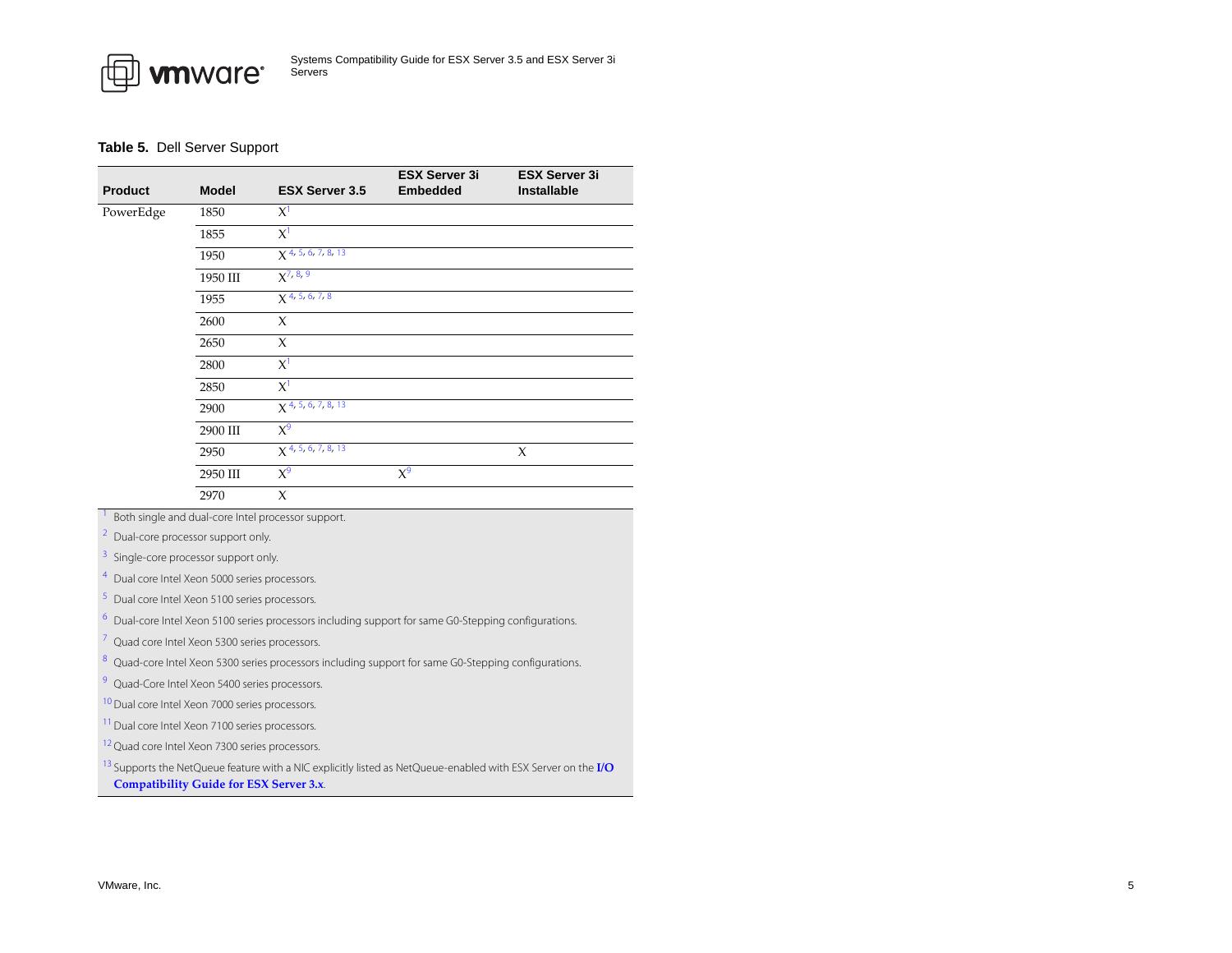

|                                                                |              |                                                                                                                                | <b>ESX Server 3i</b> | <b>ESX Server 3i</b> |  |
|----------------------------------------------------------------|--------------|--------------------------------------------------------------------------------------------------------------------------------|----------------------|----------------------|--|
| <b>Product</b>                                                 | <b>Model</b> | <b>ESX Server 3.5</b>                                                                                                          | <b>Embedded</b>      | <b>Installable</b>   |  |
| PowerEdge                                                      | 6650         | X                                                                                                                              |                      |                      |  |
| (continued)                                                    | 6800         | $x$ <sup>1</sup> , 10, 11                                                                                                      |                      |                      |  |
|                                                                | 6850         | $X$ <sup>1, 10, 11</sup>                                                                                                       |                      |                      |  |
|                                                                | 6950         | X                                                                                                                              |                      |                      |  |
|                                                                | R900         | $X^{12}$                                                                                                                       |                      |                      |  |
|                                                                |              | Both single and dual-core Intel processor support.                                                                             |                      |                      |  |
| $\mathbf{Z}$<br>Dual-core processor support only.              |              |                                                                                                                                |                      |                      |  |
| 3<br>Single-core processor support only.                       |              |                                                                                                                                |                      |                      |  |
| $\overline{4}$<br>Dual core Intel Xeon 5000 series processors. |              |                                                                                                                                |                      |                      |  |
| 5<br>Dual core Intel Xeon 5100 series processors.              |              |                                                                                                                                |                      |                      |  |
| 6                                                              |              | Dual-core Intel Xeon 5100 series processors including support for same G0-Stepping configurations.                             |                      |                      |  |
| 7 Quad core Intel Xeon 5300 series processors.                 |              |                                                                                                                                |                      |                      |  |
| 8                                                              |              | Quad-core Intel Xeon 5300 series processors including support for same G0-Stepping configurations.                             |                      |                      |  |
| <sup>9</sup> Quad-Core Intel Xeon 5400 series processors.      |              |                                                                                                                                |                      |                      |  |
| <sup>10</sup> Dual core Intel Xeon 7000 series processors.     |              |                                                                                                                                |                      |                      |  |
| <sup>11</sup> Dual core Intel Xeon 7100 series processors.     |              |                                                                                                                                |                      |                      |  |
| <sup>12</sup> Quad core Intel Xeon 7300 series processors.     |              |                                                                                                                                |                      |                      |  |
| <b>Compatibility Guide for ESX Server 3.x.</b>                 |              | <sup>13</sup> Supports the NetQueue feature with a NIC explicitly listed as NetQueue-enabled with ESX Server on the <b>I/O</b> |                      |                      |  |

#### <span id="page-5-0"></span>**Table 6.** Digital Henge Server Support

<span id="page-5-2"></span><span id="page-5-1"></span>

| <b>Product</b>                               | Model                                                             | <b>ESX Server 3.5</b> | <b>ESX Server 3i</b><br><b>Embedded</b> | <b>ESX Server 3i</b><br><b>Installable</b> |  |  |
|----------------------------------------------|-------------------------------------------------------------------|-----------------------|-----------------------------------------|--------------------------------------------|--|--|
| Inno                                         | <b>FS7000</b>                                                     | $x^{1,2}$             |                                         |                                            |  |  |
| Quad-core Intel Xeon 7300 series processors. |                                                                   |                       |                                         |                                            |  |  |
|                                              | <sup>2</sup> With bios version SFC4UR.868.01.00.0010.050420071510 |                       |                                         |                                            |  |  |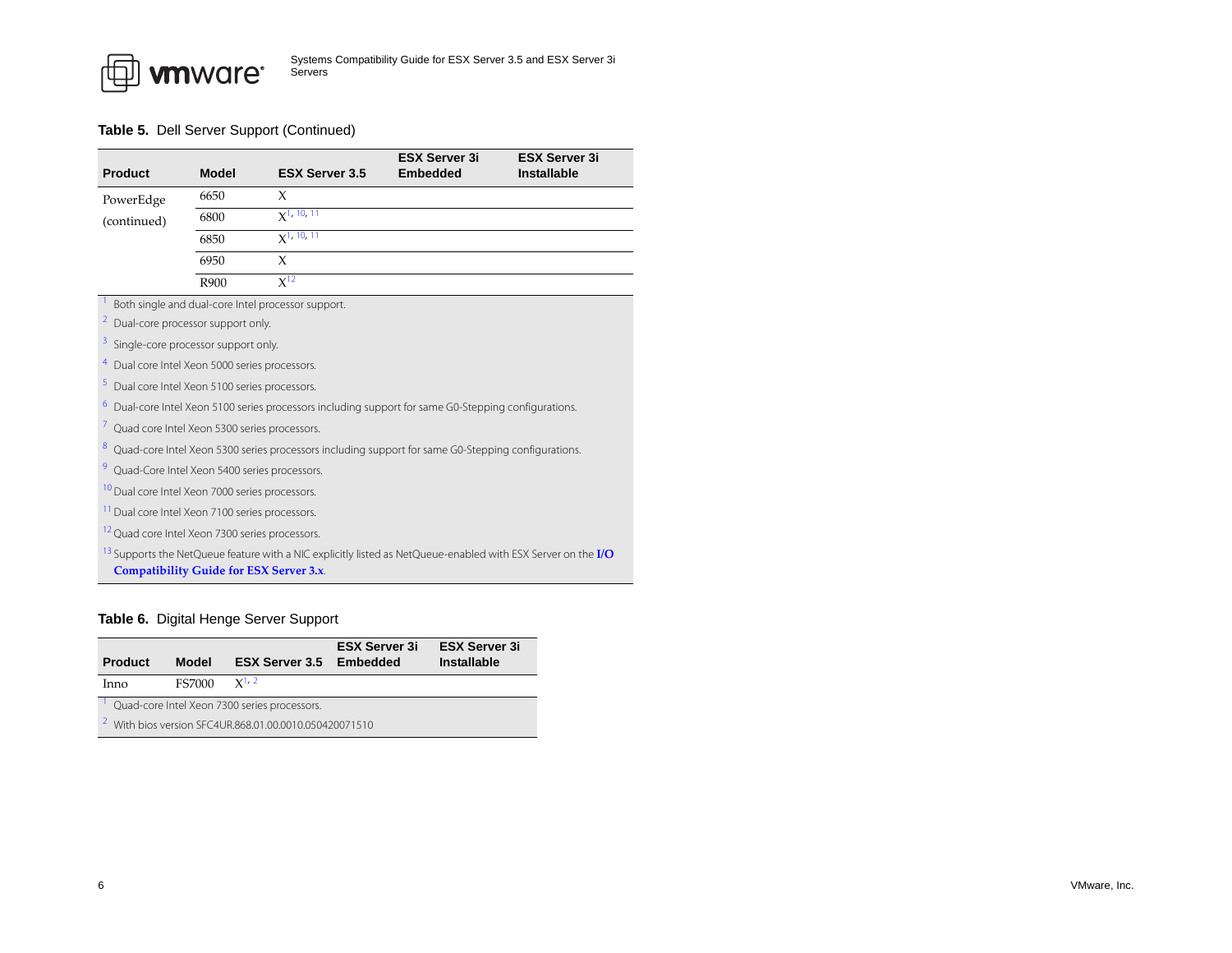

# <span id="page-6-0"></span>**Table 7.** Fujitsu Server Support

| <b>Product</b> | <b>Model</b>                                                    | <b>ESX Server 3.5</b>                                     | <b>ESX Server 3i</b><br><b>Embedded</b> | <b>ESX Server 3i</b><br><b>Installable</b> |  |
|----------------|-----------------------------------------------------------------|-----------------------------------------------------------|-----------------------------------------|--------------------------------------------|--|
| Primergy       | $BX620 S2 X^2$                                                  |                                                           |                                         |                                            |  |
|                | BX620 S3 $X^{4, 5, 6}$                                          |                                                           |                                         |                                            |  |
|                | BX620 S4 $X^{5,6,7}$                                            |                                                           |                                         |                                            |  |
|                | RX300 S2 $X^{\frac{1}{7},\frac{3}{5},\frac{8}{5}}$              |                                                           |                                         |                                            |  |
|                | RX600 S2 $\overline{X^{3,8}}$                                   |                                                           |                                         |                                            |  |
|                | RX300 S3 $\chi$ <sup>4, 5, 6, 7</sup>                           |                                                           |                                         |                                            |  |
|                | RX600 S3 $X^{\frac{1}{7},\frac{8}{9}}$                          |                                                           |                                         |                                            |  |
|                | TX200 S3 $\overline{X}^{4,5,6,7}$                               |                                                           |                                         |                                            |  |
|                | Dual-core processor support only.                               |                                                           |                                         |                                            |  |
|                | <sup>2</sup> Single-core processor support only.                |                                                           |                                         |                                            |  |
|                | <sup>3</sup> Both single and dual-core Intel processor support. |                                                           |                                         |                                            |  |
|                |                                                                 | <sup>4</sup> Dual-core Intel Xeon 5000 series processors. |                                         |                                            |  |
|                |                                                                 | <sup>5</sup> Dual-core Intel Xeon 5100 series processor.  |                                         |                                            |  |
| .              |                                                                 |                                                           |                                         |                                            |  |

<span id="page-6-9"></span><span id="page-6-6"></span><span id="page-6-5"></span><span id="page-6-3"></span><span id="page-6-2"></span><span id="page-6-1"></span>Quad-core Intel Xeon 5300 series processor.

<span id="page-6-4"></span>7Single socket quad-core Intel Xeon 5300 series processor.

<span id="page-6-7"></span>Dual-core Intel Xeon 7000 series processor.

<span id="page-6-8"></span>9Dual-core Intel Xeon 7100 series processor.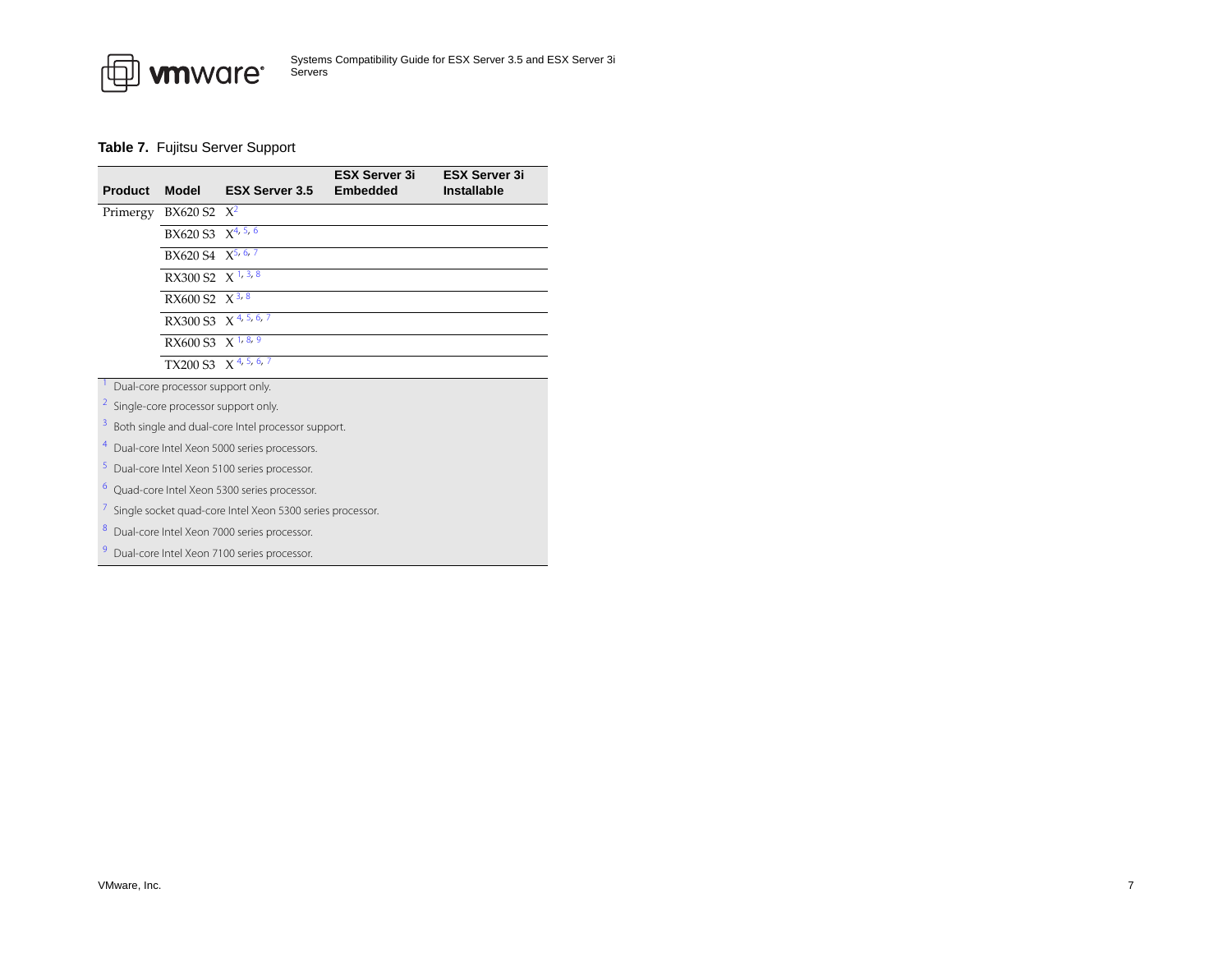

# <span id="page-7-0"></span>**Table 8.** Fujitsu Siemens Server Support

| <b>Product</b> | <b>Model</b>    | <b>ESX Server 3.5</b>              | ESX Server 3i Embedded ESX Server 3i Installable |  |
|----------------|-----------------|------------------------------------|--------------------------------------------------|--|
| Primergy       | BX620 S2        | $X^2$                              |                                                  |  |
|                | <b>BX620 S3</b> | $X^{4, 8, 9, 10, 11}$              |                                                  |  |
|                | BX620 S4        | $X$ <sup>1, 4, 9, 10, 11, 12</sup> |                                                  |  |
|                | <b>BX630</b>    | $X^{1, 6, 16}$                     |                                                  |  |
|                | <b>BX660</b>    |                                    |                                                  |  |
|                | RX200 S3        | $X^{8, 9, 10, 11}$                 |                                                  |  |
|                | RX200 S4        | $X9$ , 10, 11, 12                  |                                                  |  |
|                | <b>RX220</b>    | $X^{1, 5}$                         |                                                  |  |
|                | <b>RX300</b>    |                                    |                                                  |  |
|                | RX300 S2        | $X^{3, 13}$                        |                                                  |  |
|                | RX300 S3        | $X$ <sup>1</sup> , 4, 8, 9, 10, 11 |                                                  |  |
|                | RX300 S4        | $X$ <sup>10, 11, 12</sup>          |                                                  |  |
|                | RX330 S1        | $X^7$                              | $X^7$                                            |  |
|                | <b>RX600</b>    |                                    |                                                  |  |
|                | RX600 S2        | $X^{3, 13}$                        |                                                  |  |
|                | RX600 S3        | $X^{1, 13, 14}$                    |                                                  |  |
|                | RX600 S4        | $X^{15}$                           |                                                  |  |
|                | <b>RX800</b>    |                                    |                                                  |  |
|                | <b>RX800 S2</b> | $X^{1, 13}$                        |                                                  |  |
|                | RX800 S3        | $X^{13, 14, 17}$                   |                                                  |  |
|                | <b>TX200 S3</b> | $X$ <sup>1, 4, 8, 9, 10, 11</sup>  |                                                  |  |
|                | <b>TX200 S4</b> | $X9$ , 10, 11, 12                  |                                                  |  |
|                | <b>TX300</b>    |                                    |                                                  |  |
|                | <b>TX300 S2</b> | $X^{3, 13}$                        |                                                  |  |
|                | <b>TX300 S3</b> | $X$ <sup>1, 4, 8, 9, 10, 11</sup>  |                                                  |  |
|                | <b>TX300 S4</b> | $X$ <sup>10, 11, 12</sup>          |                                                  |  |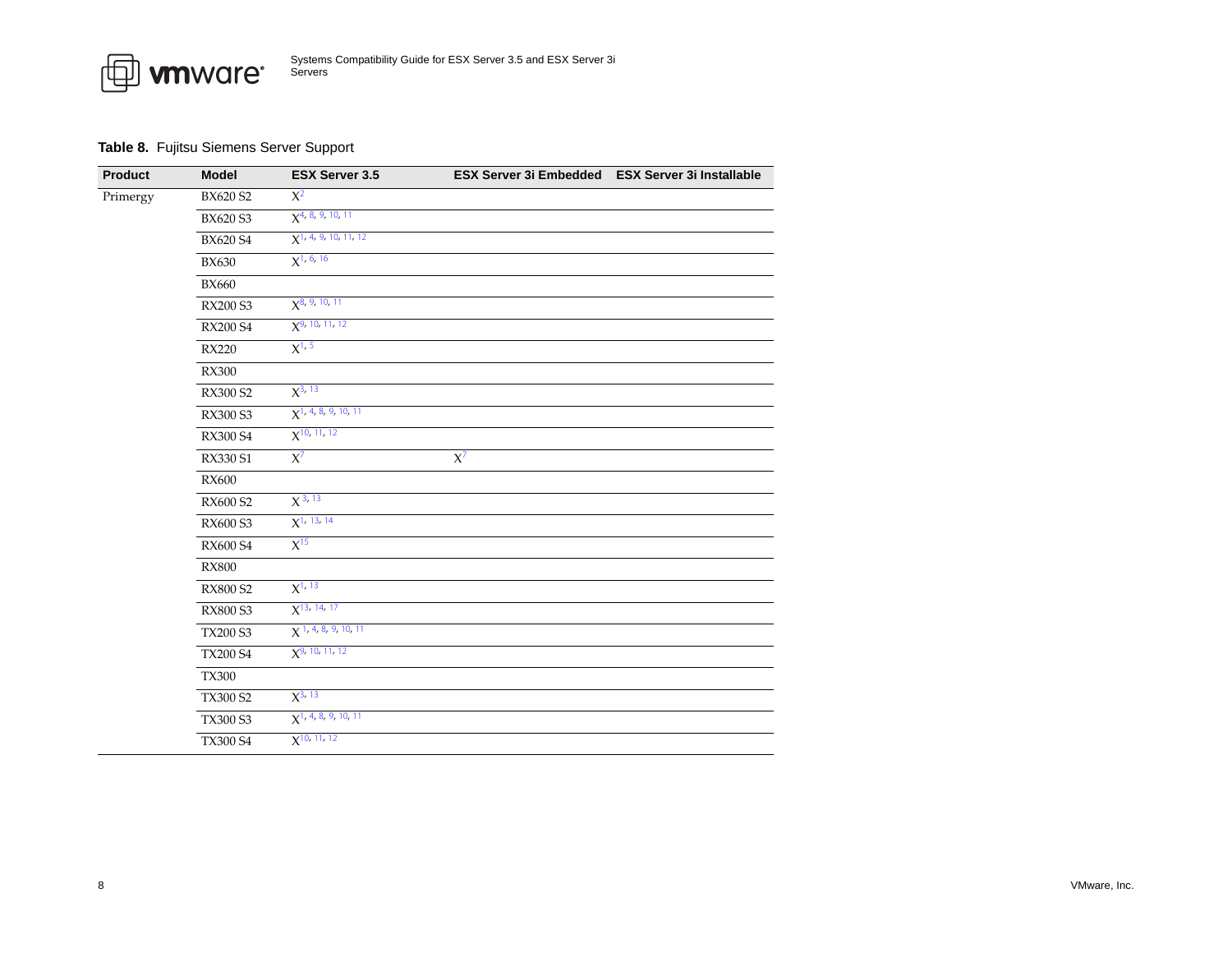

#### **Table 8.** Fujitsu Siemens Server Support (Continued)

<span id="page-8-14"></span><span id="page-8-11"></span><span id="page-8-10"></span><span id="page-8-8"></span><span id="page-8-7"></span><span id="page-8-3"></span><span id="page-8-2"></span><span id="page-8-1"></span>

| <b>Product</b>                                            | <b>Model</b>                                                      | <b>ESX Server 3.5</b>                                                   | <b>ESX Server 3i Embedded</b>                                                                                                                           | <b>ESX Server 3i Installable</b> |  |
|-----------------------------------------------------------|-------------------------------------------------------------------|-------------------------------------------------------------------------|---------------------------------------------------------------------------------------------------------------------------------------------------------|----------------------------------|--|
| Primergy                                                  | <b>TX600</b>                                                      |                                                                         |                                                                                                                                                         |                                  |  |
| (continued)                                               | <b>TX600 S2</b>                                                   | $X^{3, 13}$                                                             |                                                                                                                                                         |                                  |  |
|                                                           | TX600 S3                                                          | $X1$ , 13, 14                                                           |                                                                                                                                                         |                                  |  |
| Dual-core processor support.                              |                                                                   |                                                                         |                                                                                                                                                         |                                  |  |
| $\overline{a}$<br>Single-core processor support.          |                                                                   |                                                                         |                                                                                                                                                         |                                  |  |
| 3                                                         | Both single-core and dual-core processor support.                 |                                                                         |                                                                                                                                                         |                                  |  |
| <sup>4</sup> Quad-core processor support.                 |                                                                   |                                                                         |                                                                                                                                                         |                                  |  |
|                                                           | <sup>5</sup> AMD Opteron 200 series, Rev E, dual-core processors. |                                                                         |                                                                                                                                                         |                                  |  |
|                                                           | <sup>6</sup> AMD Opteron 800 series, Rev E, dual-core processors. |                                                                         |                                                                                                                                                         |                                  |  |
|                                                           | <sup>7</sup> AMD Opteron 2200 series, dual-core processors.       |                                                                         |                                                                                                                                                         |                                  |  |
| 8                                                         | Dual-core Intel Xeon 5000 series processor.                       |                                                                         |                                                                                                                                                         |                                  |  |
|                                                           | Dual-core Intel Xeon 5100 series processor.                       |                                                                         |                                                                                                                                                         |                                  |  |
|                                                           | <sup>10</sup> Quad-core Intel Xeon 5300 series processor.         |                                                                         |                                                                                                                                                         |                                  |  |
|                                                           |                                                                   | <sup>11</sup> Single socket quad-core Intel Xeon 5300 series processor. |                                                                                                                                                         |                                  |  |
|                                                           | <sup>12</sup> Quad-core Intel Xeon 5400 series processor.         |                                                                         |                                                                                                                                                         |                                  |  |
|                                                           | <sup>13</sup> Dual-core Intel Xeon 7000 series processor.         |                                                                         |                                                                                                                                                         |                                  |  |
| <sup>14</sup> Dual-core Intel Xeon 7100 series processor. |                                                                   |                                                                         |                                                                                                                                                         |                                  |  |
| <sup>15</sup> Quad Core Intel Xeon 7300 series processor. |                                                                   |                                                                         |                                                                                                                                                         |                                  |  |
|                                                           | <sup>16</sup> Only supported with boot from SAN or LSI SAS1068.   |                                                                         |                                                                                                                                                         |                                  |  |
|                                                           |                                                                   |                                                                         | <sup>17</sup> Up to 4 nodes, up to 16 single-core processors with hyperthreading enabled or up to 16 dual-core processors with hyperthreading disabled. |                                  |  |

# <span id="page-8-17"></span><span id="page-8-16"></span><span id="page-8-15"></span><span id="page-8-13"></span><span id="page-8-12"></span><span id="page-8-9"></span><span id="page-8-6"></span><span id="page-8-5"></span><span id="page-8-4"></span><span id="page-8-0"></span>**Table 9.** HCL Server Support

<span id="page-8-19"></span><span id="page-8-18"></span>

| <b>Product</b>                               | <b>Model</b>      | <b>ESX Server 3.5 Embedded</b>                                     | <b>ESX Server 3i</b> | <b>ESX Server 3i</b><br>Installable |
|----------------------------------------------|-------------------|--------------------------------------------------------------------|----------------------|-------------------------------------|
| IGL.                                         | 4700 FC $X^{1,2}$ |                                                                    |                      |                                     |
| Quad-core Intel Xeon 7300 series processors. |                   |                                                                    |                      |                                     |
|                                              |                   | $\frac{2}{1}$ With bios version SEC4UR.868.01.00.0010.050420071510 |                      |                                     |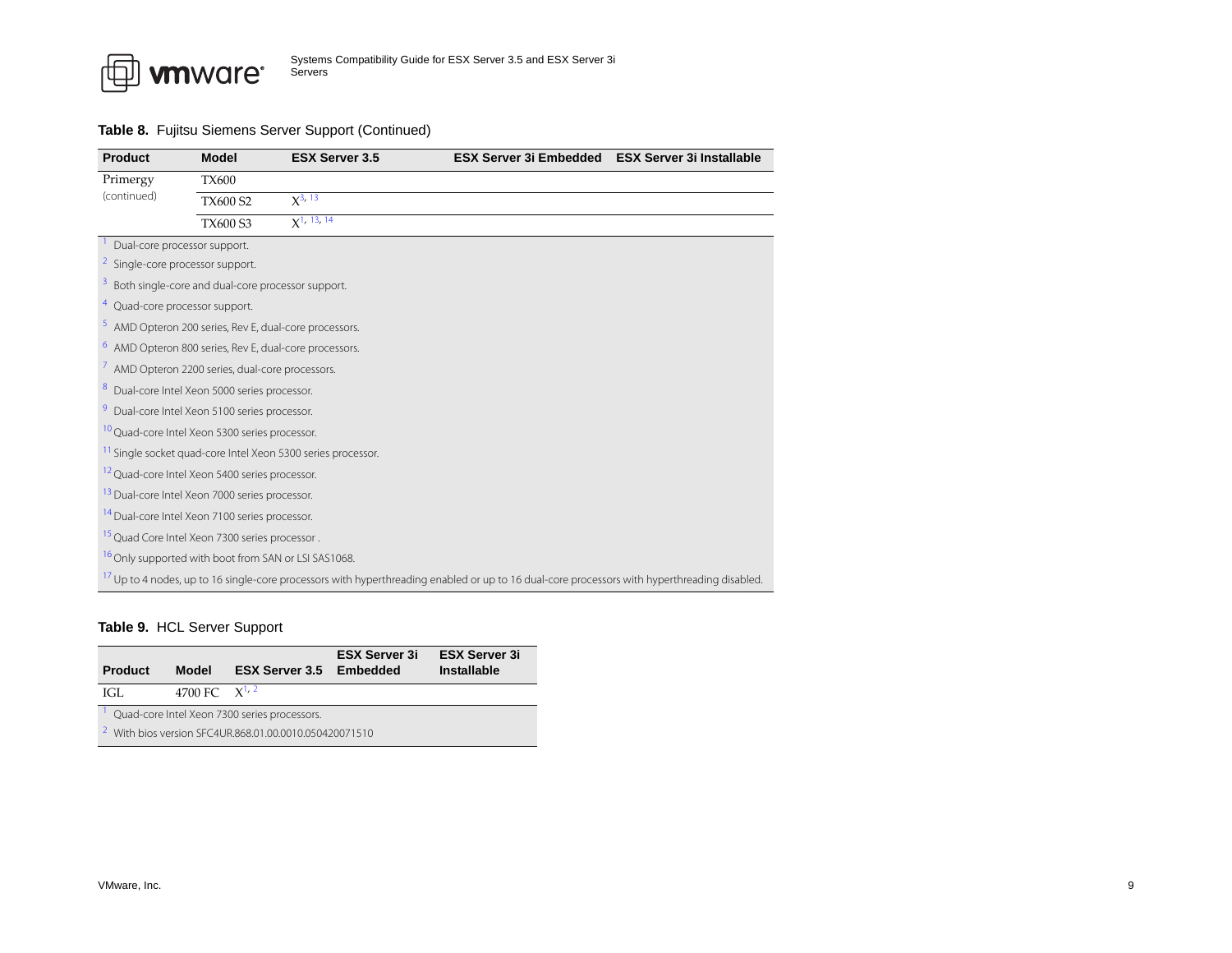

# <span id="page-9-0"></span>**Table 10.** Hewlett Packard Server Support

| <b>Model</b>                         | <b>Model</b>    | <b>ESX Server 3.5</b> | <b>ESX Server 3i Embedded</b> | <b>ESX Server 3i Installable</b> |
|--------------------------------------|-----------------|-----------------------|-------------------------------|----------------------------------|
| ProLiant                             | DL360 G3        | $\mathsf X$           |                               |                                  |
|                                      | <b>DL360 G4</b> | $\mathsf X$           |                               |                                  |
|                                      | DL360 G4p       | $\overline{X^2}$      |                               |                                  |
|                                      | <b>DL360 G5</b> | $X^{3,4,5,7,8}$       |                               |                                  |
|                                      | DL365           | $X^{15}$              |                               |                                  |
|                                      | DL380 G3        | $\mathsf X$           |                               |                                  |
|                                      | <b>DL380 G4</b> | $X^2$                 |                               |                                  |
|                                      | <b>DL380 G5</b> | $X^{3, 4, 5, 7}$      |                               | $X^{19}$                         |
|                                      | DL385           | $X^1$                 |                               |                                  |
| DL385 G2<br><b>DL560</b><br>DL580 G2 | $X^{15}$        |                       |                               |                                  |
|                                      |                 | $\overline{X}$        |                               |                                  |
|                                      |                 | $\mathsf X$           |                               |                                  |
|                                      | <b>DL580 G3</b> | $X^2$                 |                               |                                  |
|                                      | <b>DL580 G4</b> | $X^{11}$              |                               |                                  |
|                                      | DL580 G5        | $X^{13}$              |                               |                                  |
|                                      | <b>DL585</b>    | $X^1$                 |                               |                                  |
|                                      | DL585 G2        | $X^{16, 18}$          |                               |                                  |
|                                      | DL740           | $\mathsf X$           |                               |                                  |
|                                      | <b>DL760 G2</b> |                       |                               |                                  |
|                                      | ML350 G5        | $X^{3, 4, 5, 7}$      |                               |                                  |
|                                      | <b>ML370 G3</b> | $\mathsf X$           |                               |                                  |
|                                      | ML370 G4        | $X^2$                 |                               |                                  |
|                                      | ML370 G5        | $X^{3, 4, 8}$         |                               |                                  |
|                                      | ML570 G2        | $\mathsf X$           |                               |                                  |
|                                      | <b>ML570 G3</b> | $X^2$                 |                               |                                  |
|                                      | <b>ML570 G4</b> | $X^{11}$              |                               |                                  |

 $\sim$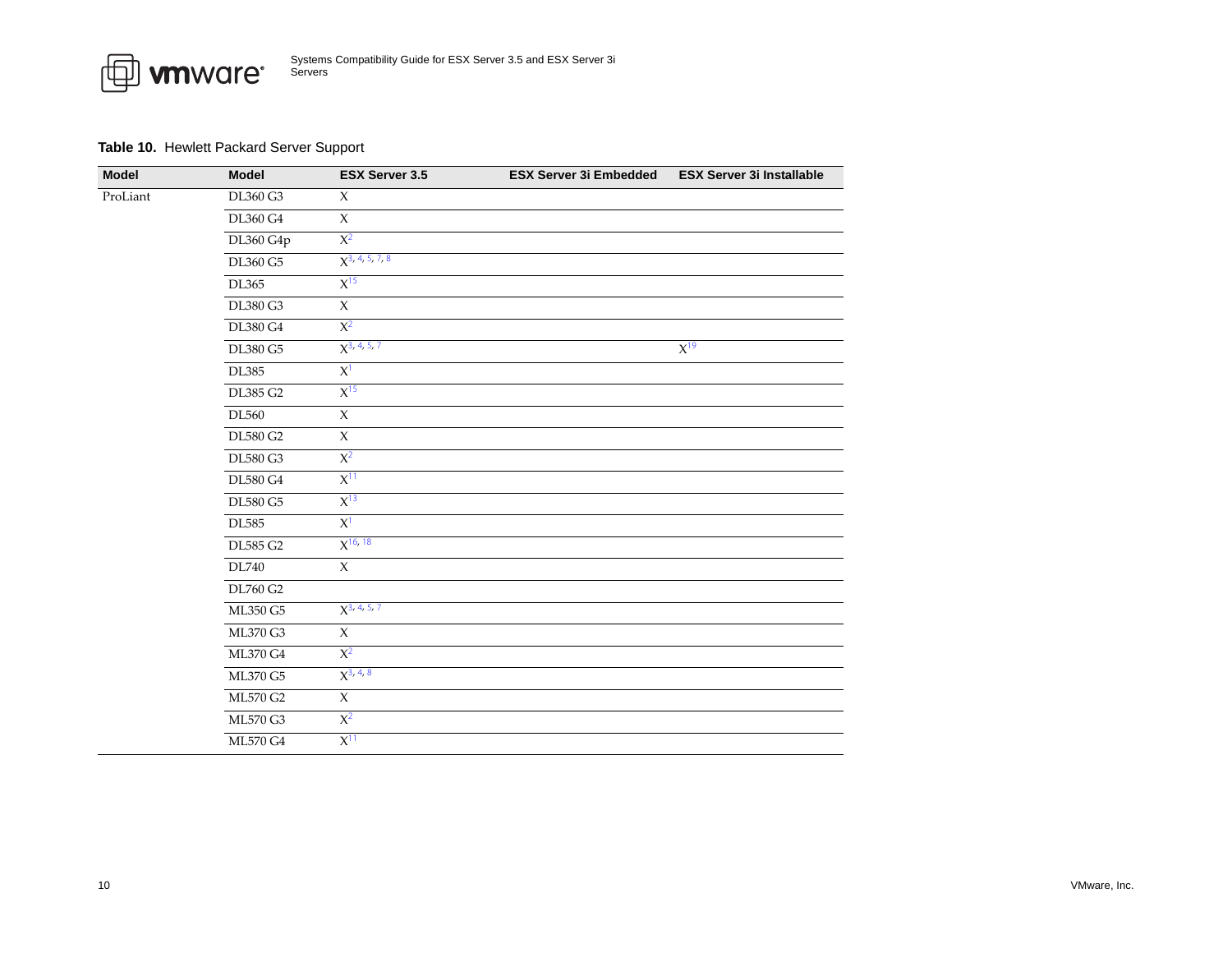

#### **Table 10.** Hewlett Packard Server Support (Continued)

| <b>Model</b> | <b>Model</b>       | <b>ESX Server 3.5</b> | <b>ESX Server 3i Embedded</b> | <b>ESX Server 3i Installable</b> |
|--------------|--------------------|-----------------------|-------------------------------|----------------------------------|
| BladeSystem  | BL20p G2           | Х                     |                               |                                  |
|              | BL20p G3           | $X^2$                 |                               |                                  |
|              | BL20p G4           | $X^{3, 4, 7}$         |                               |                                  |
|              | BL25p              | $X^1$                 |                               |                                  |
|              | BL25p G2           | $X^{15}$              |                               |                                  |
|              | BL30p              | X                     |                               |                                  |
|              | BL35p              | $X^1$                 |                               |                                  |
|              | BL <sub>40</sub> p | Χ                     |                               |                                  |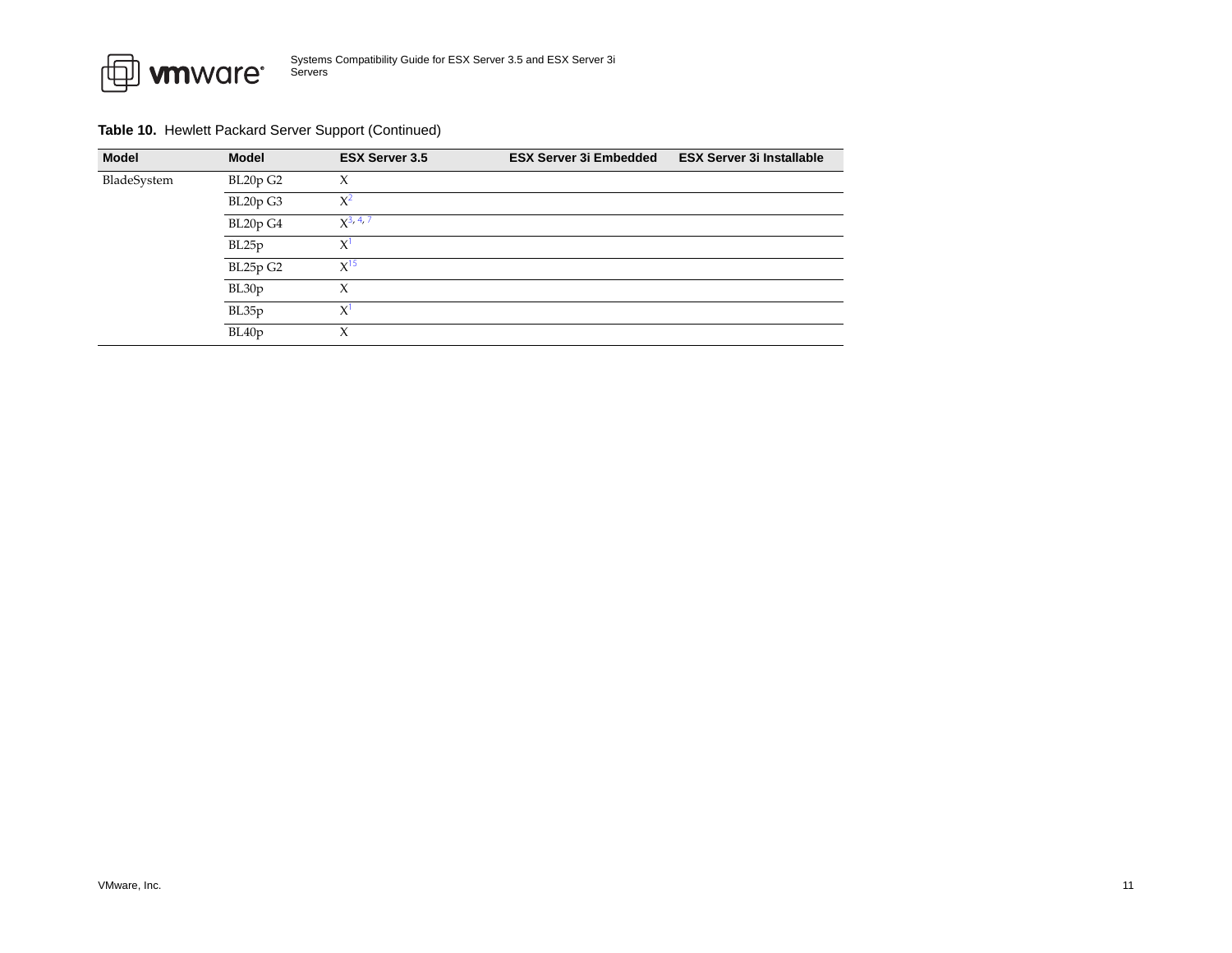

#### **Table 10.** Hewlett Packard Server Support (Continued)

| <b>Model</b> | <b>Model</b>     | <b>ESX Server 3.5</b>          | <b>ESX Server 3i Embedded</b> | <b>ESX Server 3i Installable</b> |
|--------------|------------------|--------------------------------|-------------------------------|----------------------------------|
| BladeSystem  | BL45p            | X                              |                               |                                  |
| (continued)  | BL45p G2         | $X^{16}$                       |                               |                                  |
|              | <b>BL460c</b>    | $\chi$ <sup>3</sup> , 4, 5, 10 |                               |                                  |
|              | <b>BL465c</b>    | $X^{15}$                       |                               |                                  |
|              | <b>BL480c</b>    | $\chi$ <sup>3</sup> , 4, 5, 8  |                               |                                  |
|              | <b>BL680c G5</b> | $X^{12}$                       |                               |                                  |
|              | <b>BL685c</b>    | $X^{16}$                       |                               |                                  |

For more information on configuring HP ProLiant servers for use with ESX Server, refer to knowledge base article 1081, available at **[http://www.vmware.com/support/kb/enduser/std\\_adp.php?p\\_faqid=1081](http://www.vmware.com/support/kb/enduser/std_adp.php?p_faqid=1081)**.

<span id="page-11-7"></span>Both single and dual-core Opteron support.

<span id="page-11-0"></span>2Both single and dual-core Intel processor support.

<span id="page-11-1"></span>3Dual-core Intel Xeon 5000 series processors.

<span id="page-11-2"></span>4Dual-core Intel Xeon 5100 series processors.

<span id="page-11-3"></span>Dual-core Intel Xeon 5100 series processors including support for same G0-Stepping configurations.

Dual-core Intel Xeon 5100 series processors including support for mixed G0-Stepping configurations.

<span id="page-11-4"></span>7Quad-core Intel Xeon 5300 series processors.

<span id="page-11-12"></span>Quad-core Intel Xeon 5300 series processors including support for same G0-Stepping configurations.

9Quad-core Intel Xeon 5300 series processors including support for mixed G0-Stepping configurations.

<span id="page-11-13"></span><sup>10</sup> Quad-core Intel Xeon 5400 series processors.

<span id="page-11-8"></span>Dual-core Intel Xeon 7100 series processors.

<span id="page-11-14"></span><sup>12</sup> Quad-core Intel Xeon 7300 series processors.

<span id="page-11-9"></span><sup>13</sup> Quad-core Intel Xeon MP 7300 series processors.

<sup>14</sup> Supported for Intel Xeon 5000 and 5100 series only.

<span id="page-11-5"></span><sup>15</sup> AMD Opteron 2000 series, Rev F, dual-core processors.

<span id="page-11-10"></span><sup>16</sup> AMD Opteron 8000 series, Rev F, dual-core processors.

<sup>17</sup> Supported in non-SAS configuration only.

<span id="page-11-11"></span>18 Supports the NetQueue feature with a NIC explicitly listed as NetQueue-enabled with ESX Server on the **I/O [Compatibility](http://www.vmware.com/pdf/vi3_io_guide.pdf) Guide for ESX Server 3.x**.

<span id="page-11-6"></span><sup>19</sup> This server is experimentally supported for ESX Server 3i by VMware. Servers with experimental support are not intended to be used in production environments. While we seek to hear feedback about issues or problems, we make no guarantees about resolving them. See **[http://www.vmware.com/](http://www.vmware.com/support/policies/experimental.html) suppor[t/policies/experimental.html](http://www.vmware.com/support/policies/experimental.html)** for more information about experimental support. For information on certified ProLiant platforms, see **[http://](http://h71028.www7.hp.com/enterprise/cache/505363-0-0-0-121.html) [h71028.www7.hp.com/enterprise/cache/505363](http://h71028.www7.hp.com/enterprise/cache/505363-0-0-0-121.html)‐0‐0‐0‐121.html**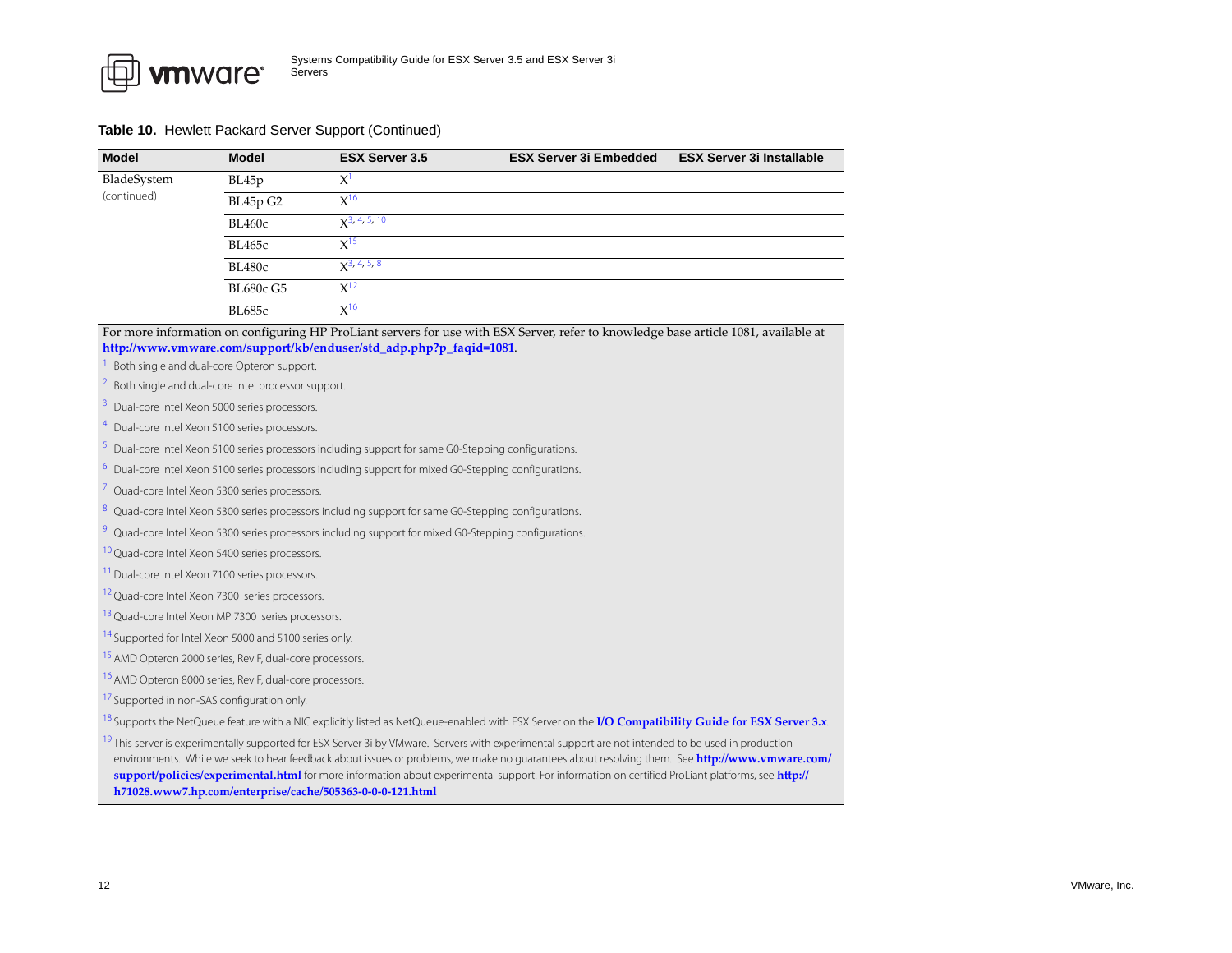

# <span id="page-12-0"></span>**Table 11.** Hitachi Server Support

|                                              |                                                                                                                  |                                                            | <b>ESX Server 3i</b> | <b>ESX Server 3i</b> |  |  |  |
|----------------------------------------------|------------------------------------------------------------------------------------------------------------------|------------------------------------------------------------|----------------------|----------------------|--|--|--|
| <b>Product</b>                               | <b>Model</b>                                                                                                     | <b>ESX Server 3.5</b>                                      | <b>Embedded</b>      | <b>Installable</b>   |  |  |  |
| BladeSymphony                                | AA51A2                                                                                                           | $X^{1,3}$                                                  |                      |                      |  |  |  |
|                                              | AA51A3                                                                                                           | $X^{3, 4}$                                                 |                      |                      |  |  |  |
|                                              | AA51A4                                                                                                           | $X^3$ , 4, 5                                               |                      |                      |  |  |  |
|                                              | AA51V4                                                                                                           | $x^{3, 4, 5, 6}$                                           |                      |                      |  |  |  |
|                                              | AC51A1                                                                                                           | $X^2$ , 3, 4, 7                                            |                      |                      |  |  |  |
|                                              | AC51A2                                                                                                           | $X^{3, 4, 5, 7}$                                           |                      |                      |  |  |  |
|                                              | GGAX51A2                                                                                                         | $X^3$ , 4, 5, 7                                            |                      |                      |  |  |  |
|                                              | GVAX51A4                                                                                                         | $X^{3, 4, 5}$                                              |                      |                      |  |  |  |
| HA8000                                       | 70W(VF)                                                                                                          | $X^{3, 4}$                                                 |                      |                      |  |  |  |
| BIOS version F14 or newer.                   |                                                                                                                  |                                                            |                      |                      |  |  |  |
| $\overline{z}$<br>BIOS version F21 or newer. |                                                                                                                  |                                                            |                      |                      |  |  |  |
| 3<br>SUSE Linux is not tested as GOS.        |                                                                                                                  |                                                            |                      |                      |  |  |  |
|                                              |                                                                                                                  | Supported for dual-core Intel Xeon 5100 series processors. |                      |                      |  |  |  |
| 5                                            |                                                                                                                  | Supported for quad-core Intel Xeon 5300 series processors. |                      |                      |  |  |  |
| 6                                            | Patch ESX-1006511 is required. Please refer to:<br>http://www.vmware.com/support/vi3/doc/esx-1006511-patch.html. |                                                            |                      |                      |  |  |  |
| Supported in non-SAS configuration only.     |                                                                                                                  |                                                            |                      |                      |  |  |  |

# <span id="page-12-8"></span><span id="page-12-7"></span><span id="page-12-6"></span><span id="page-12-5"></span><span id="page-12-4"></span><span id="page-12-3"></span><span id="page-12-2"></span><span id="page-12-1"></span>**Table 12.** IBM Server Support

| <b>Product</b>     | <b>Model</b>       | <b>ESX Server 3.5</b> | <b>ESX Server 3i</b><br><b>Embedded</b> | <b>ESX Server 3i</b><br><b>Installable</b> |
|--------------------|--------------------|-----------------------|-----------------------------------------|--------------------------------------------|
| <b>BladeCenter</b> | HS20-7981          |                       |                                         |                                            |
|                    | HS20-8832 (32 bit) |                       |                                         |                                            |
|                    | HS20-8832 Nocona   |                       |                                         |                                            |
|                    | HS20-8843          |                       |                                         |                                            |
|                    | HS21-7995          | $X^{11, 13, 14}$      |                                         |                                            |
|                    | HS21-8853          | $X^{11, 13, 14}$      |                                         |                                            |
|                    | HS40-8839          |                       |                                         |                                            |
|                    | LS20-8850          |                       |                                         |                                            |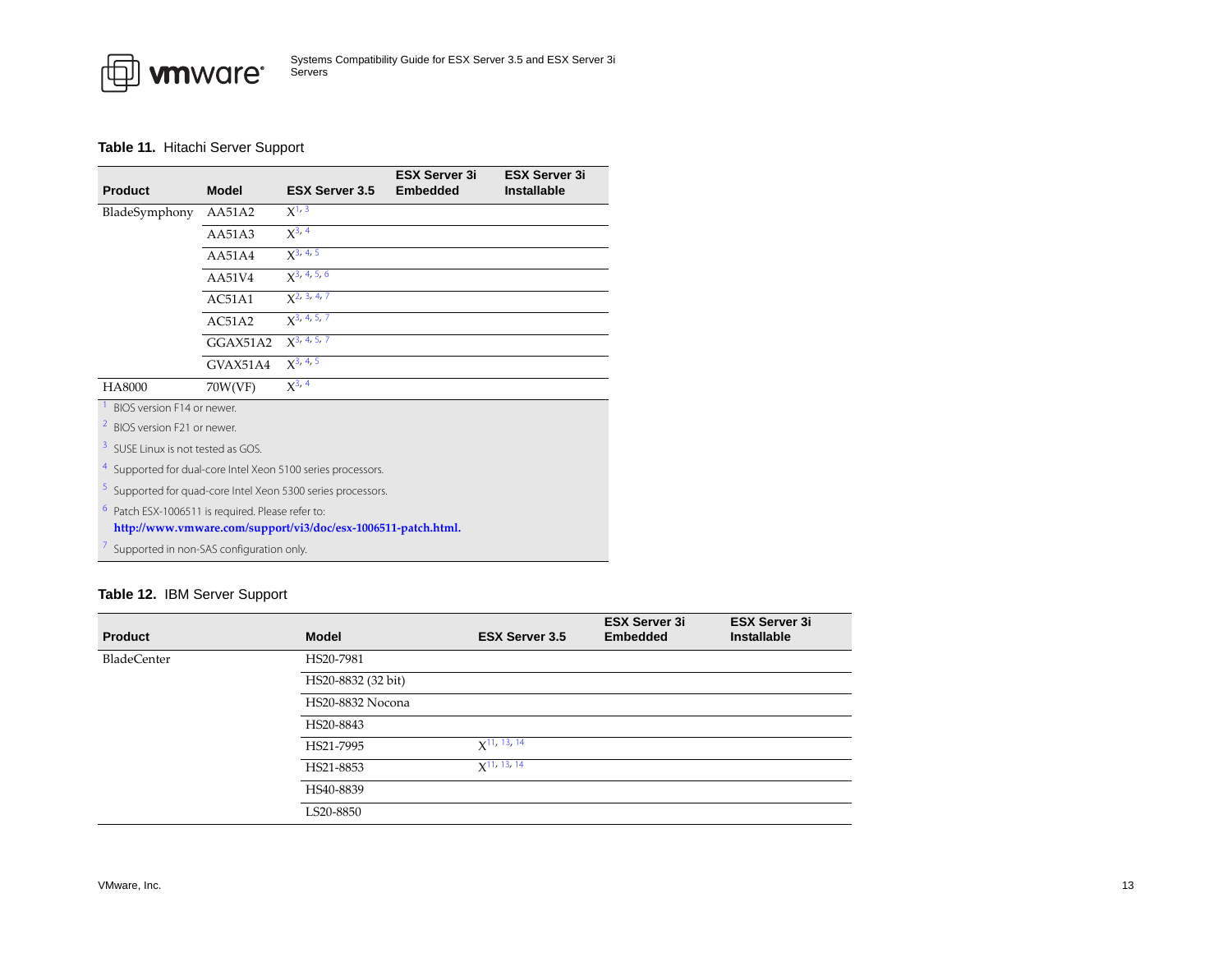

| <b>Product</b>          | <b>Model</b>            | <b>ESX Server 3.5</b>         | <b>ESX Server 3i</b><br><b>Embedded</b> | <b>ESX Server 3i</b><br>Installable |
|-------------------------|-------------------------|-------------------------------|-----------------------------------------|-------------------------------------|
| BladeCenter (continued) | <b>LS21</b>             | $X^{22}$                      |                                         |                                     |
|                         | <b>LS41</b>             | $X^{23}$                      |                                         |                                     |
| Tower & Rack-optimized  | 226                     |                               |                                         |                                     |
|                         | 235                     |                               |                                         |                                     |
|                         | $236 - 8841$            |                               |                                         |                                     |
|                         | $260 - 8865$            |                               |                                         |                                     |
|                         | e325                    |                               |                                         |                                     |
|                         | e326-7969               |                               |                                         |                                     |
|                         | e326-8848               |                               |                                         |                                     |
|                         | 336-8837                |                               |                                         |                                     |
|                         | $346 - 8840$            | $X^{3, 4, 15}$                |                                         |                                     |
|                         | 365                     |                               |                                         |                                     |
|                         | 366                     | $X^{3, 4, 15, 26}$            |                                         |                                     |
|                         | 445 (up to 16 CPUs)     | $\overline{X}^3$              |                                         |                                     |
|                         | 445 EXA (up to 16 CPUs) | $X^3$                         |                                         |                                     |
|                         | $460 - 8872$            | $X^3$ , 7, 15, 26             |                                         |                                     |
|                         | x440                    |                               |                                         |                                     |
|                         | x3400                   | $X^{10, 11, 13, 14}$          |                                         |                                     |
|                         | x3455                   | $X^{22, 24, 25}$              |                                         |                                     |
|                         | x3500-7977              | $X^{10, 11, 13, 14}$          |                                         |                                     |
|                         | x3550                   | $X$ <sup>10, 11, 13, 14</sup> |                                         |                                     |
|                         | x3650                   | $X$ <sup>10, 11, 13, 14</sup> |                                         |                                     |
|                         | x3655                   | $X^{20, 22}$                  |                                         |                                     |
|                         | x3755                   | $X^{20, 23}$                  |                                         |                                     |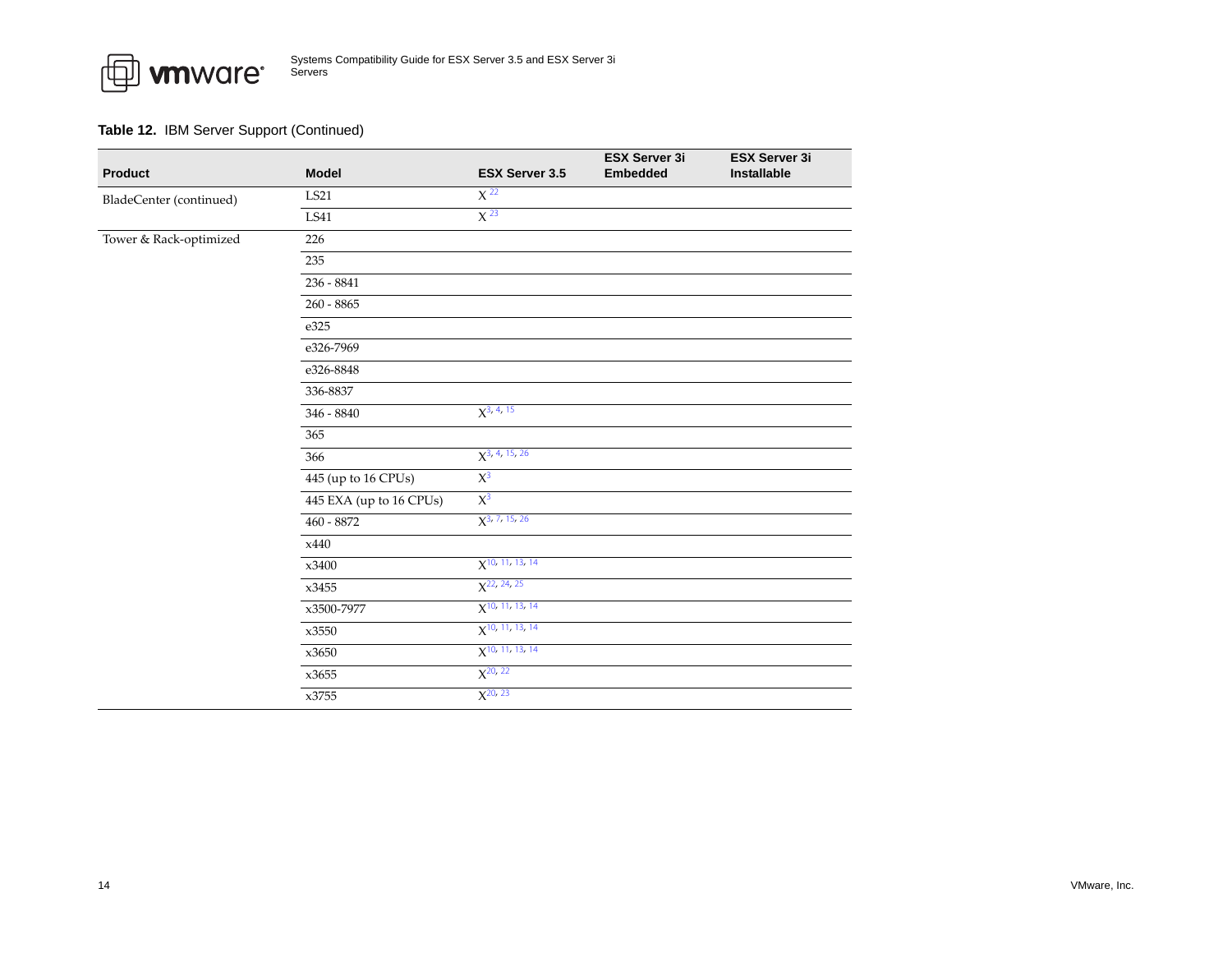<span id="page-14-16"></span><span id="page-14-15"></span><span id="page-14-14"></span><span id="page-14-13"></span><span id="page-14-12"></span><span id="page-14-11"></span><span id="page-14-10"></span><span id="page-14-9"></span><span id="page-14-8"></span><span id="page-14-7"></span><span id="page-14-6"></span><span id="page-14-5"></span><span id="page-14-4"></span><span id="page-14-3"></span><span id="page-14-2"></span><span id="page-14-1"></span><span id="page-14-0"></span>

| <b>Product</b>                                                                                  | <b>Model</b> | <b>ESX Server 3.5</b>                                                                                                                                            | <b>ESX Server 3i</b><br><b>Embedded</b> | <b>ESX Server 3i</b><br><b>Installable</b> |
|-------------------------------------------------------------------------------------------------|--------------|------------------------------------------------------------------------------------------------------------------------------------------------------------------|-----------------------------------------|--------------------------------------------|
| Tower & Rack-optimized                                                                          | x3800        | $X^{15, 16}$                                                                                                                                                     |                                         |                                            |
| (continued)                                                                                     | x3850        | $X$ <sup>15, 16, 26</sup>                                                                                                                                        |                                         |                                            |
|                                                                                                 | x3850 M2     | $X^{17}$                                                                                                                                                         |                                         |                                            |
|                                                                                                 | x3950        | $x^{8}$ , 15, 16, 26                                                                                                                                             |                                         |                                            |
| Certified single and dual-core Opteron.                                                         |              |                                                                                                                                                                  |                                         |                                            |
| <sup>2</sup> Only single-core Opteron systems.                                                  |              |                                                                                                                                                                  |                                         |                                            |
| <sup>3</sup> Intel single-core processors.                                                      |              |                                                                                                                                                                  |                                         |                                            |
| Both single and dual-core Intel processor support.                                              |              |                                                                                                                                                                  |                                         |                                            |
| article 2152 (http://www.vmware.com/support/kb/enduser/std_adp.php?p_faqid=2152).               |              | 5 During installation of ESX Server 3.0 on the IBM e326 server, USB keyboards can become unresponsive. For a workaround, see the VMware knowledge base           |                                         |                                            |
| <sup>6</sup> Supported only in dual-core configurations with SCSI disks.                        |              |                                                                                                                                                                  |                                         |                                            |
| 7 Up to 4 nodes, up to 16 single-core processors.                                               |              |                                                                                                                                                                  |                                         |                                            |
|                                                                                                 |              | 8 Up to 4 nodes, up to 16 single-core processors with Hyperthreading enabled or up to 16 dual-core processors with Hyperthreading disabled.                      |                                         |                                            |
| <sup>9</sup> Up to 16 single-core processors.                                                   |              |                                                                                                                                                                  |                                         |                                            |
| <sup>10</sup> Dual-core Intel Xeon 5000 series processors.                                      |              |                                                                                                                                                                  |                                         |                                            |
| <sup>11</sup> Dual-core Intel Xeon 5100 series processors.                                      |              |                                                                                                                                                                  |                                         |                                            |
| <sup>12</sup> Quad-core Intel Xeon 5300 series processors including G0 stepping configurations. |              |                                                                                                                                                                  |                                         |                                            |
| <sup>13</sup> Quad-core Intel Xeon 5300 series processors.                                      |              |                                                                                                                                                                  |                                         |                                            |
| <sup>14</sup> Single Socket Quad Core Intel Xeon 5300 series processor.                         |              |                                                                                                                                                                  |                                         |                                            |
| <sup>15</sup> Dual-core Intel Xeon 7000 series processors.                                      |              |                                                                                                                                                                  |                                         |                                            |
| <sup>16</sup> Dual-core Intel Xeon 7100 series processors.                                      |              |                                                                                                                                                                  |                                         |                                            |
| <sup>17</sup> Quad-core Intel Xeon 7300 series processors.                                      |              |                                                                                                                                                                  |                                         |                                            |
| <sup>18</sup> Dual-core Intel Xeon LV processors.                                               |              |                                                                                                                                                                  |                                         |                                            |
| <sup>19</sup> Single-core processor support only.                                               |              |                                                                                                                                                                  |                                         |                                            |
| <sup>20</sup> Dual-core processor support.                                                      |              |                                                                                                                                                                  |                                         |                                            |
| <sup>21</sup> AMD Opteron 200 series, Rev E, dual-core processors.                              |              |                                                                                                                                                                  |                                         |                                            |
| <sup>22</sup> AMD Opteron 2000 series Rev F dual-core processors.                               |              |                                                                                                                                                                  |                                         |                                            |
| <sup>23</sup> AMD Opteron 8000 series Rev F processors.                                         |              |                                                                                                                                                                  |                                         |                                            |
| <sup>24</sup> Supported with IBM SAS HBA Controller and SAS drives only.                        |              |                                                                                                                                                                  |                                         |                                            |
| <sup>25</sup> Supported with SAS drives only.                                                   |              |                                                                                                                                                                  |                                         |                                            |
|                                                                                                 |              | <sup>26</sup> Supports the NetQueue feature with an NIC explicitly listed as NetQueue-enabled with ESX Server on the I/O Compatibility Guide for ESX Server 3.x. |                                         |                                            |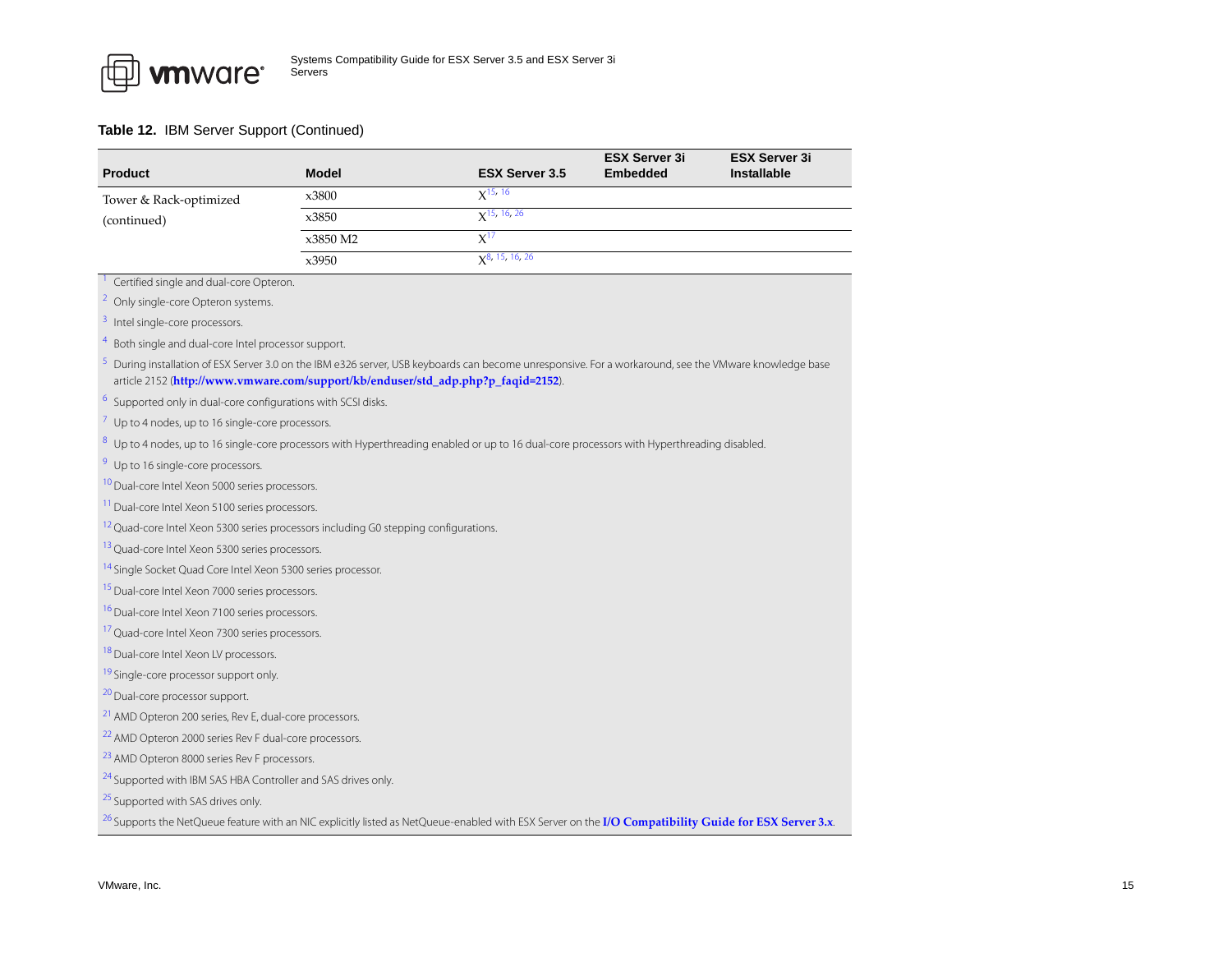

# <span id="page-15-0"></span>**Table 13.** Intel Server Support

| <b>Intel Model</b>                  | <b>Partner</b>                   | <b>OEM Partner Model</b>               | 3.5               | ESX Server ESX Server 3i ESX Server 3i<br><b>Embedded</b> | <b>Installable</b> |
|-------------------------------------|----------------------------------|----------------------------------------|-------------------|-----------------------------------------------------------|--------------------|
| Intel ESAA Compute<br>Blade SBXD132 | Action                           | <b>ACTINA SOLAR 672 X2</b>             | $X^{5,6,17}$      |                                                           |                    |
|                                     | Anders & Rodewyk                 | ModularPower 710B60                    | $X^{5,6,17}$      |                                                           |                    |
|                                     | Ciara                            | VXPRO B7200                            | $X^{5,6,17}$      |                                                           |                    |
|                                     | Cyclone                          | Z-Series SB23                          | $X^{5,6,17}$      |                                                           |                    |
|                                     | Digital Henge                    | Revo AS1500                            | $X^{5,6,17}$      |                                                           |                    |
|                                     | Digital Henge                    | Revo AS1550                            | $X^{5,6,17}$      |                                                           |                    |
|                                     | Digital Henge                    | Revo AS2500                            | $X^{5,6,17}$      |                                                           |                    |
|                                     | Evesham Technology               | Reliance 7000BL                        | $X^{5,6,17}$      |                                                           |                    |
|                                     | <b>HCL</b>                       | Infiniti Globleline 2700 CT            | $X^{5,6,17}$      |                                                           |                    |
|                                     | Inbox                            | e-Bridge 6200                          | $X^{5,6,17}$      |                                                           |                    |
|                                     | Itautec                          | Servidor Itautec BX201                 | $X^{5,6,17}$      |                                                           |                    |
|                                     | MaxData                          | MAXDATA PLATINUM Blade<br>X123         | $X^{5,6,17}$      |                                                           |                    |
|                                     | Ockam                            | Ockam Enterprise Blades OS-<br>12000WC | $X^{5,6,17}$      |                                                           |                    |
|                                     | PC Factory S.A                   | RAPID LX 5120X15000G                   | $X^{5,6,17}$      |                                                           |                    |
|                                     | PC Factory S.A                   | RAPID LX 5120X25000G                   | $X^{5,6,17}$      |                                                           |                    |
|                                     | Silicon Systems                  | Silicon Black Mountain Blade<br>132    | $X^{5,6,17}$      |                                                           |                    |
|                                     | TAROX Systems & Services<br>GmbH | TAROX ParX Blade 5000                  | $X^{5,6,17}$      |                                                           |                    |
|                                     | TK                               | Thomas-Krenn Blade                     | $X^{5,6,17}$      |                                                           |                    |
|                                     | Wipro                            | Wipro NetBlade Z2701                   | $X^{5,6,17}$      |                                                           |                    |
| Intel ESAA<br>S5000PAL/SR1500       | Action                           | <b>ACTINA SOLAR 210 X2</b>             | $X^{3, 4, 5, 15}$ |                                                           |                    |
|                                     | Ciara                            | <b>VXPRO R1200</b>                     | $X^{3,4,5,15}$    |                                                           |                    |
|                                     | Cyclone                          | Z-Series 1004E                         | $X^{3, 4, 5, 15}$ |                                                           |                    |
|                                     | Evesham Technology               | SilverEDGE 1000AL                      | $X^{3, 4, 5, 15}$ |                                                           |                    |
|                                     | Inbox                            | e-Bridge 2010                          | $X^{3, 4, 5, 15}$ |                                                           |                    |
|                                     | <b>MPC</b>                       | MPC NetFRAME 1640                      | $X^{3,4,5,15}$    |                                                           |                    |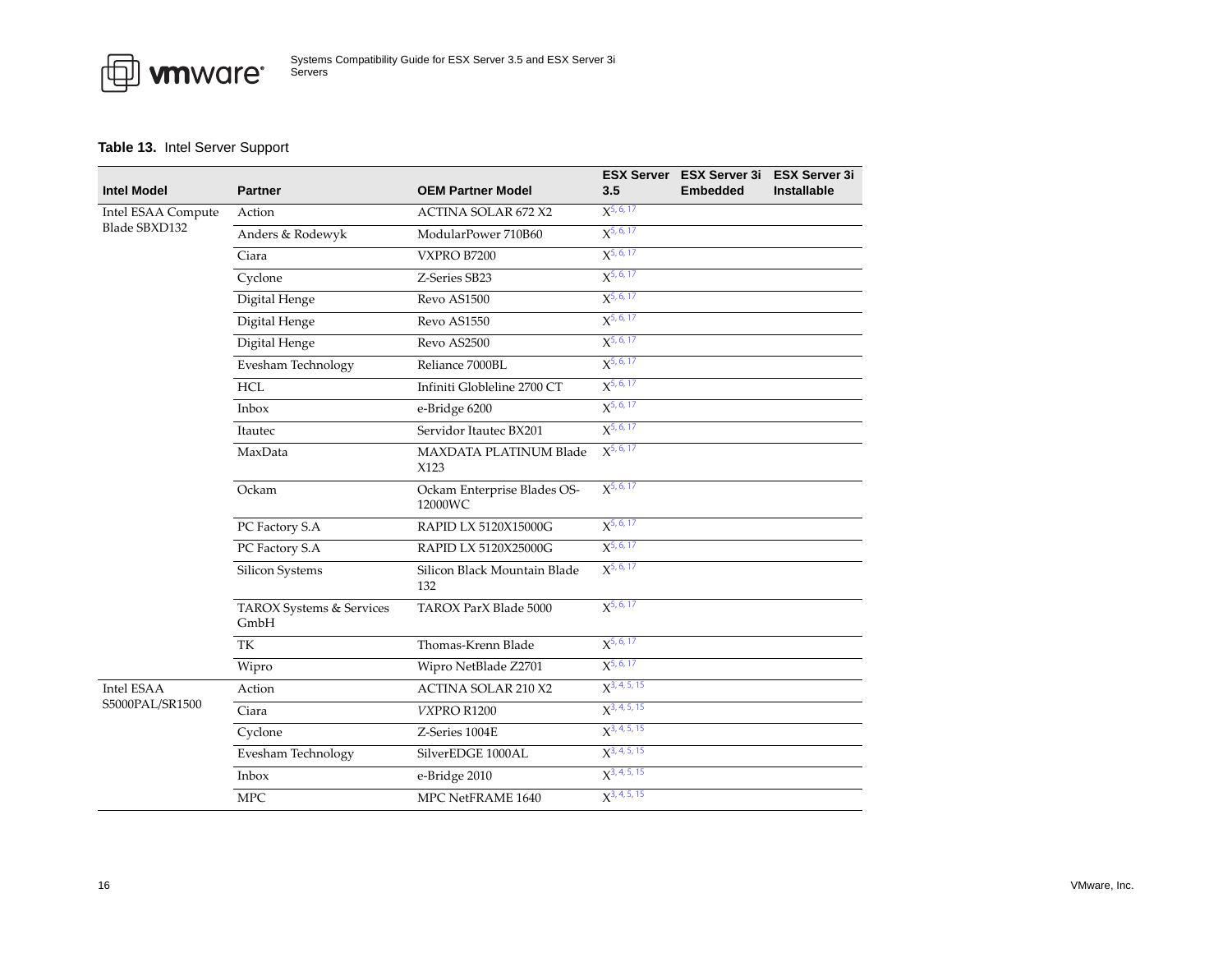| <b>Intel Model</b> | <b>Partner</b>                   | <b>OEM Partner Model</b>               | 3.5                   | <b>ESX Server</b> ESX Server 3i<br><b>Embedded</b> | <b>ESX Server 3i</b><br><b>Installable</b> |
|--------------------|----------------------------------|----------------------------------------|-----------------------|----------------------------------------------------|--------------------------------------------|
| Intel ESAA         | Nanobay                          | Nano AR1500                            | $X^{3, 4, 5, 15}$     |                                                    |                                            |
| S5000PAL/SR1500    | Optimus                          | NServer VE420 G6                       | $X^{3, 4, 5, 15}$     |                                                    |                                            |
| (continued)        | SGI                              | SGI XE210                              | $X^{3, 4, 5, 15}$     |                                                    |                                            |
|                    | TAROX Systems & Services<br>GmbH | TAROX ParX 1500R G2                    | $X^{3, 4, 5, 15}$     |                                                    |                                            |
|                    | ZT Group                         | ZT Reliant DC X9009                    | $X^{3, 4, 5, 15}$     |                                                    |                                            |
| Intel ESAA         | Action                           | <b>ACTINA SOLAR 212 X2</b>             | $X^{4, 5, 6, 15, 16}$ |                                                    |                                            |
| S5000PAL/SR1550    | Acer                             | Altos R520                             | $X^{4, 5, 6, 15, 16}$ |                                                    |                                            |
|                    | Anders & Rodewyk                 | Ariane 155                             | $X^{4, 5, 6, 15, 16}$ |                                                    |                                            |
|                    | <b>BGM</b>                       | Elitas SR520                           | $X^{4, 5, 6, 15, 16}$ |                                                    |                                            |
|                    | Ciara                            | VXPRO R1200                            | $X^{4, 5, 6, 15, 16}$ |                                                    |                                            |
|                    | Cyclone                          | Z-Series 1004RP                        | $X^{4, 5, 6, 15, 16}$ |                                                    |                                            |
|                    | Digital Henge                    | Revo AS1550                            | $X^{4, 5, 6, 15, 16}$ |                                                    |                                            |
|                    | Evesham Technology               | SilverEDGE 1000AL                      | $X^{4, 5, 6, 15, 16}$ |                                                    |                                            |
|                    | <b>HCL</b>                       | GL 2700 AC                             | $X^{4, 5, 6, 15, 16}$ |                                                    |                                            |
|                    | Inbox                            | e-Bridge 2010                          | $X^{4, 5, 6, 15, 16}$ |                                                    |                                            |
|                    | <b>MAXDATA</b>                   | PLATINUM 1600 IR M1                    | $X^{4, 5, 6, 15, 16}$ |                                                    |                                            |
|                    | <b>MPC</b>                       | MPC NetFRAME 1740                      | $X^{4, 5, 6, 15, 16}$ |                                                    |                                            |
|                    | Optimus                          | NServer VE425 G6                       | $X^{4, 5, 6, 15, 16}$ |                                                    |                                            |
|                    | TAROX Systems & Services<br>GmbH | TAROX ParX 1550R G2                    | $X^{4, 5, 6, 15, 16}$ |                                                    |                                            |
|                    | Transtec                         | Transtec 1001L Intel Managed<br>Server | $X^{4, 5, 6, 15, 16}$ |                                                    |                                            |
|                    | Transtec                         | Transtec 1002L Intel Managed<br>Server | $X^{4, 5, 6, 15, 16}$ |                                                    |                                            |
|                    | Viglen                           | Viglen IX2200R                         | $X^{4, 5, 6, 15, 16}$ |                                                    |                                            |
|                    | Wipro                            | NetPower Z2105                         | $X^{4, 5, 6, 15, 16}$ |                                                    |                                            |
|                    | Wortman                          | TERRA SERVER 6151                      | $X^{4, 5, 6, 15, 16}$ |                                                    |                                            |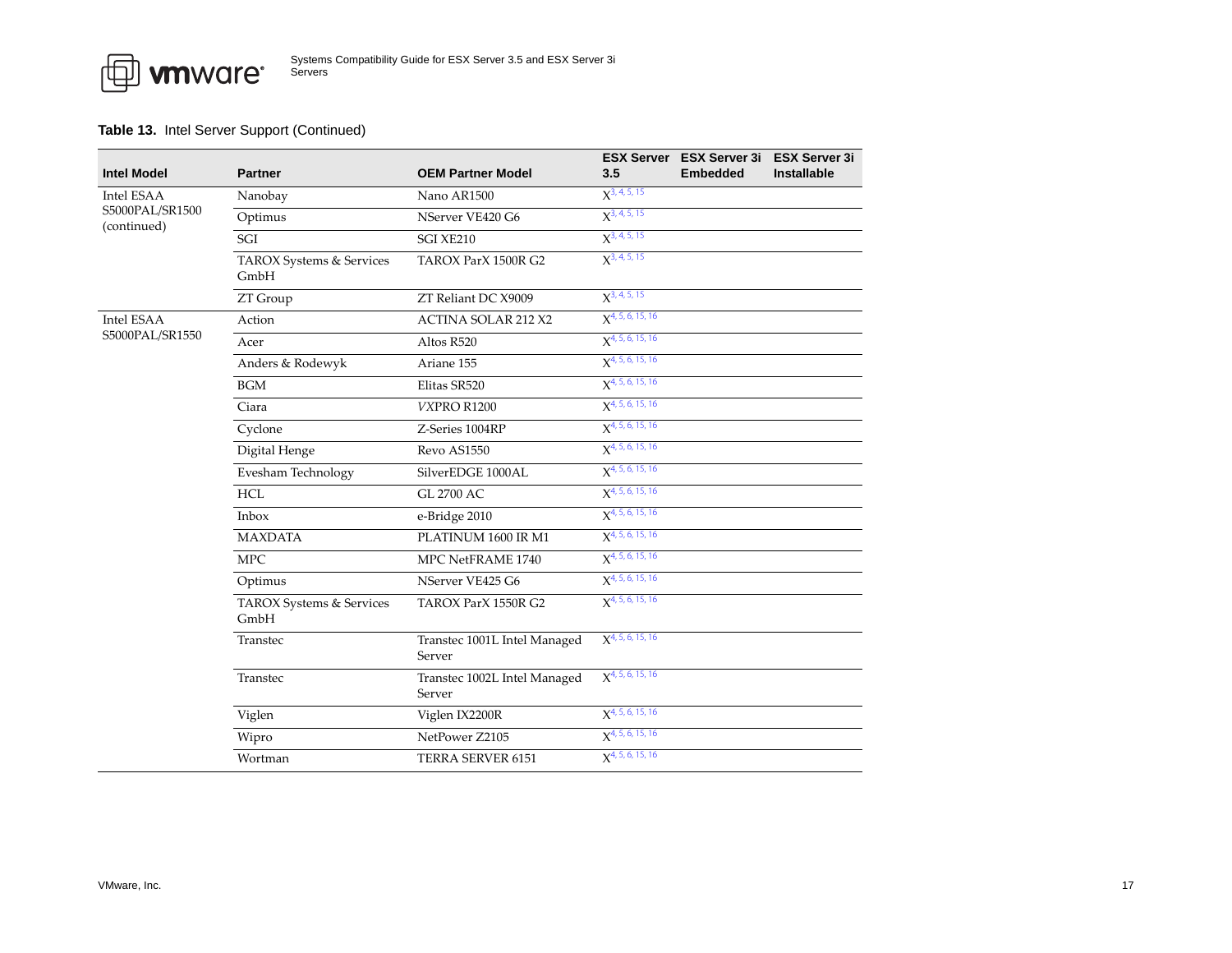

| Intel Model                   | <b>Partner</b>                   | <b>OEM Partner Model</b>               | 3.5                            | ESX Server ESX Server 3i ESX Server 3i<br><b>Embedded</b> | <b>Installable</b> |
|-------------------------------|----------------------------------|----------------------------------------|--------------------------------|-----------------------------------------------------------|--------------------|
| Intel ESAA<br>S5000PAL/SR2500 | Action                           | <b>ACTINA SOLAR 222 X2</b>             | $X^{4, 5, 6, 15, 16}$          |                                                           |                    |
|                               | Acer                             | Altos R720                             | $X$ <sup>4, 5, 6, 15, 16</sup> |                                                           |                    |
|                               | Anders & Rodewyk                 | Ariane 250                             | $\chi$ 4, 5, 6, 15, 16         |                                                           |                    |
|                               | <b>BGM</b>                       | Elitas SR720                           | $X^{4, 5, 6, 15, 16}$          |                                                           |                    |
|                               | Ciara                            | VXPRO R2200                            | $X^{4, 5, 6, 15, 16}$          |                                                           |                    |
|                               | Compusys                         | Pro Manager SR2500PAL                  | $X^{4,5,6,15,16}$              |                                                           |                    |
|                               | Cyclone                          | Z-Series 2004                          | $X^{4,5,6,15,16}$              |                                                           |                    |
|                               | Digital Henge                    | Revo AS2500                            | $X$ <sup>4, 5, 6, 15, 16</sup> |                                                           |                    |
|                               | Evesham Technology               | SilverEDGE 2000AL                      | $X^{4,5,6,15,16}$              |                                                           |                    |
|                               | <b>HCL</b>                       | <b>GL 2700AC</b>                       | $X^{4, 5, 6, 15, 16}$          |                                                           |                    |
|                               | Inbox                            | e-Bridge 2025                          | $X^{4, 5, 6, 15, 16}$          |                                                           |                    |
|                               | <b>MAXDATA</b>                   | PLATINUM 2200 IR M6                    | $X^{4,5,6,15,16}$              |                                                           |                    |
|                               | <b>MPC</b>                       | NetFRAME 2740                          | $\chi$ 4, 5, 6, 15, 16         |                                                           |                    |
|                               | Nanobay                          | nano AL2500                            | $X$ <sup>4, 5, 6, 15, 16</sup> |                                                           |                    |
|                               | Ockam                            | Ockam - Duo - OSPAL - 4200R            | $X^{4,5,6,15,16}$              |                                                           |                    |
|                               | Optimus                          | NServer ME440 G6                       | $X$ <sup>4, 5, 6, 15, 16</sup> |                                                           |                    |
|                               | Samsung                          | ZSS132                                 | $X^{4, 5, 6, 15, 16}$          |                                                           |                    |
|                               | SGI                              | SGI XE240                              | $X^{4,5,6,15,16}$              |                                                           |                    |
|                               | Silicon Systems                  | Silicon Copper Mountain                | $X^{4, 5, 6, 15, 16}$          |                                                           |                    |
|                               | Sonex                            | sVECTOR TS09                           | $X$ <sup>4, 5, 6, 15, 16</sup> |                                                           |                    |
|                               | TAROX Systems & Services<br>GmbH | TAROX ParX 2000R G2                    | $\chi$ 4, 5, 6, 15, 16         |                                                           |                    |
|                               | TK                               | Thomas-Krenn SR2500                    | $X^{4, 5, 6, 15, 16}$          |                                                           |                    |
|                               | Transtec                         | Transtec 2600L Intel Managed<br>Server | $X^{4, 5, 6, 15, 16}$          |                                                           |                    |
|                               | Viglen                           | Viglen IX2400R                         | $X^{4, 5, 6, 15, 16}$          |                                                           |                    |
|                               | Wipro                            | NetPower Z2205                         | $X$ <sup>4, 5, 6, 15, 16</sup> |                                                           |                    |
|                               | Wortman                          | TERRA SERVER 6201                      | $X^{4,5,6,15,16}$              |                                                           |                    |
|                               | ZT Group                         | ZT Reliant DC X9010                    | $\chi$ 4, 5, 6, 15, 16         |                                                           |                    |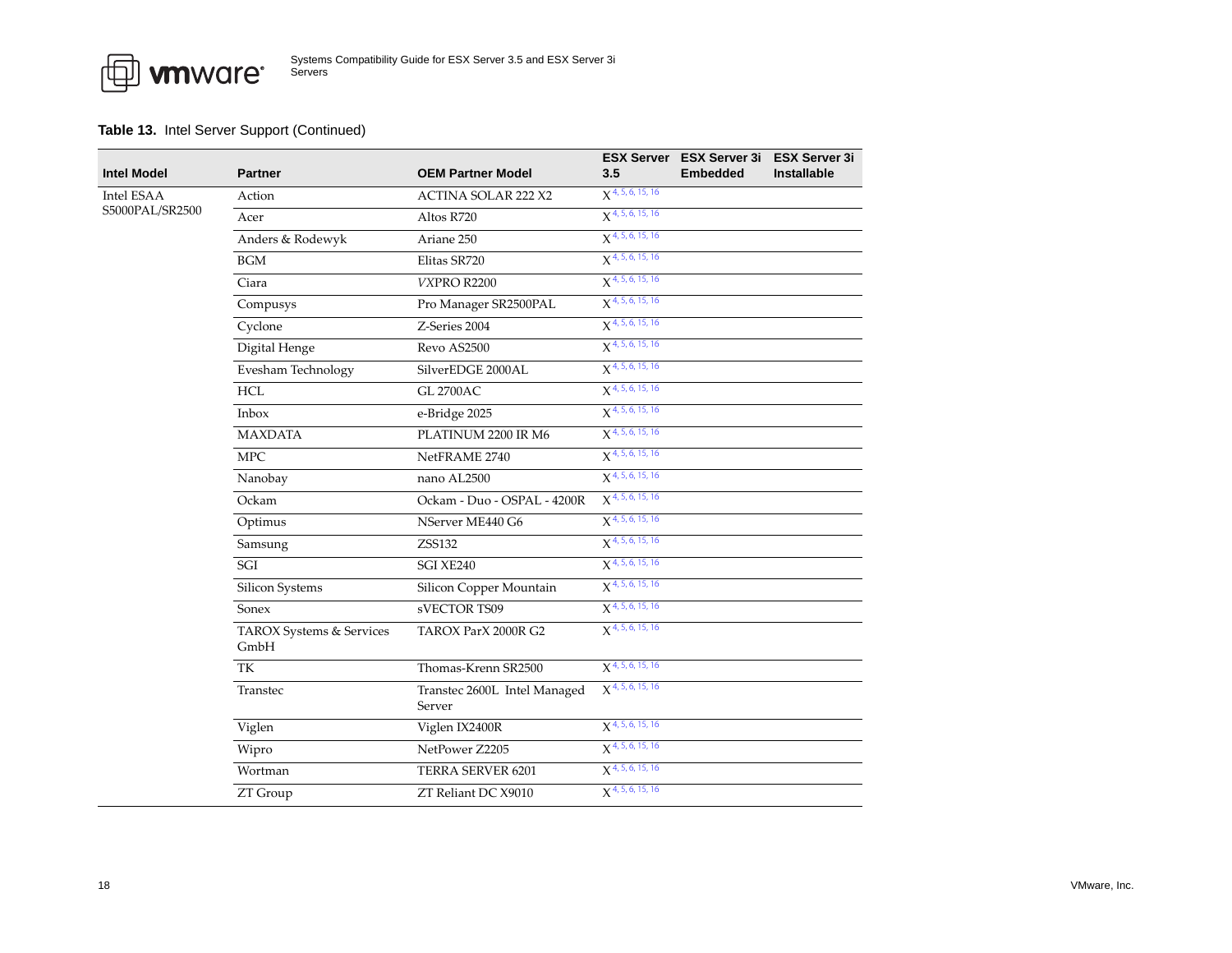| <b>Intel Model</b>            | <b>Partner</b>     | <b>OEM Partner Model</b>   | 3.5              | ESX Server ESX Server 3i ESX Server 3i<br><b>Embedded</b> | <b>Installable</b> |
|-------------------------------|--------------------|----------------------------|------------------|-----------------------------------------------------------|--------------------|
| Intel ESAA<br><b>S5000PSL</b> | Rackable           | C1001-L04-ONB              | $X^{6,19}$       |                                                           |                    |
|                               | Rackable           | C1104-L04-ONB              | $X^{6,19}$       |                                                           |                    |
|                               | Rackable           | C2002-L04-ONB              | $X^{6,19}$       |                                                           |                    |
|                               | Rackable           | C2004-L04-ONB              | $X^{6,19}$       |                                                           |                    |
|                               | Rackable           | C2104-L04-ONB              | $X^{6,19}$       |                                                           |                    |
|                               | Rackable           | C3006-L04-ONB              | $X^{6,19}$       |                                                           |                    |
|                               | Verari             | VB1270 BladeRack 2 Server  | $X^{6,19}$       |                                                           |                    |
| Intel ESAA                    | Anders & Rodewyk   | Ariane 540                 | $X^{3,4,5,6}$    |                                                           |                    |
| S5000PSLROMB                  | BGM                | Elitas SP520               | $X^{3,4,5,6}$    |                                                           |                    |
|                               | <b>BGM</b>         | Elitas SP720               | $X^{3,4,5,6}$    |                                                           |                    |
|                               | Cyclone            | Z-Series 5004E             |                  |                                                           |                    |
|                               | <b>HCL</b>         | Infiniti Globalline 2700ST | $X^{3, 4, 5, 6}$ |                                                           |                    |
|                               | Inbox              | e-Bridge 2001              | $X^{3, 4, 5, 6}$ |                                                           |                    |
|                               | Inbox              | e-Bridge 2021              | $X^{3,4,5,6}$    |                                                           |                    |
|                               | <b>MPC</b>         | NetFRAME 2640              | $X^{3,4,5,6}$    |                                                           |                    |
|                               | ${\rm MPC}$        | NetFRAME 3640              | $X^{3, 4, 5, 6}$ |                                                           |                    |
|                               | Ockam              | Ockam - Duo - OSPSL - 4200 | $X^{3,4,5,6}$    |                                                           |                    |
|                               | SAI Info           | Sunny S450                 | $X^{3, 4, 5, 6}$ |                                                           |                    |
|                               | Silicon Systems    | Silicon Aspen              | $X^{3,4,5,6}$    |                                                           |                    |
|                               | Wipro              | Wipro NetPower Z2503       | $X^{3, 4, 5, 6}$ |                                                           |                    |
|                               | Wortmann           | TERRA SERVER 6401          | $X^{3,4,5,6}$    |                                                           |                    |
|                               | Wortmann           | TERRA SERVER 6501          | $X^{3,4,5,6}$    |                                                           |                    |
| Intel ESAA                    | Action             | <b>ACTINA SOLAR 202 X2</b> | $X^{3,4,5,6}$    |                                                           |                    |
| S5000PSLROMB/<br>SC5299-E     | Ciara              | VXPRO T5200                | $X^{3, 4, 5, 6}$ |                                                           |                    |
|                               | Compusys           | ProManaged 5299XN          | $X^{3,4,5,6}$    |                                                           |                    |
|                               | Cyclone            | Z-Series 5004E             | $X^{3, 4, 5, 6}$ |                                                           |                    |
|                               | Digital Henge      | Revo LP5299                | $X^{3, 4, 5, 6}$ |                                                           |                    |
|                               | Evesham Technology | SilverEDGE 700SL           | $X^{3,4,5,6}$    |                                                           |                    |
|                               | <b>MPC</b>         | MPC NetFRAME 640           | $X^{3,4,5,6}$    |                                                           |                    |
|                               | Nanobay            | Nano SL5299                | $X^{3,4,5,6}$    |                                                           |                    |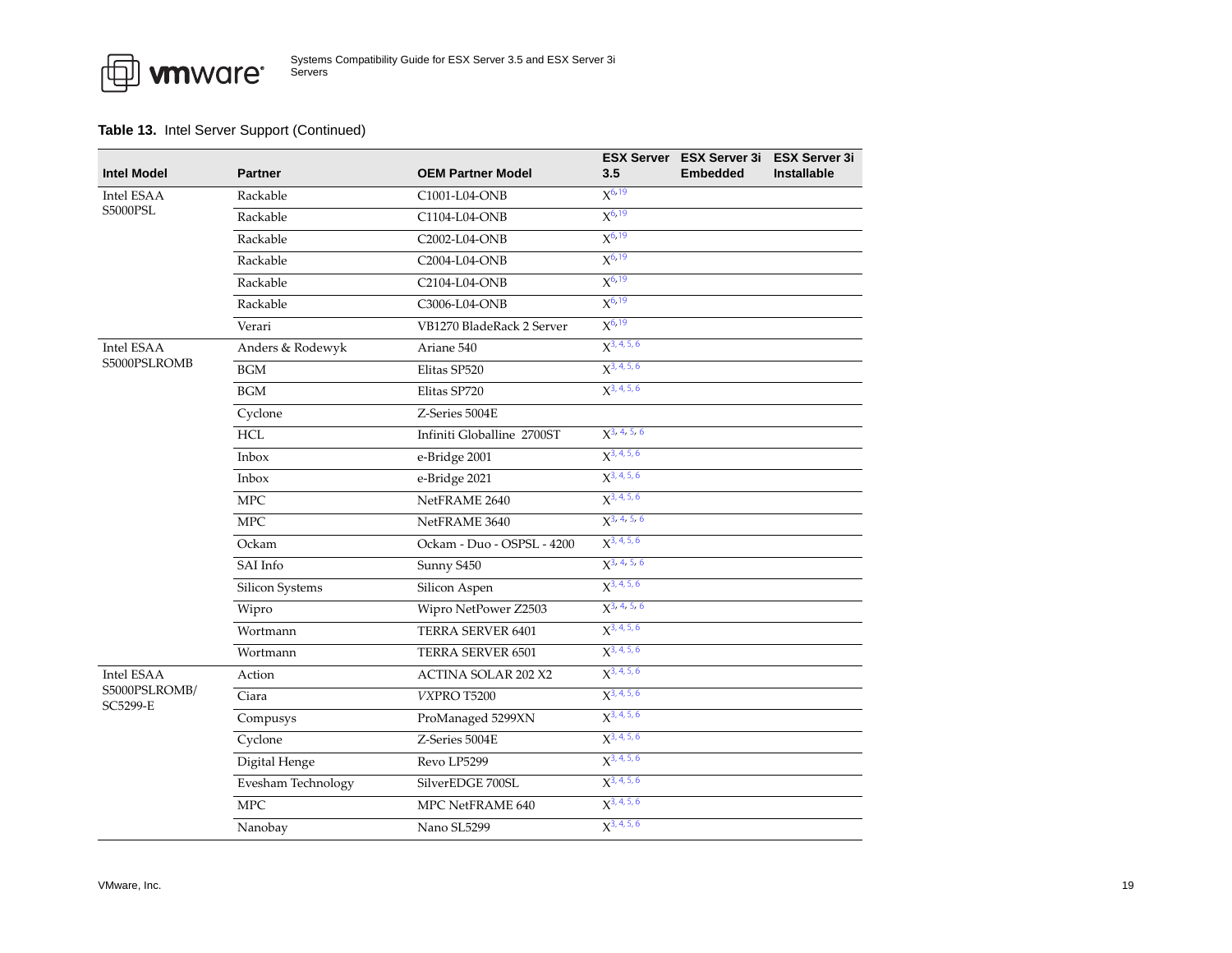| <b>Intel Model</b>               | <b>Partner</b>                   | <b>OEM Partner Model</b>   | 3.5              | ESX Server ESX Server 3i ESX Server 3i<br><b>Embedded</b> | <b>Installable</b> |
|----------------------------------|----------------------------------|----------------------------|------------------|-----------------------------------------------------------|--------------------|
| Intel ESAA                       | PC Factory S.A                   | RAPID LX 5110X15000G       | $X^{3,4,5,6}$    |                                                           |                    |
| S5000PSLROMB/<br><b>SC5299-E</b> | PC Factory S.A                   | RAPID LX 5320X25000G       | $X^{3,4,5,6}$    |                                                           |                    |
| (continued)                      | Silicon Systems                  | Silicon Aspen Pedestal     | $X^{3,4,5,6}$    |                                                           |                    |
|                                  | TAROX Systems & Services<br>GmbH | TAROX ParX 700 G2          | $X^{3,4,5,6}$    |                                                           |                    |
|                                  | Viglen                           | IX4000/R                   | $X^{3,4,5,6}$    |                                                           |                    |
| Intel ESAA                       | Action                           | <b>ACTINA SOLAR 202 X2</b> | $X^{3,4,5,6}$    |                                                           |                    |
| S5000PSLROMB/<br>SC5400          | Ciara                            | VXPRO T5200                | $X^{3,4,5,6}$    |                                                           |                    |
|                                  | Compusys                         | SC5400PSL                  | $X^{3,4,5,6}$    |                                                           |                    |
|                                  | Cyclone                          | Z-Series 5024              | $X^{3, 4, 5, 6}$ |                                                           |                    |
|                                  | Digital Henge                    | Revo LS5400                | $X^{3,4,5,6}$    |                                                           |                    |
|                                  | Evesham Technology               | SilverEDGE1000SL           | $X^{3,4,5,6}$    |                                                           |                    |
|                                  | <b>MPC</b>                       | MPC NetFRAME 2640          | $X^{3,4,5,6}$    |                                                           |                    |
|                                  | <b>MPC</b>                       | MPC NetFRAME 3640          | $X^{3,4,5,6}$    |                                                           |                    |
|                                  | Nanobay                          | Nano SL5400                | $X^{3,4,5,6}$    |                                                           |                    |
|                                  | Optimus                          | NServer ME240 G6           | $X^{3,4,5,6}$    |                                                           |                    |
|                                  | Silicon Systems                  | Silicon Aspen 5U           | $X^{3,4,5,6}$    |                                                           |                    |
|                                  | Sonex                            | sVECTOR TS11               | $X^{3,4,5,6}$    |                                                           |                    |
|                                  | TAROX Systems & Services<br>GmbH | TAROX ParX 5000 G1         | $X^{3,4,5,6}$    |                                                           |                    |
|                                  | Transtec/Lynx                    | Transtec 2600PX            | $X^{3,4,5,6}$    |                                                           |                    |
| Intel ESAA 5400RA                | Action                           | ACTINA SOLAR 202 X2+       | $X^{6, 18}$      |                                                           |                    |
|                                  | Lenovo                           | R630 G6                    | $X^{6, 18}$      |                                                           |                    |
|                                  | Lenovo                           | R650 G6                    | $X^{6, 18}$      |                                                           |                    |
|                                  | Lenovo                           | R/T350 G6                  | $X^{6, 18}$      |                                                           |                    |
|                                  | Silicon Systems                  | Silicon Red Mountain       | $X^{6, 18}$      |                                                           |                    |
|                                  | TAROX Systems & Services<br>GmbH | TAROX ParX 5000 G1 SAS     | $X^{6, 18}$      |                                                           |                    |
|                                  | Wortmann                         | TERRA SERVER 6600          | $X^{6, 18}$      |                                                           |                    |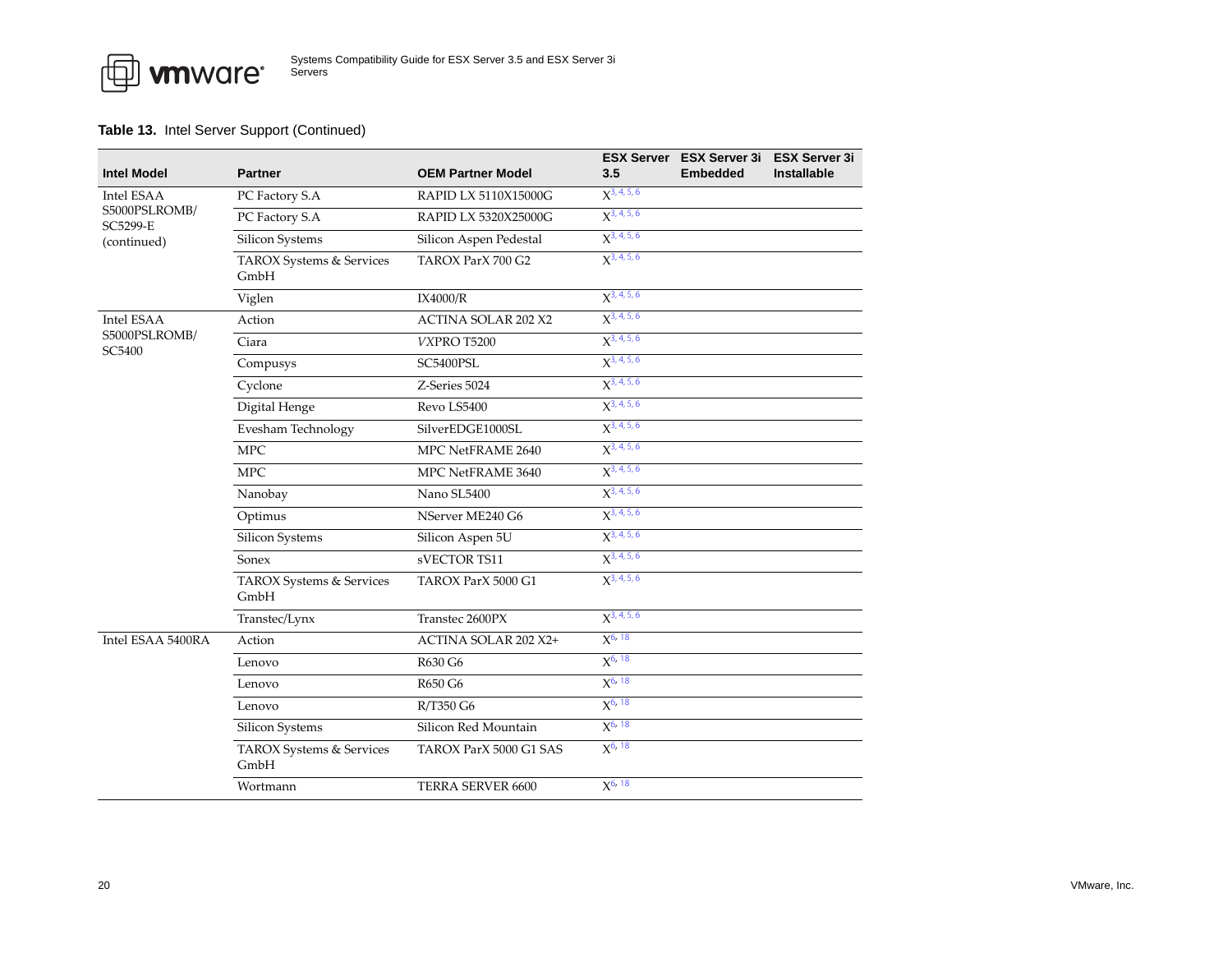

| <b>Intel Model</b>                    | <b>Partner</b>                   | <b>OEM Partner Model</b>               | 3.5                     | ESX Server ESX Server 3i ESX Server 3i<br><b>Embedded</b> | <b>Installable</b> |
|---------------------------------------|----------------------------------|----------------------------------------|-------------------------|-----------------------------------------------------------|--------------------|
| Intel ESAA<br>SR4850HW4 <sup>10</sup> | Action                           | ACTINA SOLAR 441 X1 (4U)               | $X^2$ , 3, 7, 8         |                                                           |                    |
|                                       | Acer                             | Altos R910                             | $X2$ , 3, 7, 8          |                                                           |                    |
|                                       | Anders & Rodewyk                 | Ariane 420                             | $X^2$ , 3, 7, 8         |                                                           |                    |
|                                       | Aquarius                         | AquaServer NQ312                       | $X^2$ , 3, 7, 8         |                                                           |                    |
|                                       | <b>BGM</b>                       | Elitas® SR1010                         | $X2$ , 3, 7, 8          |                                                           |                    |
|                                       | Ciara/VXTECH                     | VXPRO R4400                            | $X2$ , 3, 7, 8          |                                                           |                    |
|                                       | Compusys                         | ProManaged SR4850HW4                   | $X^2$ , 3, 7, 8         |                                                           |                    |
|                                       | Cyclone                          | Z-Series 4001                          | $X2$ , 3, 7, 8          |                                                           |                    |
|                                       | Digital Henge                    | <b>INNO HR-4850</b>                    | $X^2$ , 3, 7, 8         |                                                           |                    |
|                                       | Evesham Technology               | SilverEDGE 5000HW4U                    | $X^2$ , 3, 7, 8         |                                                           |                    |
|                                       | <b>HCL</b>                       | Infiniti Globalline 4700HW             | $X2$ , 3, 7, 8          |                                                           |                    |
|                                       | Inbox                            | e-Bridge 4040                          | $X2$ , 3, 7, 8          |                                                           |                    |
|                                       | Itautec                          | Servidor Itautec ZX400                 | X <sup>2, 3, 7, 8</sup> |                                                           |                    |
|                                       | Lenovo                           | R630                                   | $X2$ , 3, 7, 8          |                                                           |                    |
|                                       | <b>MAXDATA</b>                   | MAXDATA PLATINUM 7200<br>IR M5         | $X2$ , 3, 7, 8          |                                                           |                    |
|                                       | <b>MPC</b>                       | NetFRAME 6620                          | $X^{2, 3, 7, 8}$        |                                                           |                    |
|                                       | Nanobay                          | NANO SR4850hw4                         | $X^2$ , 3, 7, 8         |                                                           |                    |
|                                       | Optimus                          | NServer LE470 G6 (4U)                  | $X2$ , 3, 7, 8          |                                                           |                    |
|                                       | PowerLeader                      | PR4850                                 | $X^2$ , 3, 7, 8         |                                                           |                    |
|                                       | R-Style                          | R-Style MARSHALL NP491                 | $X^2$ , 3, 7, 8         |                                                           |                    |
|                                       | Silicon Systems                  | Silicon Diamond Peak                   | $X2$ , 3, 7, 8          |                                                           |                    |
|                                       | TAROX Systems & Services<br>GmbH | TAROX ParX 7000R G2 4U                 | $X^2$ , 3, 7, 8         |                                                           |                    |
|                                       | Transtec                         | Transtec 4200L Intel Managed<br>Server | $X^{2, 3, 7, 8}$        |                                                           |                    |
|                                       | Verari                           | VB1205                                 | X <sup>2, 3, 7, 8</sup> |                                                           |                    |
|                                       | Wipro                            | Wipro 9426N4U                          | $X^2$ , 3, 7, 8         |                                                           |                    |
|                                       | Wortmann                         | TERRA AQUA 8100                        | $X2$ , 3, 7, 8          |                                                           |                    |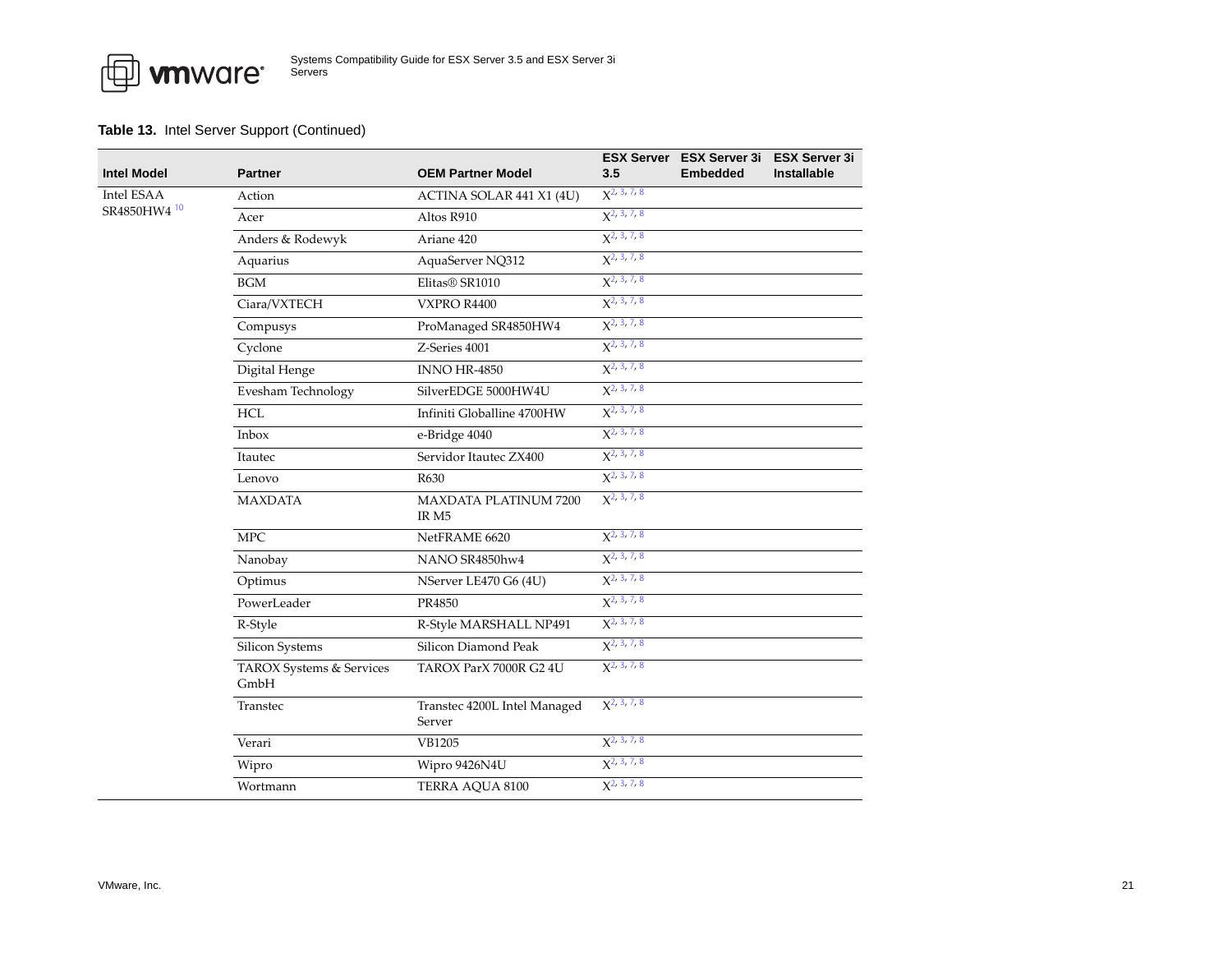| <b>Intel Model</b>        | <b>Partner</b>                   | <b>OEM Partner Model</b>              | 3.5                     | ESX Server ESX Server 3i ESX Server 3i<br><b>Embedded</b> | <b>Installable</b> |
|---------------------------|----------------------------------|---------------------------------------|-------------------------|-----------------------------------------------------------|--------------------|
| Intel ESAA                | Action                           | ACTINA SOLAR 441 X1 (4U)              | $X^2$ , 3, 7, 8         |                                                           |                    |
| SR4850HW4/M <sup>11</sup> | Anders & Rodewyk                 | Ariane 430                            | $X2$ , 3, 7, 8          |                                                           |                    |
|                           | Cyclone                          | Z-Series 4002                         | $X^2$ , 3, 7, 8         |                                                           |                    |
|                           | <b>MAXDATA</b>                   | <b>MAXDATA PLATINUM 7200</b><br>IR M6 | $X^2$ , 3, 7, 8         |                                                           |                    |
|                           | Optimus                          | NServer LE470 G6 (4U)                 | $X^2$ , 3, 7, 8         |                                                           |                    |
|                           | Samsung                          | ZSS230-D                              | $X2$ , 3, 7, 8          |                                                           |                    |
|                           | TAROX Systems & Services<br>GmbH | TAROX ParX 7000R G2 SCSI 4U           | $X^{2, 3, 7, 8}$        |                                                           |                    |
|                           | Viglen                           | Viglen IX6004R                        | $X2$ , 3, 7, 8          |                                                           |                    |
|                           | Wortmann                         | TERRA SERVER 8101                     | X <sup>2, 3, 7, 8</sup> |                                                           |                    |
| Intel ESAA                | Action                           | ACTINA SOLAR 461 X1 (6U)              | X <sup>2, 3, 7, 8</sup> |                                                           |                    |
| SR6850HW4 <sup>12</sup>   | Anders & Rodewyk                 | Ariane 620                            | $X^2$ , 3, 7, 8         |                                                           |                    |
|                           | $\operatorname{BGM}$             | Elitas® SP1010                        | $X^2$ , 3, 7, 8         |                                                           |                    |
|                           | Compusys                         | ProManaged SR6850HW4                  | X <sup>2, 3, 7, 8</sup> |                                                           |                    |
|                           | Cyclone                          | Z-Series 4001                         | $X^2$ , 3, 7, 8         |                                                           |                    |
|                           | Digital Henge                    | INNO HR-6850                          | $X^2$ , 3, 7, 8         |                                                           |                    |
|                           | Evesham Technology               | SilverEDGE 5000HW6U                   | $X2$ , 3, 7, 8          |                                                           |                    |
|                           | Inbox                            | e-Bridge 4060                         | X <sup>2, 3, 7, 8</sup> |                                                           |                    |
|                           | Itautec                          | Servidor Itautec ZX440                | X <sup>2, 3, 7, 8</sup> |                                                           |                    |
|                           | Lenovo                           | R650                                  | $X2$ , 3, 7, 8          |                                                           |                    |
|                           | Nanobay                          | NANO SR6850hw4                        | $X^2$ , 3, 7, 8         |                                                           |                    |
|                           | Ockam                            | Ockam ES OS-6400                      | $X^2$ , 3, 7, 8         |                                                           |                    |
|                           | Optimus                          | NServer LE270 G6 (6U)                 | X <sup>2, 3, 7, 8</sup> |                                                           |                    |
|                           | PowerLeader                      | PR6850                                | $X^2$ , 3, 7, 8         |                                                           |                    |
|                           | TAROX Systems & Services<br>GmbH | TAROX ParX 7000R G2 6U                | $X^2$ , 3, 7, 8         |                                                           |                    |
|                           | Wipro                            | Wipro 9426N6U                         | $X^2$ , 3, 7, 8         |                                                           |                    |
|                           | Wortman                          | TERRA AQUA 8200                       | X <sup>2, 3, 7, 8</sup> |                                                           |                    |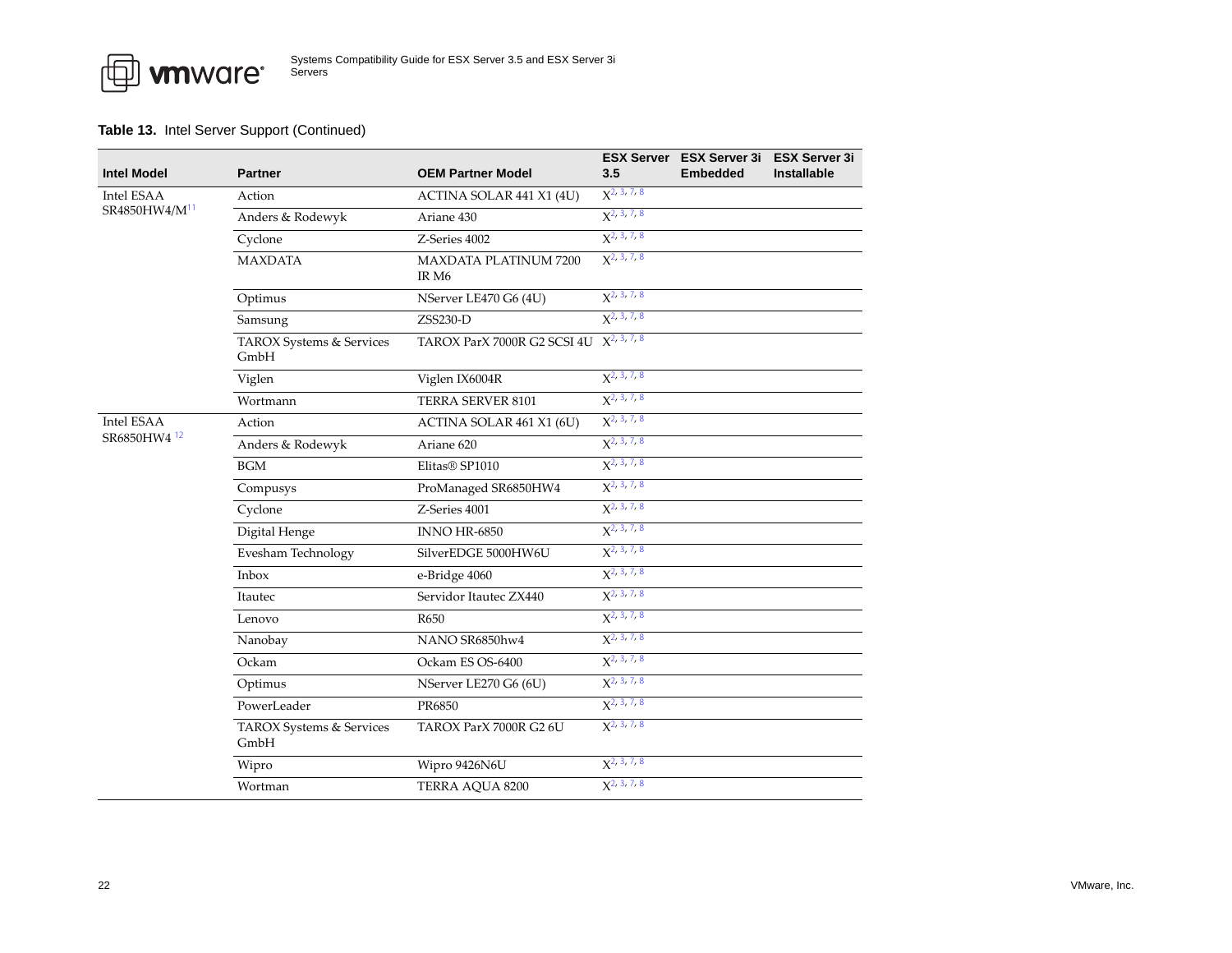

| <b>Intel Model</b>        | <b>Partner</b>                   | <b>OEM Partner Model</b>                     | <b>ESX Server</b><br>3.5 | <b>ESX Server 3i</b><br><b>Embedded</b> | <b>ESX Server 3i</b><br><b>Installable</b> |
|---------------------------|----------------------------------|----------------------------------------------|--------------------------|-----------------------------------------|--------------------------------------------|
| Intel ESAA                | Action                           | ACTINA SOLAR 461 X1 (6U)                     | $\chi^2$ , 3, 7, 8       |                                         |                                            |
| SR6850HW4/M <sup>13</sup> | Anders & Rodewyk                 | Ariane 630                                   | $x^2$ , 3, 7, 8          |                                         |                                            |
|                           | Cyclone                          | Z-Series 4002                                | $\chi^2$ , 3, 7, 8       |                                         |                                            |
|                           | Gateway                          | Gateway 9715                                 | $\chi^2$ , 3, 7, 8       |                                         |                                            |
|                           | Optimus                          | NServer LE270 G6 (6U)                        | $x^2$ , 3, 7, 8          |                                         |                                            |
|                           | Samsung                          | $ZSS230-T$                                   | $\chi^2$ , 3, 7, 8       |                                         |                                            |
|                           | TAROX Systems & Services<br>GmbH | TAROX ParX 7000R G2 SCSI 6U $X^{2, 3, 7, 8}$ |                          |                                         |                                            |
|                           | Viglen                           | Viglen IX6006R                               | $\chi^2$ , 3, 7, 8       |                                         |                                            |
|                           | Wortmann                         | TERRA SERVER 8001                            | $X^2$ , 3, 7, 8          |                                         |                                            |
| Intel ESAA<br>S7000FC4UR  |                                  |                                              | $X^{9, 20}$              |                                         |                                            |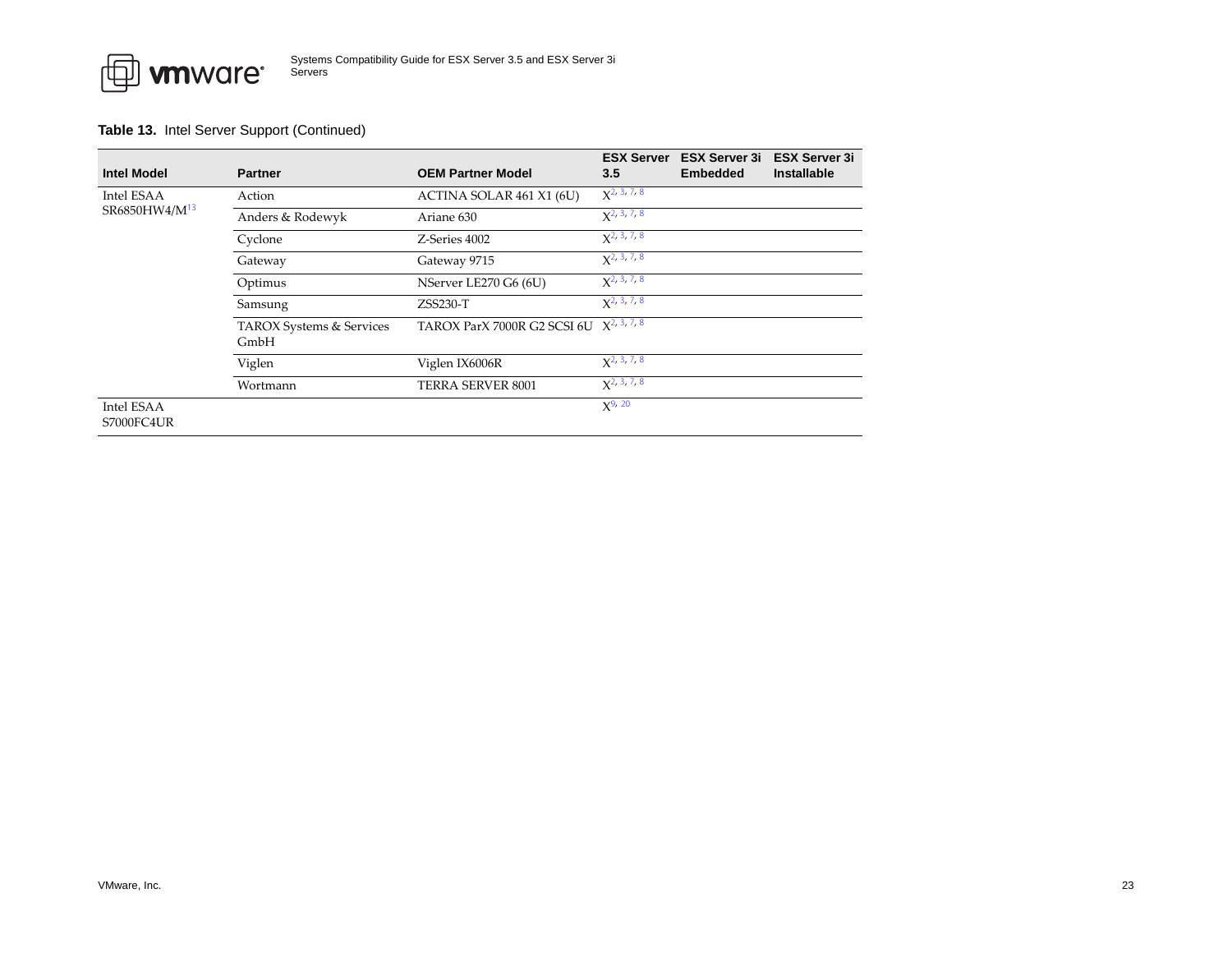

<span id="page-23-17"></span><span id="page-23-13"></span><span id="page-23-12"></span><span id="page-23-11"></span><span id="page-23-5"></span><span id="page-23-4"></span><span id="page-23-2"></span><span id="page-23-1"></span>

| <b>Intel Model</b>                                       | <b>Partner</b>                                                                                | <b>OEM Partner Model</b> | 3.5      | <b>ESX Server</b> ESX Server 3i<br><b>Embedded</b> | <b>ESX Server 3i</b><br><b>Installable</b> |  |  |  |
|----------------------------------------------------------|-----------------------------------------------------------------------------------------------|--------------------------|----------|----------------------------------------------------|--------------------------------------------|--|--|--|
| Intel ESAA                                               |                                                                                               |                          | $X^{18}$ |                                                    |                                            |  |  |  |
| SSR212MC2                                                |                                                                                               |                          |          |                                                    |                                            |  |  |  |
|                                                          | <sup>1</sup> Only the LSI hardware RAID configuration is supported.                           |                          |          |                                                    |                                            |  |  |  |
|                                                          | <sup>2</sup> LSI RAID and SAS configurations are supported                                    |                          |          |                                                    |                                            |  |  |  |
| <sup>3</sup> Dual-core processor support only.           |                                                                                               |                          |          |                                                    |                                            |  |  |  |
|                                                          | <sup>4</sup> Dual-core Intel Xeon 5000 series processors.                                     |                          |          |                                                    |                                            |  |  |  |
|                                                          | <sup>5</sup> Dual-core Intel Xeon 5100 series processors.                                     |                          |          |                                                    |                                            |  |  |  |
|                                                          | <sup>6</sup> Quad-core Intel Xeon 5300 series processors. Requires BIOS version 66 or higher. |                          |          |                                                    |                                            |  |  |  |
|                                                          | <sup>7</sup> Dual-core Intel Xeon 7000 series processors.                                     |                          |          |                                                    |                                            |  |  |  |
|                                                          | <sup>8</sup> Dual-core Intel Xeon 7100 series processors.                                     |                          |          |                                                    |                                            |  |  |  |
|                                                          | <sup>9</sup> Quad-core Intel Xeon 7300 series processors.                                     |                          |          |                                                    |                                            |  |  |  |
|                                                          | 10 4U, dual-core XEON CPU, 667 MHz FSB, P08 BIOS.                                             |                          |          |                                                    |                                            |  |  |  |
|                                                          | <sup>11</sup> 4U, dual-core XEON, 800MHz FSB CPU, P08 BIOS.                                   |                          |          |                                                    |                                            |  |  |  |
| <sup>12</sup> 6U, dual-core CPU, P08 BIOS.               |                                                                                               |                          |          |                                                    |                                            |  |  |  |
|                                                          | 13 6U, XEON MP CPU, 800MHz FSB, P08 BIOS.                                                     |                          |          |                                                    |                                            |  |  |  |
| <sup>14</sup> BIOS Version 54.                           |                                                                                               |                          |          |                                                    |                                            |  |  |  |
| <sup>15</sup> BIOS Version 64.                           |                                                                                               |                          |          |                                                    |                                            |  |  |  |
|                                                          | <sup>16</sup> BIOS Version 74 with Intel® Xeon(TM) 5100 series processors.                    |                          |          |                                                    |                                            |  |  |  |
| <sup>17</sup> Dual-core and quad-core processor support. |                                                                                               |                          |          |                                                    |                                            |  |  |  |
| <sup>18</sup> Quad-core CPU support.                     |                                                                                               |                          |          |                                                    |                                            |  |  |  |
|                                                          | <sup>19</sup> SAS (no RAID) Requires BIOS version 79 or higher. Solaris is not tested as GOS. |                          |          |                                                    |                                            |  |  |  |
|                                                          | <sup>20</sup> With bios version SFC4UR.868.01.00.0010.050420071510                            |                          |          |                                                    |                                            |  |  |  |

# <span id="page-23-18"></span><span id="page-23-16"></span><span id="page-23-15"></span><span id="page-23-14"></span><span id="page-23-10"></span><span id="page-23-9"></span><span id="page-23-8"></span><span id="page-23-7"></span><span id="page-23-6"></span><span id="page-23-3"></span><span id="page-23-0"></span>**Table 14.** Langchao Server Support

<span id="page-23-20"></span><span id="page-23-19"></span>

| <b>Product</b>   | <b>Model</b>                                                      | <b>ESX Server 3.5 Embedded</b> | <b>ESX Server 3i</b> | <b>ESX Server 3i</b><br>Installable |  |  |
|------------------|-------------------------------------------------------------------|--------------------------------|----------------------|-------------------------------------|--|--|
| Langchao NF520D2 |                                                                   | $\chi^{1,2}$                   |                      |                                     |  |  |
|                  | Quad-core Intel Xeon 7300 series processors.                      |                                |                      |                                     |  |  |
|                  | <sup>2</sup> With bios version SFC4UR.868.01.00.0010.050420071510 |                                |                      |                                     |  |  |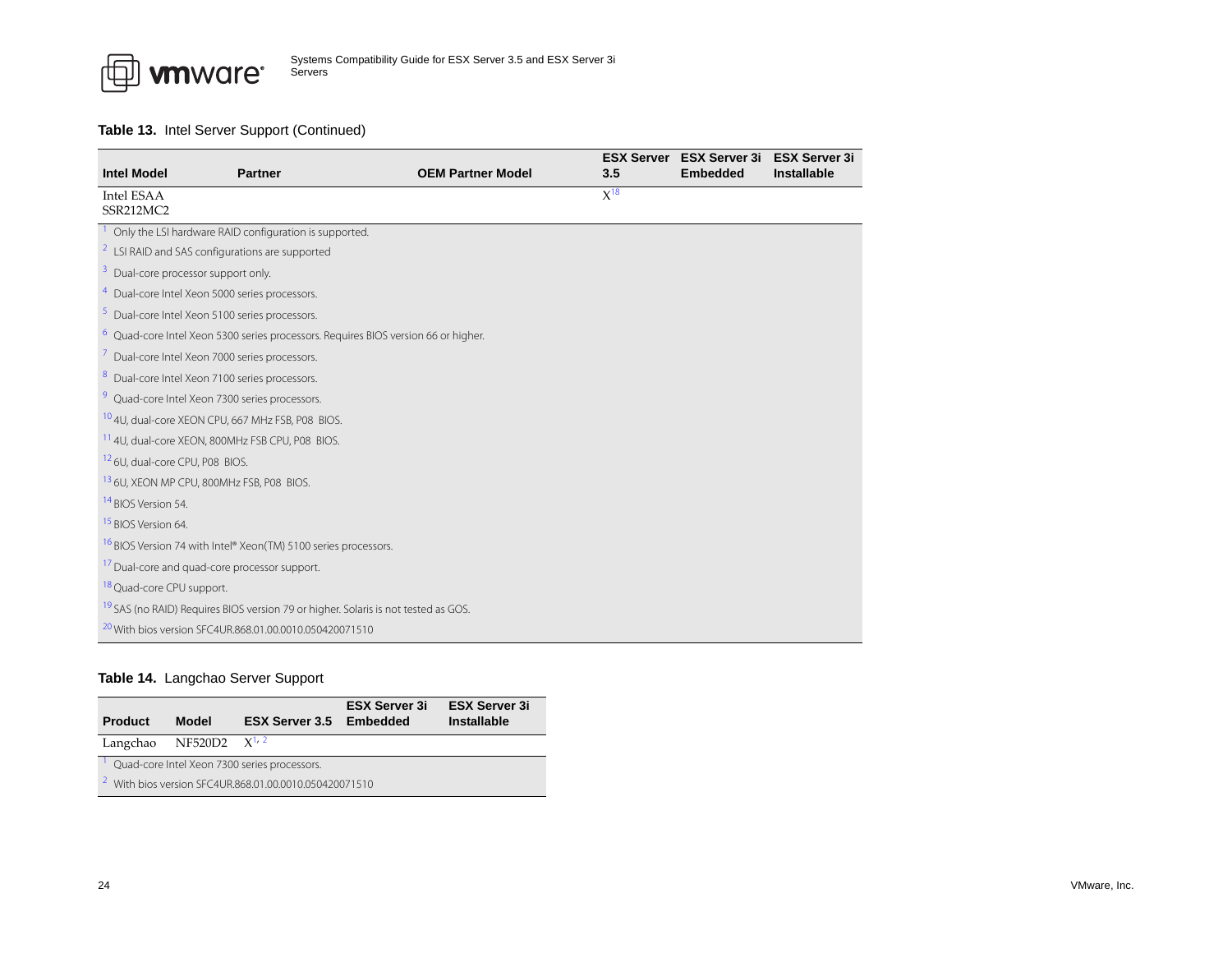# <span id="page-24-1"></span>**Table 15.** Lenovo Server Support

<span id="page-24-12"></span>

| <b>Product</b> | Model                                                             | <b>ESX Server 3.5 Embedded</b> | <b>ESX Server 3i</b> | <b>ESX Server 3i</b><br><b>Installable</b> |  |  |
|----------------|-------------------------------------------------------------------|--------------------------------|----------------------|--------------------------------------------|--|--|
| Lenovo         | R630 G7 $X^{1/2}$                                                 |                                |                      |                                            |  |  |
|                | Quad-core Intel Xeon 7300 series processors.                      |                                |                      |                                            |  |  |
|                | <sup>2</sup> With bios version SFC4UR.868.01.00.0010.050420071510 |                                |                      |                                            |  |  |

# <span id="page-24-13"></span><span id="page-24-2"></span>**Table 16.** MAXDATA Server Support

<span id="page-24-5"></span>

| <b>Product</b>                                             | Model                                                                                        | <b>ESX Server 3.5 Embedded</b> | <b>ESX Server 3i</b> | <b>ESX Server 3i</b><br><b>Installable</b> |  |  |
|------------------------------------------------------------|----------------------------------------------------------------------------------------------|--------------------------------|----------------------|--------------------------------------------|--|--|
|                                                            | MAXDATA PLATINUM 3200I M6                                                                    | $X^{1, 4}$                     |                      |                                            |  |  |
| MAXDATA                                                    | PLATINUM 7200 IR M7                                                                          | $x^{2,3}$                      |                      |                                            |  |  |
|                                                            | Quad-core Intel Xeon 5300 series processors. Requires BIOS version 66 or higher.             |                                |                      |                                            |  |  |
|                                                            | <sup>2</sup> Quad-core Intel Xeon 7300 series processors.                                    |                                |                      |                                            |  |  |
| 3.<br>With bios version SEC4UR.868.01.00.0010.050420071510 |                                                                                              |                                |                      |                                            |  |  |
|                                                            | <sup>4</sup> SAS (no RAID) Requires BIOS version 79 or higher. Solaris is not tested as GOS. |                                |                      |                                            |  |  |

# <span id="page-24-6"></span><span id="page-24-4"></span><span id="page-24-3"></span><span id="page-24-0"></span>**Table 17.** Mitsubishi Server Support

|                                                                                                                                                                                                                                |                   |                       | <b>ESX Server 3i</b> | <b>ESX Server 3i</b> |  |  |
|--------------------------------------------------------------------------------------------------------------------------------------------------------------------------------------------------------------------------------|-------------------|-----------------------|----------------------|----------------------|--|--|
| <b>Product</b>                                                                                                                                                                                                                 | <b>Model</b>      | <b>ESX Server 3.5</b> | <b>Embedded</b>      | <b>Installable</b>   |  |  |
| FT8600                                                                                                                                                                                                                         | 200Lb             | $X^1$                 |                      |                      |  |  |
|                                                                                                                                                                                                                                | 200 <sub>LC</sub> | $X^{3, 4}$            |                      |                      |  |  |
|                                                                                                                                                                                                                                | 210Rd             | $X^{3, 4}$            |                      |                      |  |  |
|                                                                                                                                                                                                                                | 220Rc             | $X^1$                 |                      |                      |  |  |
|                                                                                                                                                                                                                                | 220Rd             | $X^{3, 4}$            |                      |                      |  |  |
|                                                                                                                                                                                                                                | 440Rb             | $X^2$                 |                      |                      |  |  |
|                                                                                                                                                                                                                                | 440Rc             | $X^5$                 |                      |                      |  |  |
| Single-core processor support only.                                                                                                                                                                                            |                   |                       |                      |                      |  |  |
| 2<br>Dual-core processor support only.                                                                                                                                                                                         |                   |                       |                      |                      |  |  |
| $2 - 1$ . The set of the set of the set of the set of the set of the set of the set of the set of the set of the set of the set of the set of the set of the set of the set of the set of the set of the set of the set of the |                   |                       |                      |                      |  |  |

<span id="page-24-10"></span><span id="page-24-8"></span><span id="page-24-7"></span>3Dual-core Intel Xeon 5000 series processors.

<span id="page-24-9"></span>4Dual-core Intel Xeon 5100 series processors.

<span id="page-24-11"></span>Dual-core Intel Xeon 7100 processors.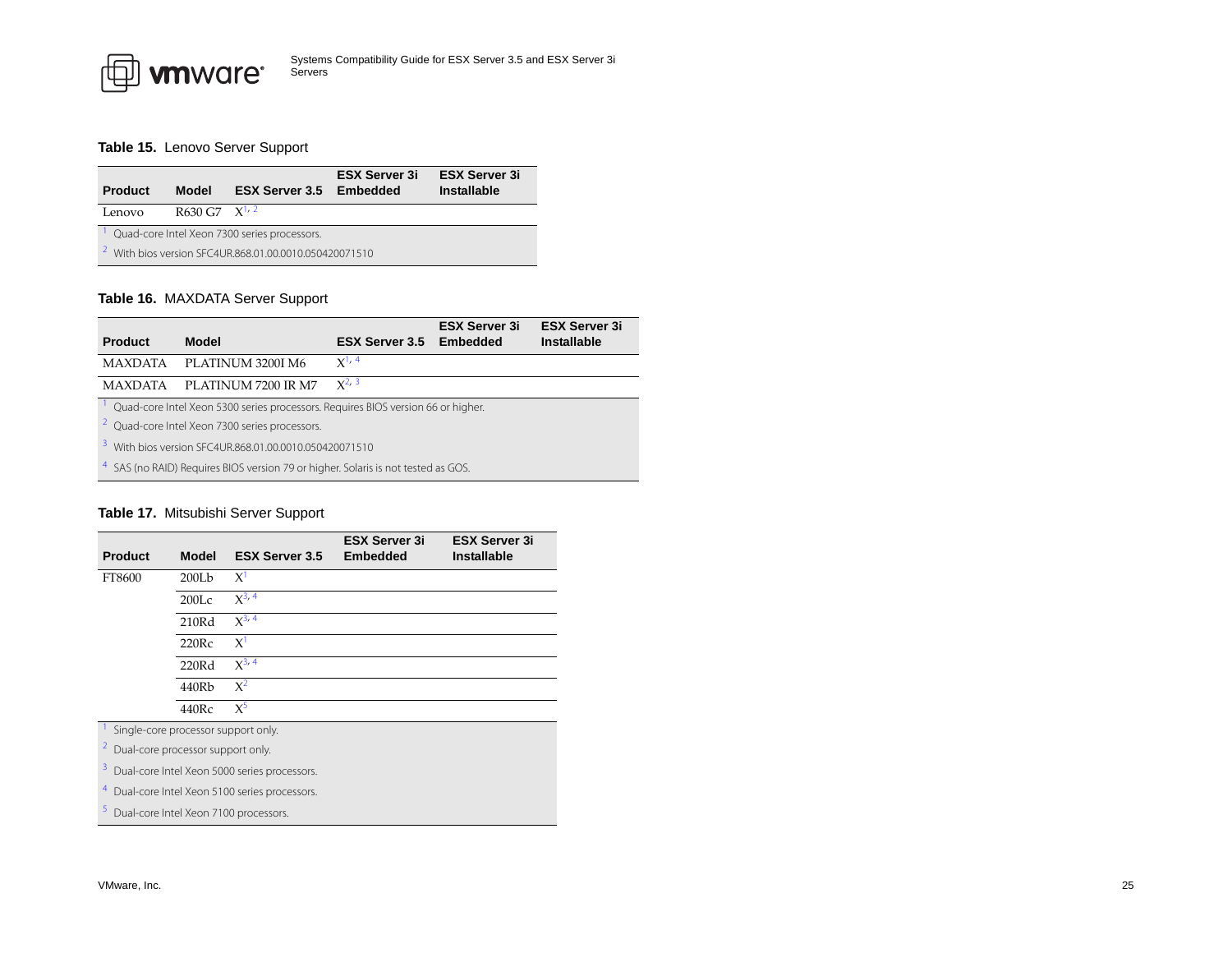

# <span id="page-25-0"></span>**Table 18.** NEC Server Support

| <b>Product</b> | <b>Model</b>                      | <b>ESX Server 3.5</b> | <b>ESX Server 3i</b><br><b>Embedded</b> | <b>ESX Server 3i</b><br><b>Installable</b> |
|----------------|-----------------------------------|-----------------------|-----------------------------------------|--------------------------------------------|
| Express5800    | $120Ba-4$                         | $X^2$                 |                                         |                                            |
|                | 120Bb-6                           | $X^{4, 5, 6}$         |                                         |                                            |
|                | 120Bb-d6                          | $X^{4, 5, 6}$         |                                         |                                            |
|                | 120Bb-m6                          | $X^{4, 5, 6}$         |                                         |                                            |
|                | 120Lh                             | $X^2$                 |                                         |                                            |
|                | 120Li                             | $X^{3, 4, 5, 6}$      |                                         |                                            |
|                | 120Rg-1                           | $X^{3, 4, 5, 6}$      |                                         |                                            |
|                | 120Rh-2                           | $X^2$                 |                                         |                                            |
|                | 120Ri-2                           | $X^{3, 4, 5, 6}$      |                                         |                                            |
|                | 140Ba-10                          | $X^8$                 |                                         |                                            |
|                | 140Hf                             | $X^7$                 |                                         |                                            |
|                | 140He                             | X <sup>1</sup>        |                                         |                                            |
|                | 140Rd-4                           | X <sup>1</sup>        |                                         |                                            |
|                | 140Re-4                           | $X^7$                 |                                         |                                            |
|                | 140Rf-4                           | $X^8$                 |                                         |                                            |
|                | Dual-core processor support only. |                       |                                         |                                            |

<span id="page-25-6"></span>

<span id="page-25-4"></span>2Single-core processor support only.

<span id="page-25-1"></span>3Dual-core Intel Xeon 5000 series processors.

<span id="page-25-2"></span>4Dual-core Intel Xeon 5100 series processors.

<span id="page-25-7"></span>Quad-core Intel Xeon 5300 series processors.

<span id="page-25-8"></span>6Single socket quad-core Intel Xeon 5300 series processor.

<span id="page-25-5"></span>7Dual-core Intel Xeon 7100 series processors.

<span id="page-25-3"></span>Quad-core Intel Xeon 7300 series processors.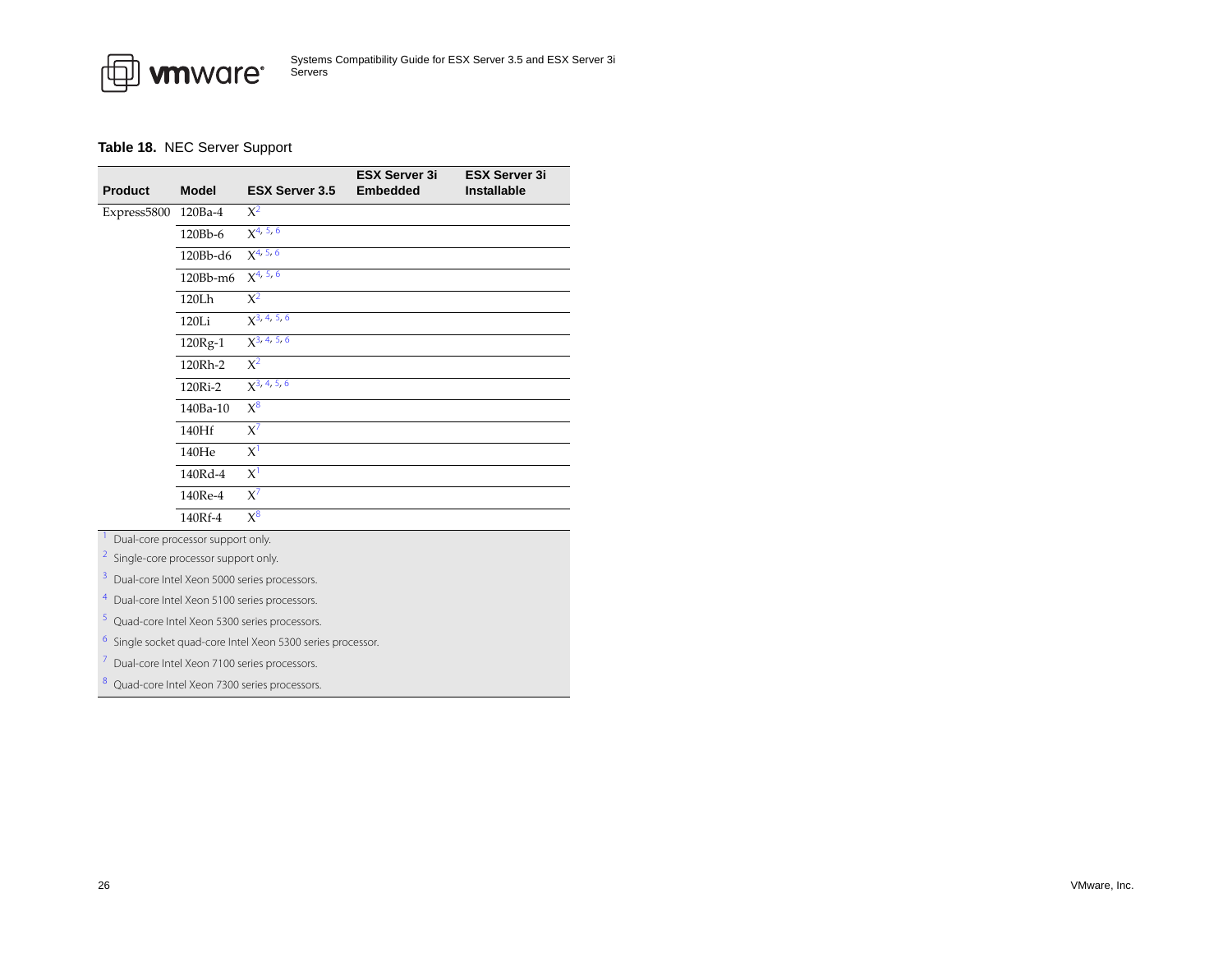

# <span id="page-26-0"></span>**Table 19.** Nihon Unisys Ltd. Server Support

<span id="page-26-3"></span>

| <b>Product</b>                                               | Model                            | <b>ESX Server 3.5</b>                                        | <b>ESX Server 3i</b><br><b>Embedded</b> | <b>ESX Server 3i</b><br><b>Installable</b> |  |
|--------------------------------------------------------------|----------------------------------|--------------------------------------------------------------|-----------------------------------------|--------------------------------------------|--|
| rE5000                                                       | <b>BS320A1</b>                   | $x^{1,2,3}$                                                  |                                         |                                            |  |
|                                                              | <b>BS320A2</b>                   | $x^1$ , 2, 3                                                 |                                         |                                            |  |
|                                                              | SUSE Linux is not tested as GOS. |                                                              |                                         |                                            |  |
|                                                              |                                  | <sup>2</sup> Patch ESX-1006511 is required. Please refer to: |                                         |                                            |  |
| http://www.vmware.com/support/vi3/doc/esx-1006511-patch.html |                                  |                                                              |                                         |                                            |  |
| Supported in non-SAS configuration only.                     |                                  |                                                              |                                         |                                            |  |

# <span id="page-26-5"></span><span id="page-26-4"></span><span id="page-26-1"></span>**Table 20.** PowerLeader Server Support

<span id="page-26-6"></span>

| <b>Product</b>      | Model                                                | <b>ESX Server 3.5 Embedded</b> | <b>ESX Server 3i ESX Server 3i</b> | <b>Installable</b> |  |  |
|---------------------|------------------------------------------------------|--------------------------------|------------------------------------|--------------------|--|--|
| PowerLeader PR4850O |                                                      | $x^{1,2}$                      |                                    |                    |  |  |
|                     | Quad-core Intel Xeon 7300 series processors.         |                                |                                    |                    |  |  |
| 2                   | With bios version SFC4UR.868.01.00.0010.050420071510 |                                |                                    |                    |  |  |

# <span id="page-26-7"></span><span id="page-26-2"></span>**Table 21.** Rackable Systems Server Support

<span id="page-26-9"></span><span id="page-26-8"></span>

| <b>Product</b>                                     | <b>ESX Server 3.5</b> | <b>ESX Server 3i</b><br><b>Embedded</b> | <b>ESX Server 3i</b><br><b>Installable</b> |  |  |
|----------------------------------------------------|-----------------------|-----------------------------------------|--------------------------------------------|--|--|
| C <sub>2002</sub> -L <sub>03</sub>                 | X                     |                                         |                                            |  |  |
| C3000-R01                                          |                       |                                         |                                            |  |  |
| S5108-T03-210E                                     | $x^{1,2}$             |                                         |                                            |  |  |
| Dual-core processor support only.                  |                       |                                         |                                            |  |  |
| AMD Opteron 800 series Rev E dual core processors. |                       |                                         |                                            |  |  |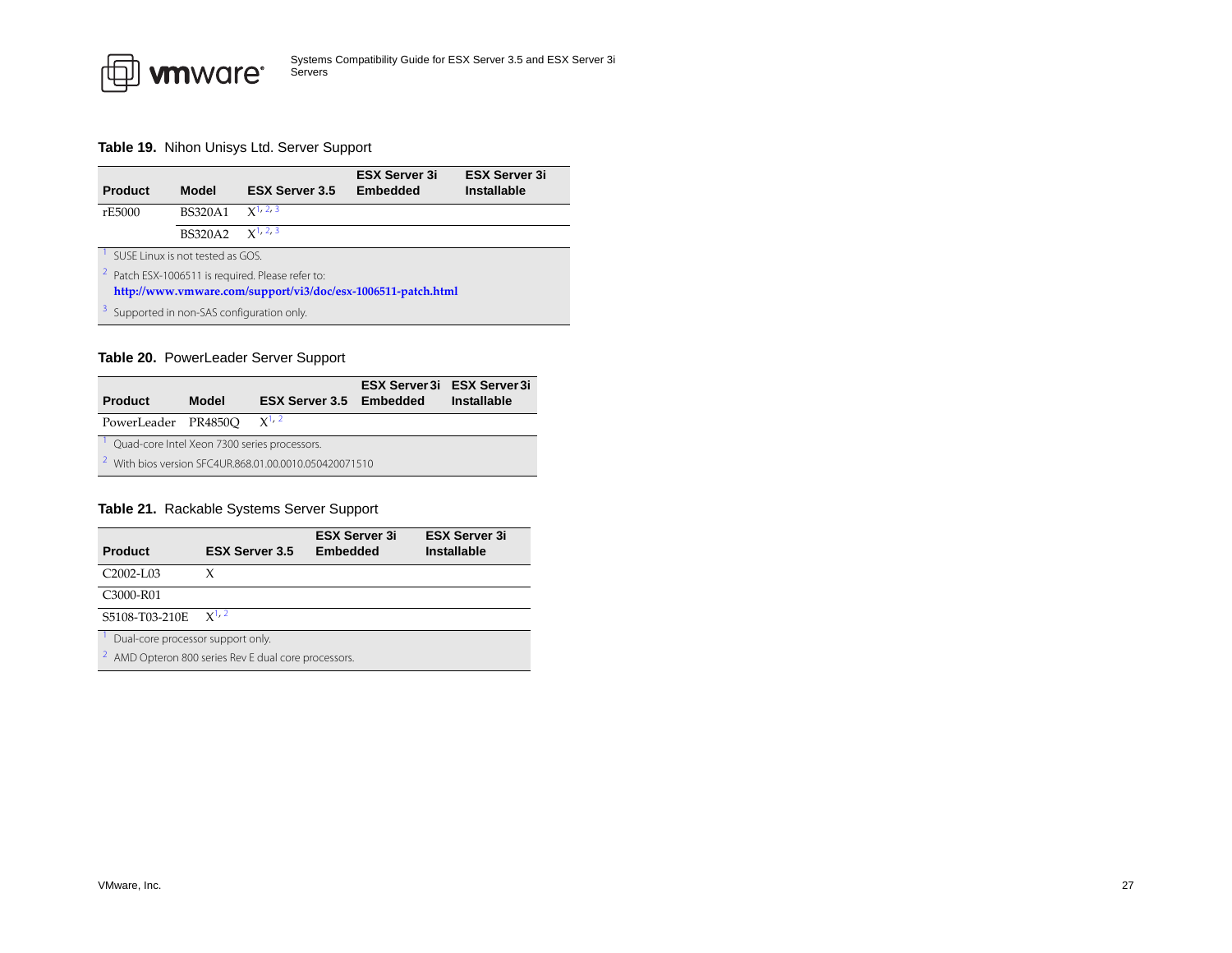

#### <span id="page-27-0"></span>**Table 22.** Rombus International GmbH Server Support

| <b>Product</b> | <b>Model</b> | <b>ESX Server 3.5</b>              | <b>ESX Server 3i</b><br><b>Embedded</b> | <b>ESX Server 3i</b><br><b>Installable</b> |
|----------------|--------------|------------------------------------|-----------------------------------------|--------------------------------------------|
| Rombus Tertia  | 41800        | $x$ <sup>1</sup> , 2, 6, 10        |                                         |                                            |
| Rombus Tertia  | 41801        | $\chi$ <sup>1</sup> , 2, 3, 10, 11 |                                         |                                            |
| Rombus Tertia  | 47800        | $x1$ , 2, 3, 6                     |                                         |                                            |
| Rombus Tertia  | 52800        | $X^{1, 2, 3, 10, 11}$              |                                         |                                            |
| Rombus Tertia  | 57800        | $X^{3, 9}$                         |                                         |                                            |
| Rombus Tertia  | 57800 ROMB   | X <sup>1</sup> , 2, 3, 6           |                                         |                                            |
| Rombus Tertia  | 57800 SAS    | $X^{3, 12}$                        |                                         |                                            |
| Rombus Tertia  | 64900        | $x^{4, 5, 6, 8}$                   |                                         |                                            |
| Rombus Tertia  | 64900 SAS    | X <sup>4, 5, 6, 8</sup>            |                                         |                                            |
| Rombus Tertia  | 64900 T      | $X^{4, 5, 6, 8}$                   |                                         |                                            |
| Rombus Tertia  | 66900        | $x^{4, 5, 6, 8}$                   |                                         |                                            |
| Rombus Tertia  | 66900 SAS    | X <sup>4, 5, 6, 8</sup>            |                                         |                                            |
| Rombus Tertia  | 66900 T      | $x^{4, 5, 6, 8}$                   |                                         |                                            |
| Rombus Tertia  | 101800       | $X^{2, 3, 7}$                      |                                         |                                            |

<span id="page-27-1"></span>Dual-core Intel Xeon 5000 series processors.

<span id="page-27-2"></span>2Dual-core Intel Xeon 5100 series processors.

<span id="page-27-6"></span>3Quad-core Intel Xeon 5300 series processors. Requires BIOS version 66 or higher.

<span id="page-27-3"></span>4Dual-core Intel Xeon 7000 series processors.

<span id="page-27-4"></span>Dual-core Intel Xeon 7100 series processors.

<span id="page-27-5"></span>6Dual-core processor support only.

<span id="page-27-7"></span>7Dual-core and quad-core processor support.

<span id="page-27-8"></span>LSI RAID and SAS configurations are supported

<span id="page-27-9"></span>9Quad-core CPU support.

<span id="page-27-10"></span>10 BIOS Version 64.

<span id="page-27-11"></span><sup>11</sup> BIOS Version 74 with Intel® Xeon(TM) 5100 series processors.

<span id="page-27-12"></span><sup>12</sup> SAS (no RAID) Requires BIOS version 79 or higher. Solaris is not tested as GOS.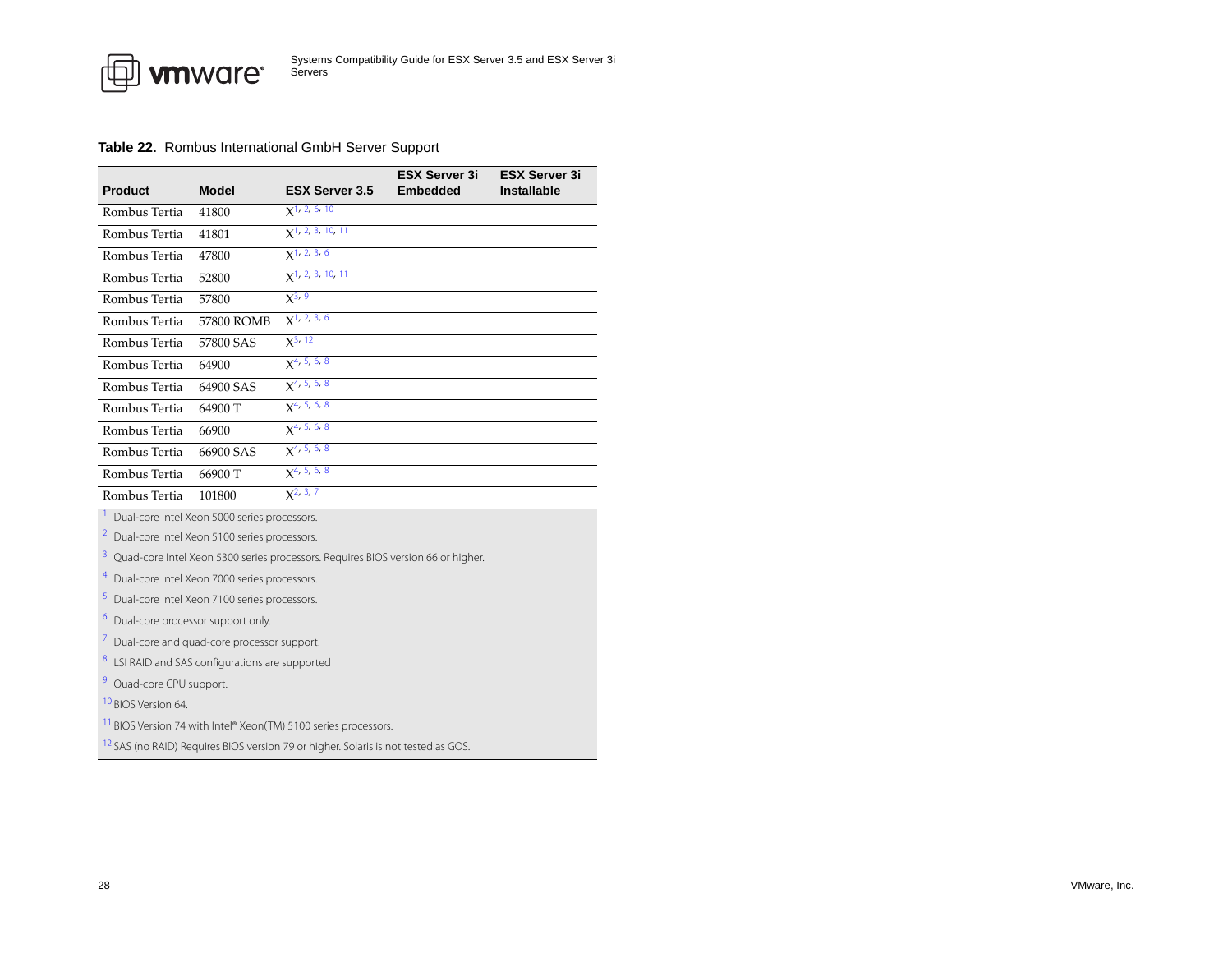

# <span id="page-28-0"></span>**Table 23.** Samsung Server Support

| <b>Product</b>                                                                                                                               | <b>ESX Server 3.5</b> | <b>ESX Server 3i</b><br>Embedded | <b>ESX Server 3i</b><br><b>Installable</b> |
|----------------------------------------------------------------------------------------------------------------------------------------------|-----------------------|----------------------------------|--------------------------------------------|
| $ZSS230-X$                                                                                                                                   | $X^{2, 3}$            |                                  |                                            |
| ZSS232                                                                                                                                       | $X^{4, 5}$            |                                  |                                            |
| $ZSS380-D$ <sup>1</sup>                                                                                                                      | X                     |                                  |                                            |
| ZSS380-T                                                                                                                                     | $X^{1,3}$             |                                  |                                            |
| Up to 4 nodes, up to 16 single-core processors with hyperthreading enabled or up to 16 dual-core processors<br>with hyperthreading disabled. |                       |                                  |                                            |
| <sup>2</sup> Dual-core Intel Xeon 7000 series processors.                                                                                    |                       |                                  |                                            |
| <sup>3</sup> Dual-core Intel Xeon 7100 series processors.                                                                                    |                       |                                  |                                            |
| Quad-core Intel Xeon 7300 series processors.                                                                                                 |                       |                                  |                                            |

With bios version SFC4UR.868.01.00.0010.050420071510

<span id="page-28-5"></span><span id="page-28-4"></span><span id="page-28-3"></span><span id="page-28-2"></span><span id="page-28-1"></span>5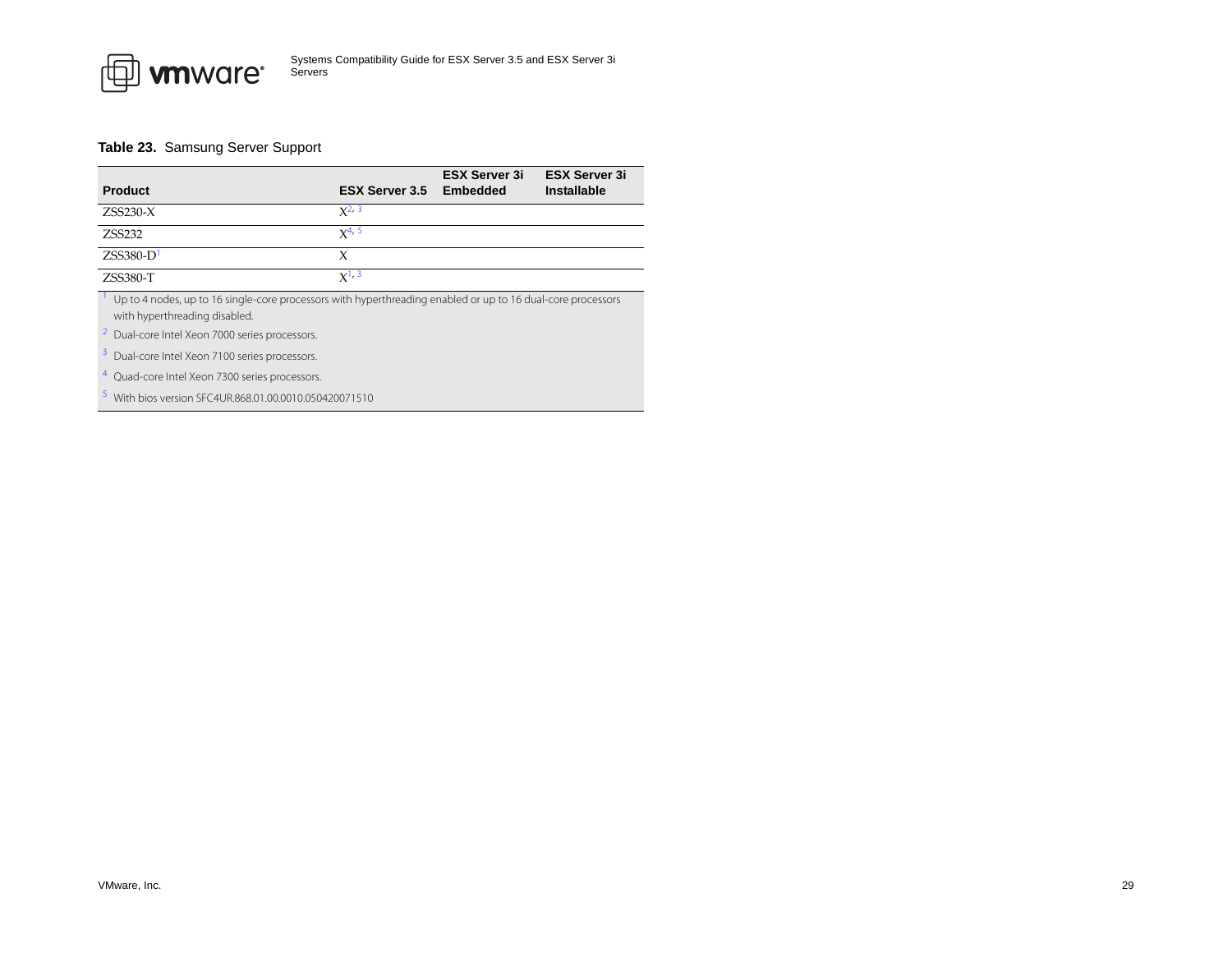

#### <span id="page-29-0"></span>**Table 24.** Sun Server Support

<span id="page-29-12"></span><span id="page-29-11"></span><span id="page-29-10"></span><span id="page-29-9"></span><span id="page-29-8"></span><span id="page-29-7"></span><span id="page-29-6"></span><span id="page-29-5"></span><span id="page-29-4"></span><span id="page-29-3"></span><span id="page-29-2"></span><span id="page-29-1"></span>

| <b>Product</b>                                                                                                                | <b>Model</b>                                                                    | <b>ESX Server 3.5</b> | ESX Server 3i Embedded ESX Server 3i Installable                                                                                     |  |  |
|-------------------------------------------------------------------------------------------------------------------------------|---------------------------------------------------------------------------------|-----------------------|--------------------------------------------------------------------------------------------------------------------------------------|--|--|
| Sun Blade 6000                                                                                                                | X6220 Server Module                                                             | $\overline{X^{10}}$   |                                                                                                                                      |  |  |
| Modular System                                                                                                                | X6250 Server Module                                                             | $X^{4, 5, 6}$         |                                                                                                                                      |  |  |
| Sun Blade 8000                                                                                                                | X8400 Server Module                                                             | $X^{2,9}$             |                                                                                                                                      |  |  |
| Modular System                                                                                                                | X8420 Server Module                                                             | $X^{2, 11}$           |                                                                                                                                      |  |  |
|                                                                                                                               | X8440 Server Module                                                             | $X^{2, 11}$           |                                                                                                                                      |  |  |
| SunFire                                                                                                                       | V40z                                                                            | X <sup>1, 9</sup>     |                                                                                                                                      |  |  |
|                                                                                                                               | X2200 M2                                                                        | $X^{2, 10}$           |                                                                                                                                      |  |  |
|                                                                                                                               | X4100                                                                           | $\overline{X}^{1,8}$  |                                                                                                                                      |  |  |
|                                                                                                                               | X4100 M2                                                                        | $X^{10}$              |                                                                                                                                      |  |  |
|                                                                                                                               | X4150                                                                           | $X^{3, 5}$            |                                                                                                                                      |  |  |
|                                                                                                                               | X4200                                                                           | $X^{1,8}$             |                                                                                                                                      |  |  |
|                                                                                                                               | X4200 M2                                                                        | $X^{10}$              |                                                                                                                                      |  |  |
|                                                                                                                               | X4450                                                                           | $X^7$                 |                                                                                                                                      |  |  |
|                                                                                                                               | X4600                                                                           | $X^{2, 9, 16}$        |                                                                                                                                      |  |  |
|                                                                                                                               | X4600 M2                                                                        | $X^{2, 11}$           |                                                                                                                                      |  |  |
|                                                                                                                               | Both single and dual-core AMD Opteron support.                                  |                       |                                                                                                                                      |  |  |
| Dual-core processor support only.                                                                                             |                                                                                 |                       |                                                                                                                                      |  |  |
|                                                                                                                               | Dual-core Intel Xeon 5100 series processors.                                    |                       |                                                                                                                                      |  |  |
|                                                                                                                               | <sup>4</sup> Dual-core Intel Xeon 5100 series processors with G0-Stepping only. |                       |                                                                                                                                      |  |  |
| <sup>5</sup> Quad-core Intel Xeon 5300 series processors.                                                                     |                                                                                 |                       |                                                                                                                                      |  |  |
|                                                                                                                               | <sup>6</sup> Quad-core Intel Xeon 5400 series processors.                       |                       |                                                                                                                                      |  |  |
|                                                                                                                               | Quad-core Intel Xeon 7300 series processors.                                    |                       |                                                                                                                                      |  |  |
| 8 AMD Opteron 200 series, Rev E, dual-core processors.                                                                        |                                                                                 |                       |                                                                                                                                      |  |  |
| <sup>9</sup> AMD Opteron 800 series Rev E dual-core processors.                                                               |                                                                                 |                       |                                                                                                                                      |  |  |
|                                                                                                                               | <sup>10</sup> AMD Opteron 2000 series Rev F dual-core processors.               |                       |                                                                                                                                      |  |  |
|                                                                                                                               | <sup>11</sup> AMD Opteron 8000 series, Rev F, dual-core processors.             |                       |                                                                                                                                      |  |  |
|                                                                                                                               |                                                                                 |                       | <sup>12</sup> Please refer to KB 1755429 at http://kb.vmware.com/kb/1755429 for information related to ethernet port support.        |  |  |
|                                                                                                                               |                                                                                 |                       | <sup>13</sup> Please refer to KB 1000427 at <b>http://kb.vmware.com/kb/1000427</b> for information related to installing ESX Server. |  |  |
| <sup>14</sup> Please refer to KB 1001103 at http://kb.vmware.com/kb/1001103 for information related to ethernet port support. |                                                                                 |                       |                                                                                                                                      |  |  |
|                                                                                                                               |                                                                                 |                       | <sup>15</sup> Please refer to KB 1001398 at <b>http://kb.vmware.com/kb/1001398</b> for information related to ethernet port support. |  |  |
|                                                                                                                               | <sup>16</sup> Supported with a maximum 64GB of RAM.                             |                       |                                                                                                                                      |  |  |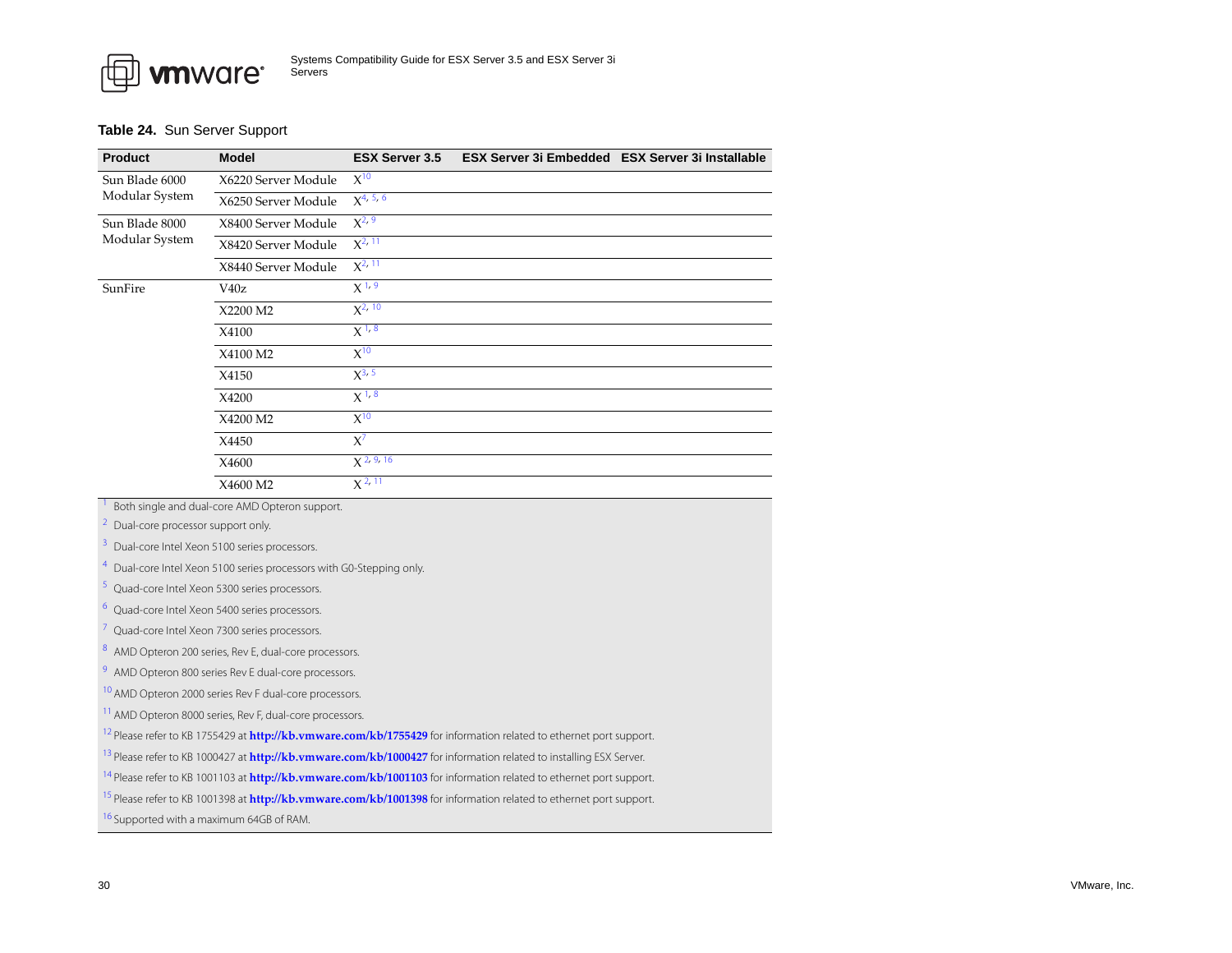

# <span id="page-30-1"></span>**Table 25.** Supermicro Server Support

| <b>Product</b>                               | <b>ESX Server 3.5</b> | <b>ESX Server 3i</b><br>Embedded | <b>ESX Server 3i</b><br>Installable |  |
|----------------------------------------------|-----------------------|----------------------------------|-------------------------------------|--|
| A+ Server 2021M-UR+V/B                       | $X^2$                 |                                  |                                     |  |
| SuperServer-6025B-URV/B                      | $\chi$                |                                  |                                     |  |
| SuperServer-6035B-8R+V/B                     | $X^{\prime}$          |                                  |                                     |  |
| Quad-core Intel Xeon 5300 series processors. |                       |                                  |                                     |  |
| Dual-Core AMD Opteron processors.            |                       |                                  |                                     |  |

# <span id="page-30-4"></span><span id="page-30-3"></span><span id="page-30-0"></span>**Table 26.** TAROX Systems & Services GmbH Server Support

<span id="page-30-7"></span>

| <b>Product</b>                                                    | <b>Model</b> | <b>ESX Server 3.5 Embedded</b> |  | <b>ESX Server 3i ESX Server 3i</b><br><b>Installable</b> |
|-------------------------------------------------------------------|--------------|--------------------------------|--|----------------------------------------------------------|
| ParX                                                              | 7000R G3     | $\chi$ <sup>1</sup> , 2        |  |                                                          |
| Quad-core Intel Xeon 7300 series processors.                      |              |                                |  |                                                          |
| <sup>2</sup> With bios version SFC4UR.868.01.00.0010.050420071510 |              |                                |  |                                                          |

# <span id="page-30-8"></span><span id="page-30-2"></span>**Table 27.** Teratec Server Support

<span id="page-30-6"></span><span id="page-30-5"></span>

| <b>Product</b>                                                    | Model              | <b>ESX Server 3.5 Embedded</b> |  | <b>ESX Server 3i ESX Server 3i</b><br><b>Installable</b> |
|-------------------------------------------------------------------|--------------------|--------------------------------|--|----------------------------------------------------------|
| <b>TERA</b>                                                       | S7000FC4 $X^{1,2}$ |                                |  |                                                          |
| Quad-core Intel Xeon 7300 series processors.                      |                    |                                |  |                                                          |
| <sup>2</sup> With bios version SFC4UR.868.01.00.0010.050420071510 |                    |                                |  |                                                          |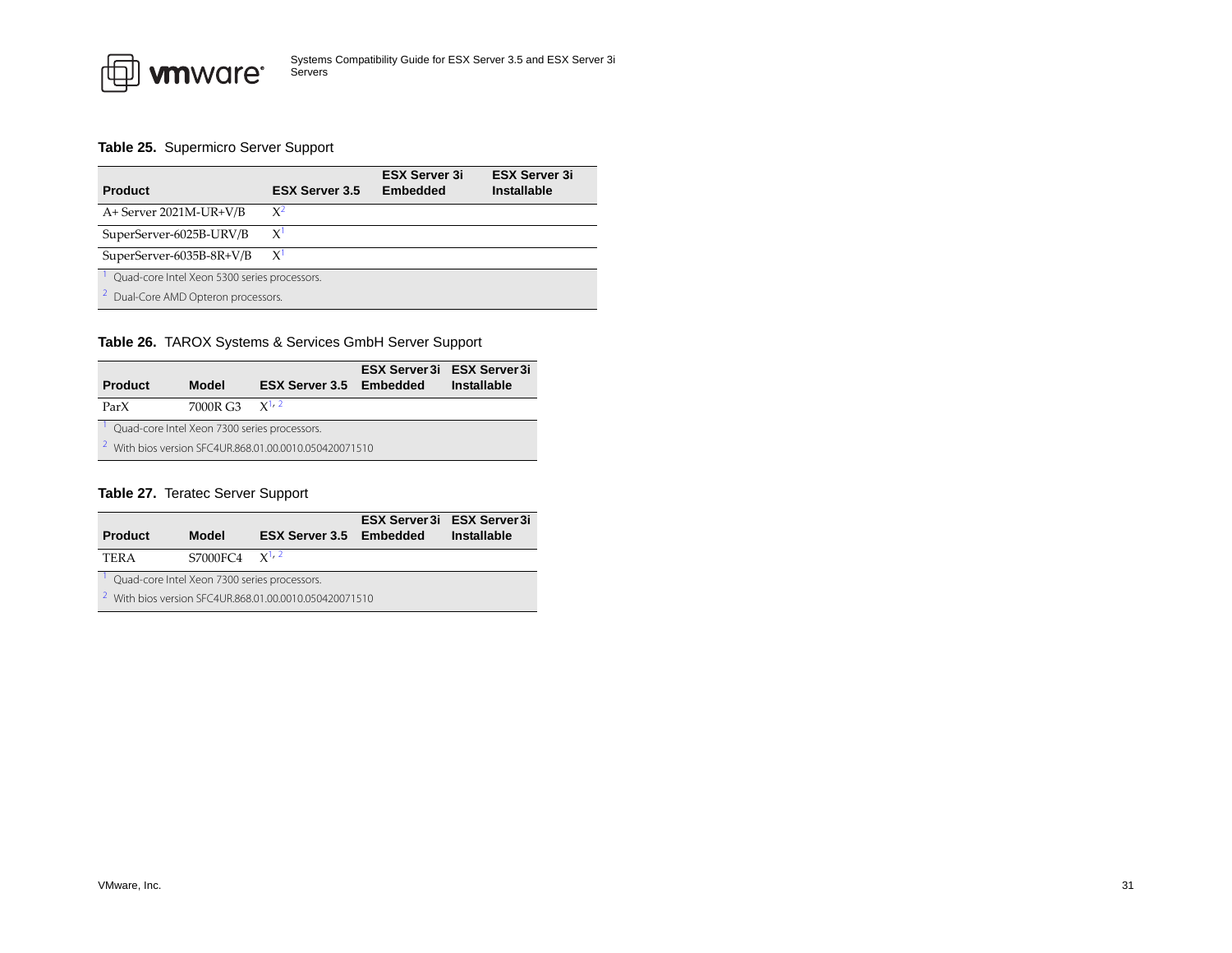

# <span id="page-31-0"></span>**Table 28.** Unisys Server Support

| <b>Product</b>                                             | <b>Model</b>                                                | <b>ESX Server 3.5</b> | <b>ESX Server 3i</b><br><b>Embedded</b> | <b>ESX Server 3i</b><br><b>Installable</b> |  |
|------------------------------------------------------------|-------------------------------------------------------------|-----------------------|-----------------------------------------|--------------------------------------------|--|
| <b>ES3000</b>                                              | ES3120                                                      | $X^5$                 |                                         |                                            |  |
|                                                            | <b>ES3120L</b>                                              | $X^1$                 |                                         |                                            |  |
|                                                            | ES3140                                                      | $X^5$                 |                                         |                                            |  |
|                                                            | ES3140L                                                     | $X^{6,10}$            |                                         |                                            |  |
|                                                            | ES3220                                                      | $X^{7, 8, 9}$         |                                         |                                            |  |
|                                                            | <b>ES3220L</b>                                              | $X^{7, 8, 9}$         |                                         |                                            |  |
| <b>ES7000</b>                                              | ES7000/one                                                  | $X^{1, 2, 11}$        |                                         |                                            |  |
|                                                            | ES7000/510                                                  | $X^{5, 12}$           |                                         |                                            |  |
|                                                            | ES7000/520                                                  | $X^{5, 12}$           |                                         |                                            |  |
|                                                            | ES7000/530                                                  | $X^5$                 |                                         |                                            |  |
|                                                            | ES7000/540                                                  | $X^{5, 12}$           |                                         |                                            |  |
|                                                            | ES7000/600                                                  | $X^{1, 2}$            |                                         |                                            |  |
| ClearPath                                                  | Dorado 300 Series                                           | $X^{1,2,3}$           |                                         |                                            |  |
|                                                            | Libra 600 Series                                            | $X^{2, 3, 4}$         |                                         |                                            |  |
|                                                            | Both single and dual-core Intel processor support.          |                       |                                         |                                            |  |
| $\overline{z}$                                             | Up to 16 dual-core processors with Hyperthreading disabled. |                       |                                         |                                            |  |
| 3                                                          | Supported on the Intel partition only.                      |                       |                                         |                                            |  |
| 4                                                          | Single-core not offered.                                    |                       |                                         |                                            |  |
| 5                                                          | Single-core processor support only.                         |                       |                                         |                                            |  |
| 6<br>Dual-core processor support only.                     |                                                             |                       |                                         |                                            |  |
| I,                                                         | Dual-core Intel Xeon 5000 series processors.                |                       |                                         |                                            |  |
| 8                                                          | Dual-core Intel Xeon 5100 series processors.                |                       |                                         |                                            |  |
| 9<br>Quad-core Intel Xeon 5300 series processors.          |                                                             |                       |                                         |                                            |  |
| <sup>10</sup> Dual-core Intel Xeon 7000 series processors. |                                                             |                       |                                         |                                            |  |
|                                                            | <sup>11</sup> Dual-core Intel Xeon 7100 series processors.  |                       |                                         |                                            |  |

<span id="page-31-12"></span><span id="page-31-11"></span><span id="page-31-9"></span><span id="page-31-8"></span><span id="page-31-7"></span><span id="page-31-6"></span><span id="page-31-5"></span><span id="page-31-4"></span><span id="page-31-3"></span><span id="page-31-2"></span><span id="page-31-1"></span>

<span id="page-31-10"></span><sup>12</sup> G3 processor support only.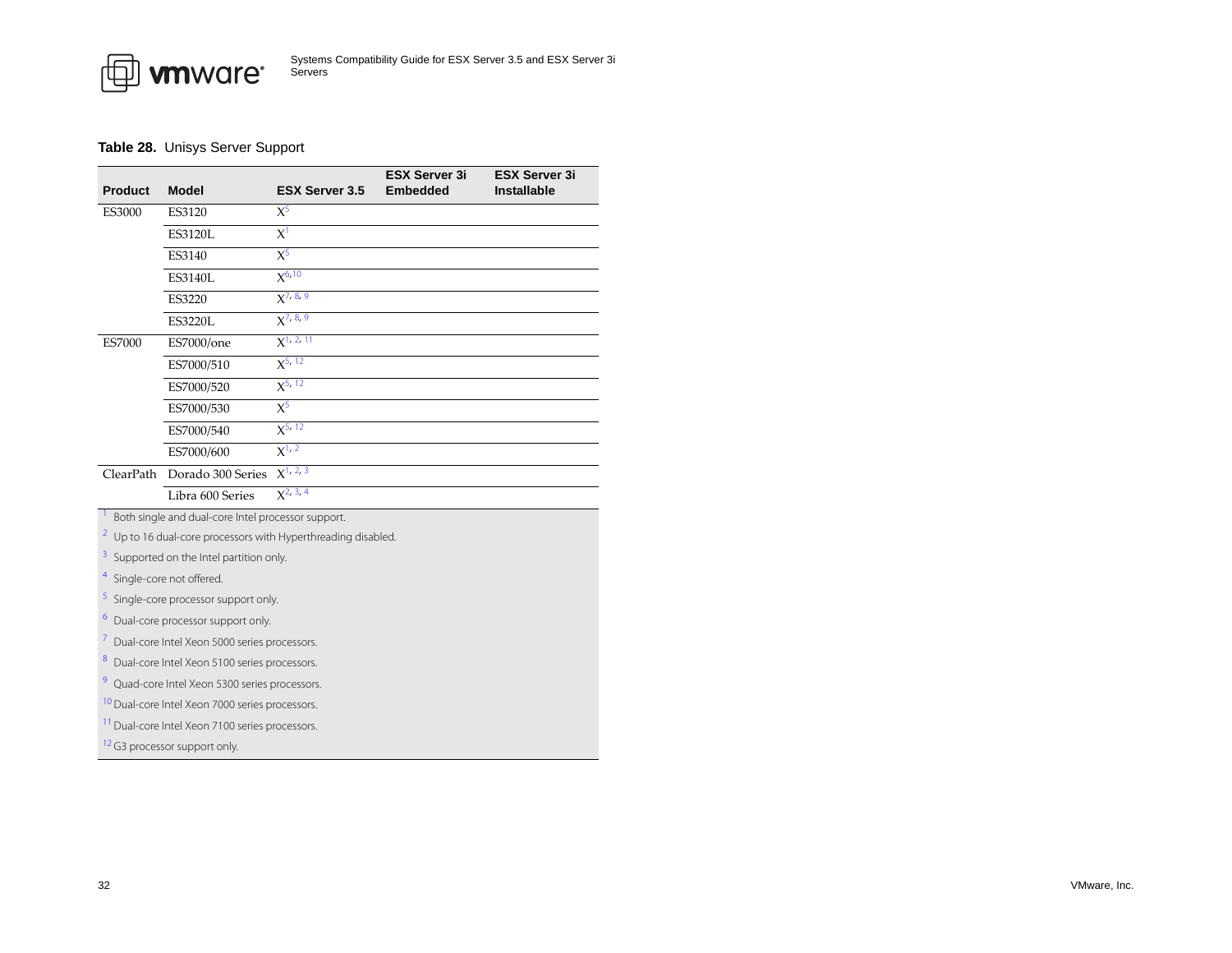

# <span id="page-32-0"></span>**Table 29.** Wipro Server Support

<span id="page-32-2"></span><span id="page-32-1"></span>

| <b>Product</b>                                                    | Model  | <b>ESX Server 3.5 Embedded</b> |  | <b>ESX Server 3i ESX Server 3i</b><br><b>Installable</b> |
|-------------------------------------------------------------------|--------|--------------------------------|--|----------------------------------------------------------|
| NetPower                                                          | 7.4402 | $x^{1,2}$                      |  |                                                          |
| Quad-core Intel Xeon 7300 series processors.                      |        |                                |  |                                                          |
| <sup>2</sup> With bios version SEC4UR.868.01.00.0010.050420071510 |        |                                |  |                                                          |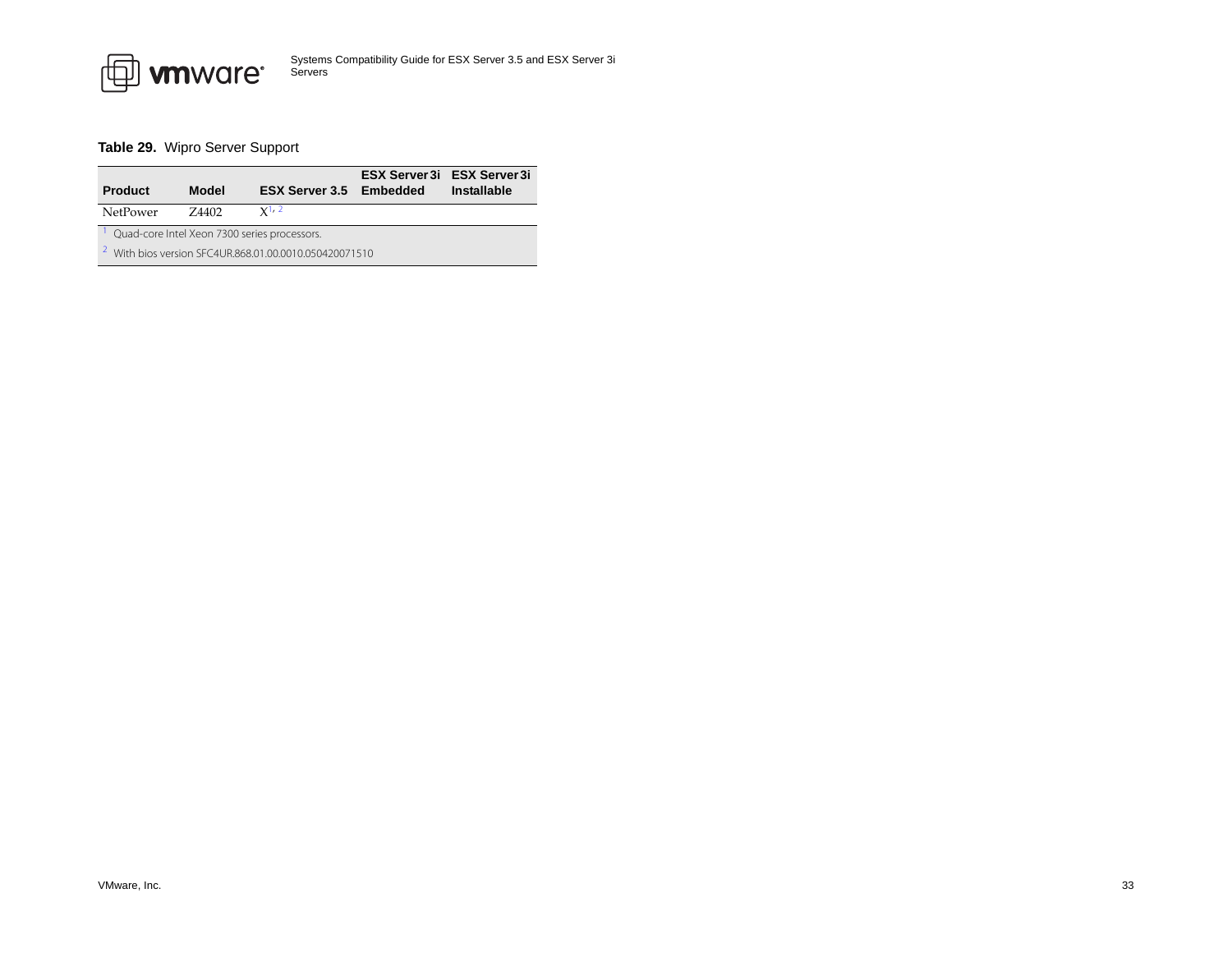

# <span id="page-33-0"></span>**VMotion Processor Compatibility Requirements**

To suppor<sup>t</sup> VMotion, make sure that the source and destination hosts have compatible processors. You can distinguish different processor versions within the same family by comparing the processors' model, stepping level, and extended features.

To learn more about VMotion CPU compatibility requirements, refer to the following:

- $\blacksquare$ For Intel Processors refer to: **[http://www.vmware.com/support/kb/enduser/std\\_adp.php?p\\_faqid=1991](http://www.vmware.com/support/kb/enduser/std_adp.php?p_faqid=1991)**
- $\blacksquare$ For AMD Processors: **[http://www.vmware.com/support/kb/enduser/std\\_adp.php?p\\_faqid=1992](http://www.vmware.com/support/kb/enduser/std_adp.php?p_faqid=1992)**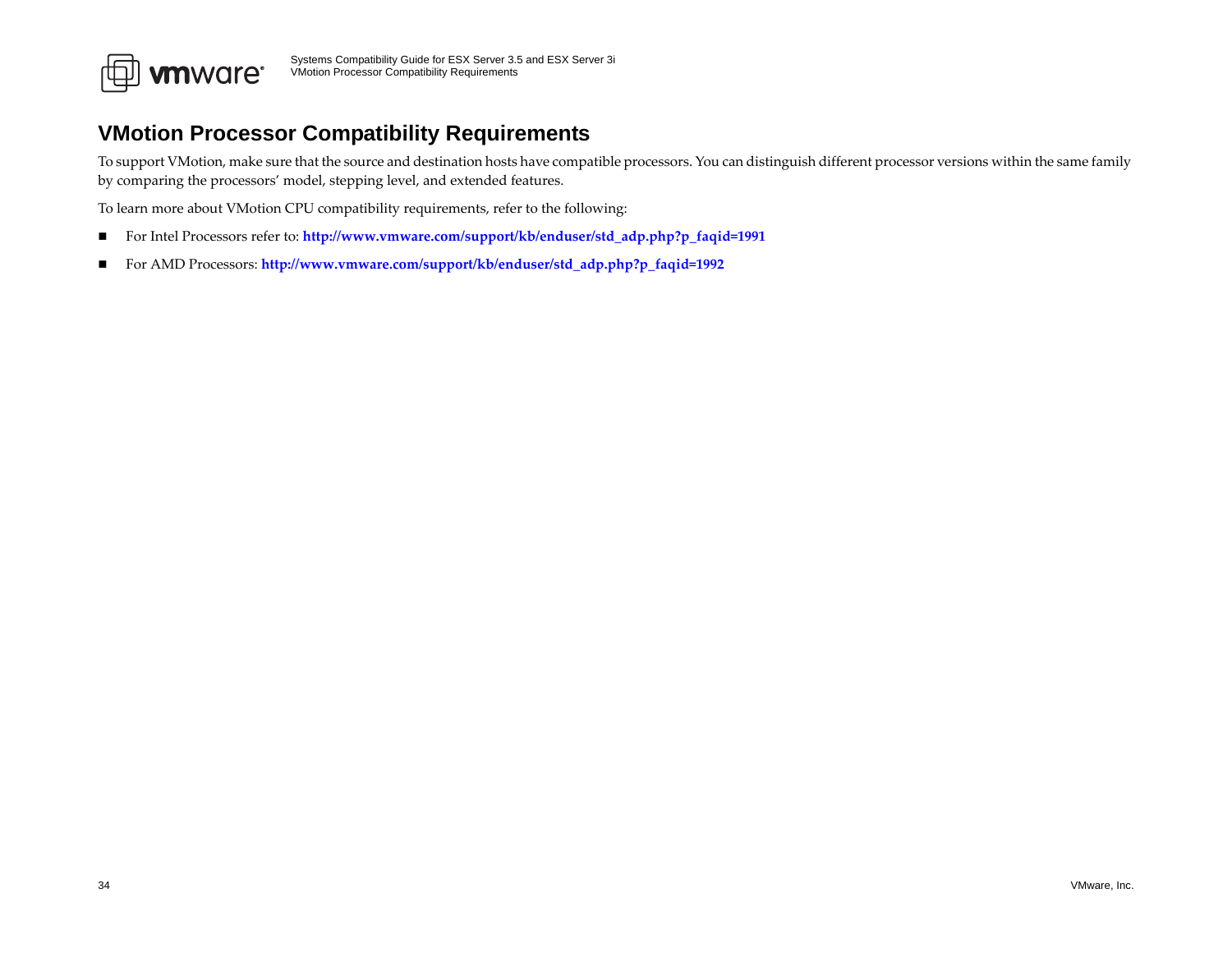

# <span id="page-34-0"></span>**Supported Guest Operating Systems**

For more information on gues<sup>t</sup> operating system suppor<sup>t</sup> and installation, please refer to the *Guest Operating System Installation Guide* at **[http://www.vmware.com/pdf/](http://www.vmware.com/pdf/GuestOS_guide.pdf) [GuestOS\\_guide.pdf](http://www.vmware.com/pdf/GuestOS_guide.pdf)**.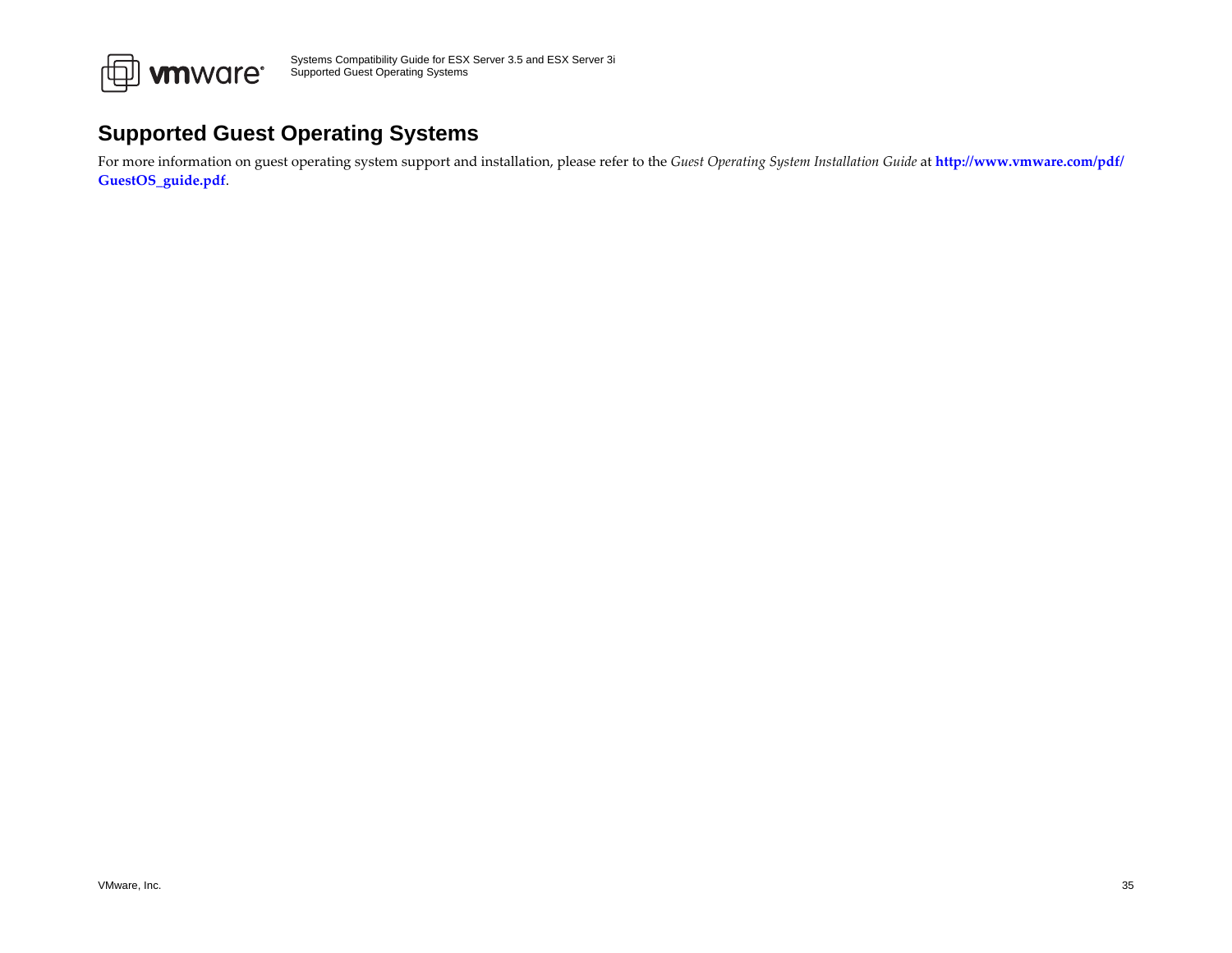

# <span id="page-35-0"></span>**Currently Qualified Hardware Lifecycle Management Applications**

For information on currently qualified systems managemen<sup>t</sup> applications for ESX Server, refer to **VMware ESX Server Supported Lifecycle [Management](http://www.vmware.com/support/esx25/doc/sys_mgmt_links.html) Agents**.